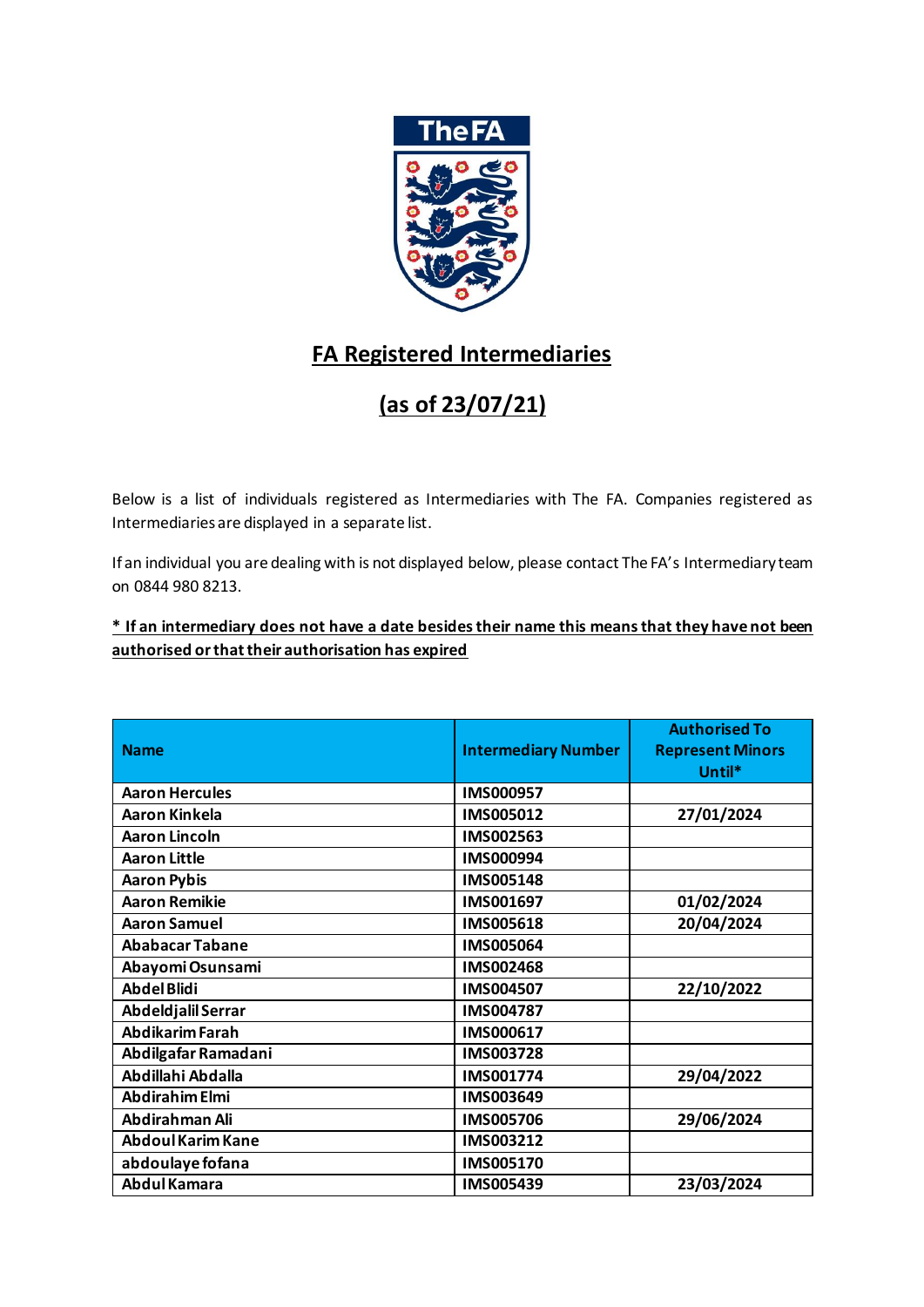|                              |                            | <b>Authorised To</b>    |
|------------------------------|----------------------------|-------------------------|
| <b>Name</b>                  | <b>Intermediary Number</b> | <b>Represent Minors</b> |
|                              |                            | Until*                  |
| <b>Abdul Lateef Musah</b>    | IMS005710                  |                         |
| <b>Abdul Naveed</b>          | IMS004448                  |                         |
| <b>Abdul Rahman Khalifeh</b> | IMS001406                  |                         |
| Abdulgani Zahran             | <b>IMS005738</b>           |                         |
| Abdulmalik Ogungbo           | IMS004404                  | 27/08/2022              |
| Abdulrahman Bihi             | IMS003148                  |                         |
| Abouzar Noghani              | IMS005264                  | 17/11/2023              |
| Abraham Alabi                | IMS004228                  | 03/06/2022              |
| <b>Abu Nasir</b>             | IMS005320                  |                         |
| <b>ADALBERTO MACHADO</b>     | <b>IMS005080</b>           |                         |
| <b>Adam Bouskouchi</b>       | IMS000294                  |                         |
| <b>Adam Brown</b>            | IMS000572                  |                         |
| <b>Adam Dousie</b>           | IMS004993                  |                         |
| <b>Adam Dugdale</b>          | IMS003883                  | 07/07/2024              |
| <b>ADAM EL SAYED</b>         | IMS003819                  |                         |
| <b>Adam Foyster</b>          | IMS003286                  |                         |
| <b>Adam Ghani</b>            | IMS004845                  | 08/12/2023              |
| <b>Adam Griffin</b>          | <b>IMS005550</b>           |                         |
| <b>Adam Kent</b>             | IMS005174                  |                         |
| <b>Adam Roberts</b>          | IMS005742                  |                         |
| <b>Adam Sells</b>            | IMS003269                  |                         |
| <b>Adam Shearer</b>          | IMS005610                  | 14/05/2024              |
| <b>Adam Yilmaz</b>           | <b>IMS005308</b>           | 02/12/2023              |
| Adebayo Adigun               | IMS003609                  |                         |
| Adedamola Agunbiade          | IMS004354                  | 18/11/2022              |
| Adedamola Lasaki             | IMS005340                  |                         |
| Adedamola Oshi-Ojuri         | IMS003284                  | 22/10/2021              |
| <b>ADEDOYIN LAYADE</b>       | IMS003776                  |                         |
| Ademola Olufunso Banwo       | IMS005003                  | 29/07/2023              |
| Adeoluwa Adelugba            | IMS004480                  |                         |
| <b>Adil Hdiouad</b>          | IMS005403                  |                         |
| <b>Admire Ncube</b>          | IMS004863                  |                         |
| <b>Adnan Ahmed</b>           | IMS002674                  | 16/04/2024              |
| <b>Adrian Brennan</b>        | IMS005434                  |                         |
| <b>Adrián Calviño Suárez</b> | IMS005551                  |                         |
| <b>Adrian Chavez-Munoz</b>   | IMS003643                  | 23/07/2021              |
| <b>Adrian Faija</b>          | IMS002806                  |                         |
| <b>Adrian Stores</b>         | IMS004531                  | 30/10/2022              |
| <b>Adrian Ward</b>           | IMS000627                  | 15/02/2022              |
| <b>Adrien Poujade</b>        | IMS003903                  | 22/07/2022              |
| Afolabi Obafemi              | IMS005143                  |                         |
| <b>Ahmad Cissoko</b>         | IMS005696                  |                         |
| <b>Ahmed Abdelaal</b>        | IMS005552                  | 05/07/2024              |
| <b>Ahmed Cheraft</b>         | IMS003094                  | 11/09/2023              |
| <b>AHMED EGAL</b>            | IMS005669                  |                         |
| <b>Ahmed Hamada</b>          | <b>IMS005568</b>           |                         |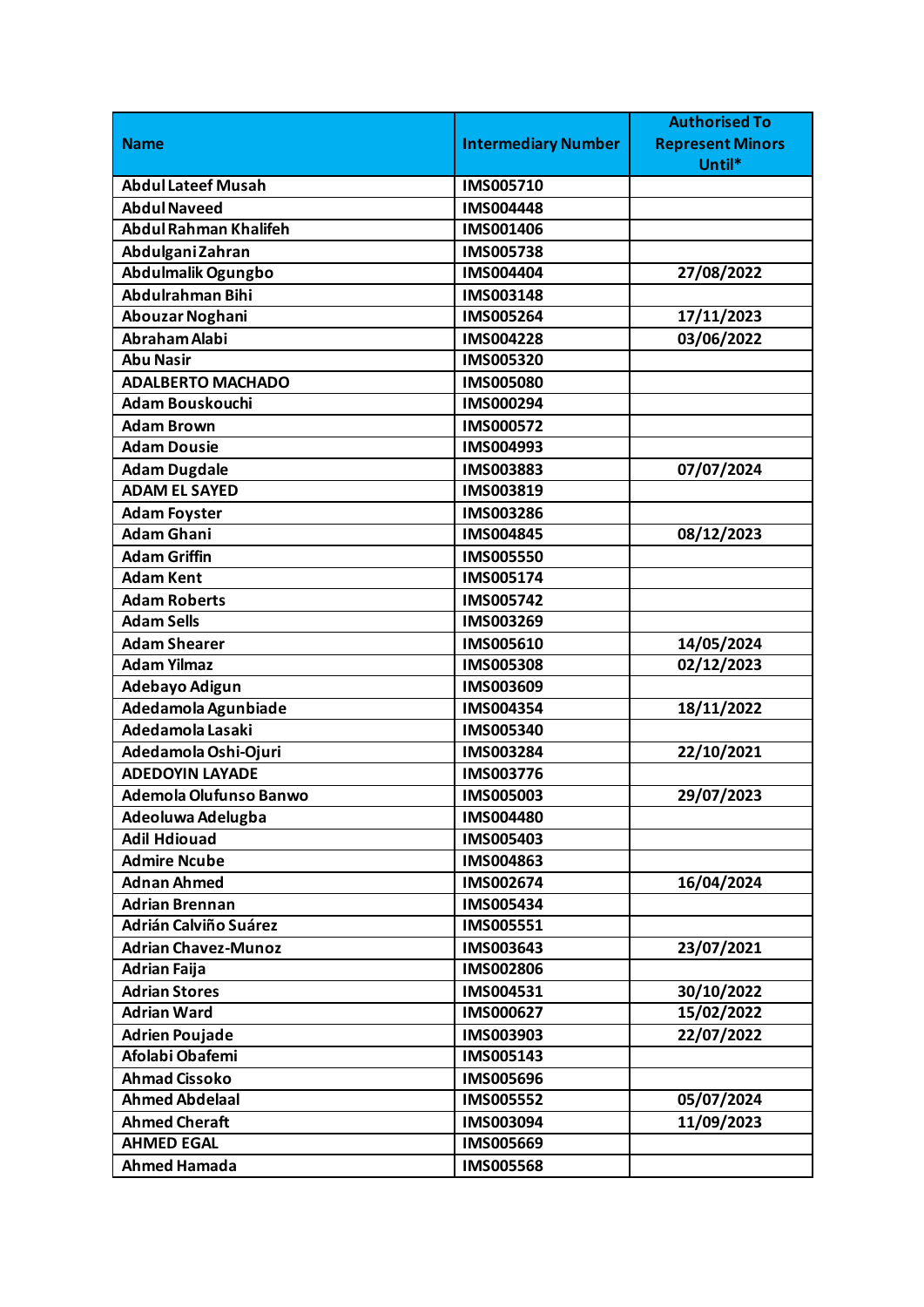|                              |                            | <b>Authorised To</b>    |
|------------------------------|----------------------------|-------------------------|
| <b>Name</b>                  | <b>Intermediary Number</b> | <b>Represent Minors</b> |
|                              |                            | Until*                  |
| <b>Ahmed Lamptey</b>         | <b>IMS004248</b>           |                         |
| <b>Ahmed Osman Issa</b>      | IMS005481                  |                         |
| <b>Ahmed Ouidy</b>           | IMS001591                  |                         |
| <b>Ahmet Bulut</b>           | IMS005418                  |                         |
| Ajay Mahan                   | <b>IMS000842</b>           | 09/01/2022              |
| Ajibola Kukoyi               | IMS003443                  |                         |
| Alaa Nazmy                   | IMS005246                  |                         |
| <b>ALAGI SARR</b>            | <b>IMS004988</b>           |                         |
| alain goma                   | IMS005146                  | 10/08/2023              |
| <b>Alan Barrett</b>          | IMS003309                  | 26/10/2021              |
| alan hickford                | IMS004445                  |                         |
| Alan Houldsworth             | <b>IMS000825</b>           |                         |
| <b>Alan Hudson</b>           | IMS002347                  | 28/08/2022              |
| <b>Alan Naigeon</b>          | IMS003377                  |                         |
| <b>Alan Redmond</b>          | IMS000110                  |                         |
| <b>Alan Steele</b>           | IMS003125                  | 26/01/2024              |
| <b>Albert Botines</b>        | IMS000999                  |                         |
| <b>Alberto Costa</b>         | IMS005671                  |                         |
| Alberto Quadri               | IMS004146                  |                         |
| <b>Alberto Toldra Arias</b>  | IMS002227                  |                         |
| <b>Alberto Verme</b>         | <b>IMS002800</b>           | 09/06/2023              |
| Alejandro Boesch             | IMS005051                  |                         |
| Alejandro Taraciuk           | <b>IMS005675</b>           |                         |
| Aleksandar Radosavljevic     | IMS001974                  |                         |
| alessandro agapit masangu    | <b>IMS005406</b>           |                         |
| alessandro beltrami          | IMS001804                  |                         |
| <b>Alessandro Grigoletto</b> | <b>IMS004475</b>           |                         |
| <b>Alessandro Lucci</b>      | IMS003020                  |                         |
| Alessandro Magni             | IMS001874                  |                         |
| <b>ALESSANDRO MESSINA</b>    | IMS003910                  | 22/01/2022              |
| <b>Alessandro Minini</b>     | IMS004696                  |                         |
| Alessandro Orlandi           | IMS002847                  |                         |
| Alessandro Ringoli           | IMS005529                  |                         |
| Alessandro Ruggeri           | <b>IMS004758</b>           |                         |
| <b>Alessio Ceccarelli</b>    | <b>IMS003306</b>           | 26/05/2023              |
| <b>Alessio Quarta</b>        | IMS005513                  |                         |
| <b>Alessio Secco</b>         | IMS004075                  |                         |
| <b>ALEX DESBONS</b>          | IMS004682                  |                         |
| Alex Fagbamigbe              | <b>IMS005660</b>           |                         |
| <b>Alex Gillespie</b>        | IMS005651                  | 01/06/2024              |
| <b>Alex Hughes</b>           | IMS001565                  | 20/08/2023              |
| alex pederzoli               | IMS004185                  |                         |
| <b>Alexander Bell</b>        | <b>IMS000348</b>           |                         |
| <b>Alexander Black</b>       | IMS001096                  | 27/11/2021              |
| Alexander Chrysanthou        | <b>IMS005225</b>           | 22/09/2023              |
| <b>Alexander Constantine</b> | <b>IMS005625</b>           |                         |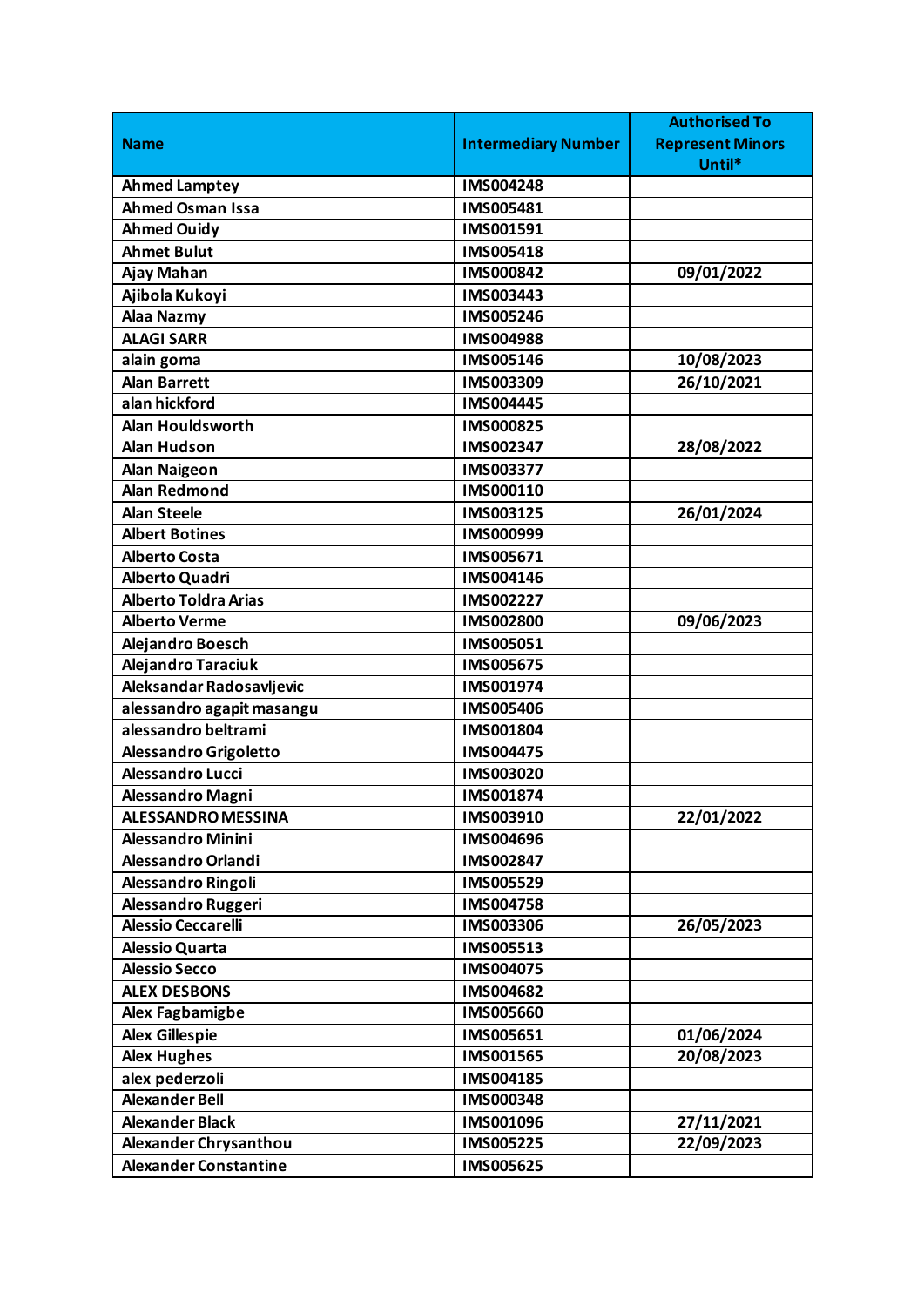|                                |                            | <b>Authorised To</b>    |
|--------------------------------|----------------------------|-------------------------|
| <b>Name</b>                    | <b>Intermediary Number</b> | <b>Represent Minors</b> |
|                                |                            | Until*                  |
| <b>Alexander Court</b>         | IMS002351                  | 21/10/2022              |
| <b>Alexander Grosart</b>       | IMS004972                  | 21/07/2023              |
| <b>Alexander Levack</b>        | <b>IMS001586</b>           | 11/09/2021              |
| <b>Alexander Neasham</b>       | IMS004909                  | 29/06/2023              |
| <b>Alexander Schuett</b>       | IMS001814                  |                         |
| <b>Alexander Smart</b>         | <b>IMS005056</b>           |                         |
| Alexandra Vuová                | IMS005125                  |                         |
| <b>Alexandre Bonnefond</b>     | <b>IMS005488</b>           |                         |
| <b>Alexandre Ferro</b>         | IMS003339                  | 21/10/2022              |
| <b>Alexandre Lemos Soares</b>  | <b>IMS000650</b>           |                         |
| Alexandre Touré                | <b>IMS004908</b>           | 29/06/2023              |
| Alexei Bondarenko              | IMS003789                  | 21/11/2021              |
| <b>Alexis Nguefack Vofo</b>    | IMS003796                  |                         |
| Alfons Fosu-mensah             | IMS004729                  |                         |
| <b>Ali Barat</b>               | IMS002208                  |                         |
| Ali Kermani                    | IMS002363                  | 13/08/2023              |
| Ali Shaaban                    | <b>IMS004096</b>           | 30/04/2022              |
| <b>Alioune Seck</b>            | IMS002776                  | 31/07/2021              |
| AliReza Rahnama                | IMS005022                  |                         |
| <b>Alistair Soyode</b>         | IMS005110                  |                         |
| <b>Allan Heron</b>             | IMS005087                  |                         |
| <b>Allan MacLean</b>           | IMS002280                  | 05/03/2023              |
| <b>Allan Preston</b>           | IMS000929                  | 13/04/2024              |
| <b>Ally Mellor</b>             | IMS004760                  |                         |
| Alois Rejas-Tresch             | IMS005352                  |                         |
| <b>Alphanso Sinclair</b>       | IMS003280                  |                         |
| <b>Alphonse Daudot Tchodou</b> | IMS002296                  |                         |
| <b>Alrick Newby</b>            | IMS001467                  | 07/02/2022              |
| <b>Alseny CAMARA</b>           | IMS003357                  |                         |
| <b>Altin Lala</b>              | IMS005151                  |                         |
| Alvin Rajaram                  | IMS002920                  |                         |
| Amadeu Paixao                  | <b>IMS000860</b>           |                         |
| Amadu Camara                   | IMS005260                  | 13/11/2023              |
| <b>Amel Tahirovic</b>          | IMS005722                  |                         |
| Amir Ali Kohansal              | IMS000101                  | 05/02/2024              |
| Amir Aouadi                    | IMS005317                  |                         |
| Amir Hashemi                   | <b>IMS005564</b>           |                         |
| <b>AMIR SIDDIQI</b>            | IMS005150                  |                         |
| <b>Anders Carlsson</b>         | IMS001226                  | 10/08/2023              |
| <b>Anderson Luis Souza</b>     | IMS002633                  |                         |
| <b>Andre Boucaud</b>           | IMS005442                  |                         |
| <b>Andre Gross</b>             | IMS001911                  |                         |
| <b>Andre Rankine</b>           | IMS000536                  |                         |
| <b>Andrea Boscolo</b>          | IMS002081                  | 29/05/2022              |
| <b>ANDREA CATTOLI</b>          | IMS002315                  |                         |
| Andrea Ciofani                 | IMS005383                  | 26/01/2024              |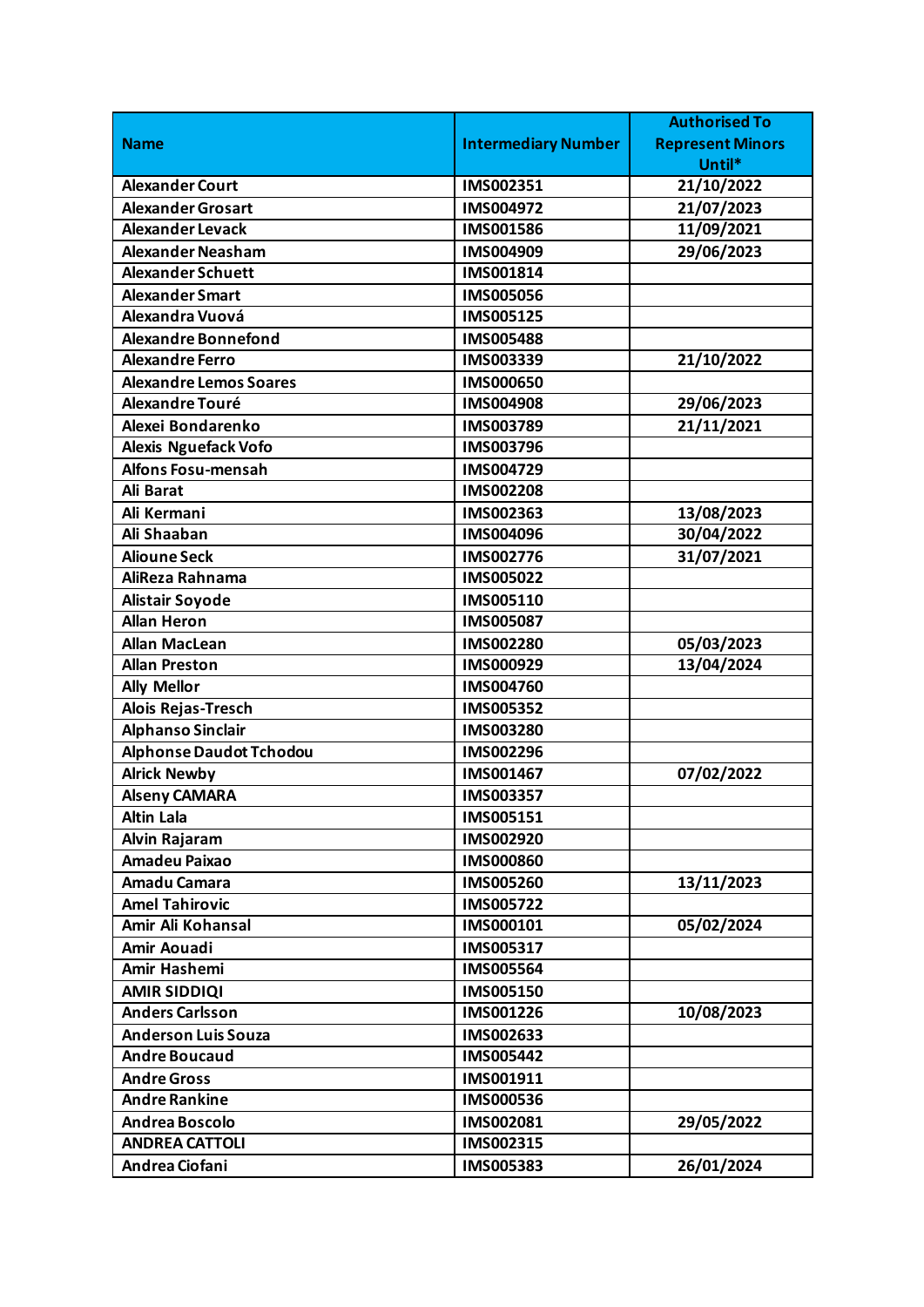|                                |                            | <b>Authorised To</b>    |
|--------------------------------|----------------------------|-------------------------|
| <b>Name</b>                    | <b>Intermediary Number</b> | <b>Represent Minors</b> |
|                                |                            | Until*                  |
| <b>ANDREA LUCIANI</b>          | IMS005634                  |                         |
| <b>Andrea Modora</b>           | IMS004683                  |                         |
| Andrea Santopietro             | IMS004813                  |                         |
| <b>Andrea Williams</b>         | IMS005220                  | 13/10/2023              |
| <b>Andreas Govas</b>           | IMS004710                  |                         |
| <b>Andrei Balmos</b>           | IMS003661                  |                         |
| Andrei Kanchelskis             | IMS004537                  | 16/09/2023              |
| <b>Andrei Martinez</b>         | IMS004706                  | 05/03/2024              |
| <b>Andres Dendoncker</b>       | IMS004189                  |                         |
| <b>Andrew Antonio</b>          | IMS002571                  |                         |
| <b>Andrew Dart</b>             | IMS004494                  |                         |
| <b>Andrew Douglas</b>          | IMS001552                  | 01/10/2021              |
| <b>Andrew Duncalf</b>          | <b>IMS003600</b>           |                         |
| <b>Andrew Evans</b>            | IMS002109                  |                         |
| <b>Andrew Greenwood</b>        | IMS003320                  |                         |
| <b>Andrew Greenwood</b>        | IMS005191                  |                         |
| <b>Andrew Injabere</b>         | IMS004917                  |                         |
| <b>Andrew Mashiter</b>         | <b>IMS003508</b>           |                         |
| <b>Andrew McGregor</b>         | IMS000943                  | 15/11/2021              |
| <b>Andrew Miranda</b>          | IMS005436                  | 23/02/2024              |
| andrew niedzwiecki             | IMS000919                  | 08/06/2024              |
| <b>Andrew Quinn</b>            | IMS002001                  | 25/09/2023              |
| <b>Andrew Reed</b>             | IMS002642                  |                         |
| <b>Andrew Souley</b>           | IMS005230                  | 13/10/2023              |
| <b>Andy Ball</b>               | IMS000418                  |                         |
| <b>Andy Gray</b>               | IMS004734                  | 08/04/2023              |
| <b>Angel Rodriguez Alvarez</b> | IMS002166                  |                         |
| <b>Angela Verdoes</b>          | IMS002470                  |                         |
| Angelo Lanzilotti              | IMS000076                  |                         |
| <b>Angelo Rea</b>              | IMS004103                  |                         |
| <b>Angus Martin</b>            | IMS005680                  |                         |
| Anna Giacchetti                | IMS005015                  | 05/08/2023              |
| Annika Gudmestad               | IMS003393                  | 24/06/2024              |
| <b>Anthony Acheampong</b>      | IMS005626                  |                         |
| <b>Anthony Chimara</b>         | IMS004253                  | 06/08/2022              |
| anthony fedon                  | IMS004750                  |                         |
| <b>Anthony Finnigan</b>        | IMS000615                  | 29/10/2021              |
| anthony gardner                | IMS005573                  |                         |
| <b>Anthony Jones</b>           | IMS004629                  |                         |
| <b>Anthony Lymn</b>            | IMS002244                  |                         |
| <b>Anthony Mcfarlane</b>       | IMS000846                  |                         |
| <b>Anthony Mount</b>           | IMS005737                  |                         |
| <b>Anthony Nnodi</b>           | IMS005019                  |                         |
| <b>Anthony Oates</b>           | IMS005676                  |                         |
| <b>ANTON ROBINSON</b>          | IMS004653                  | 26/05/2023              |
| <b>Anton Williams</b>          | IMS004357                  | 06/08/2022              |
|                                |                            |                         |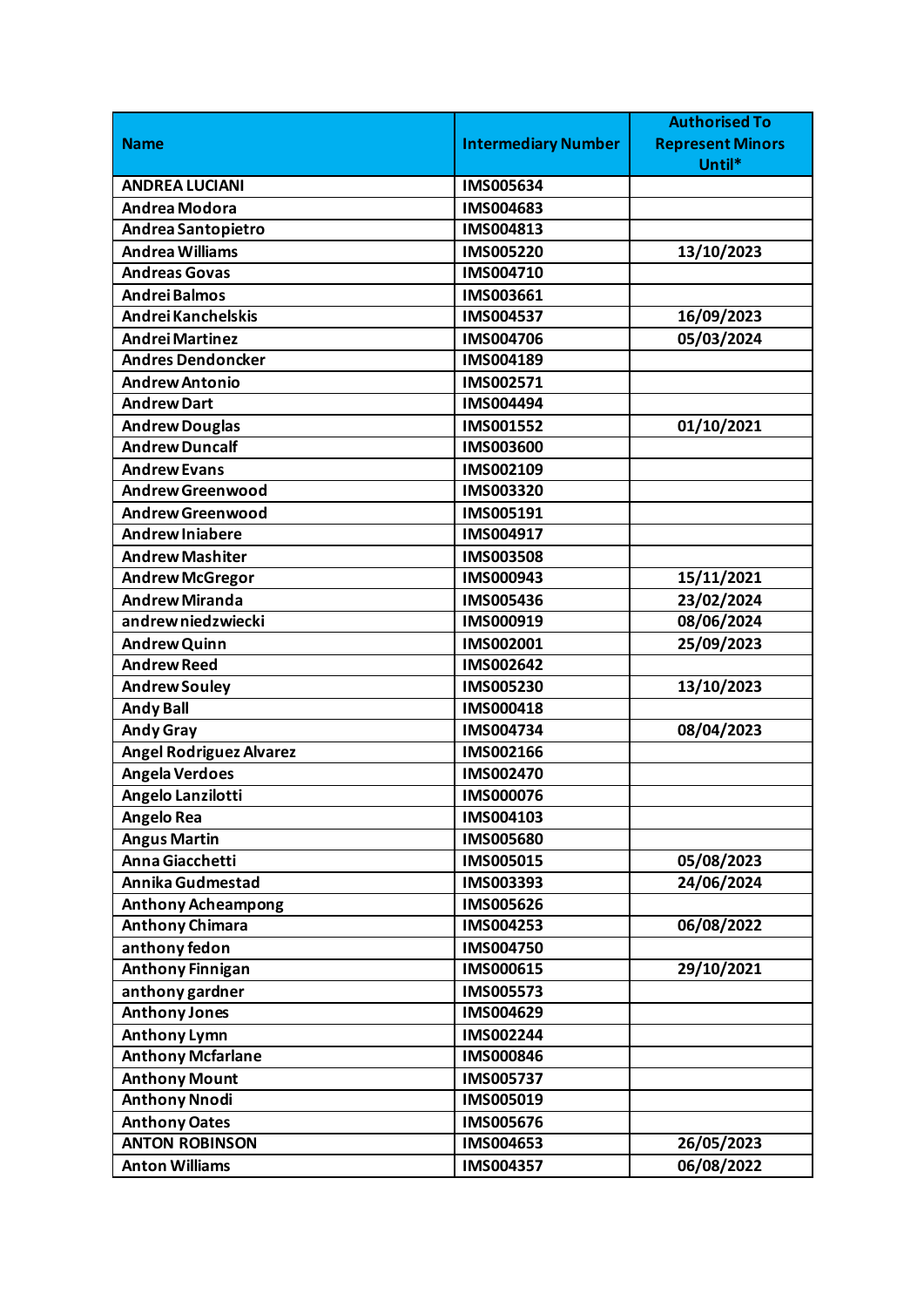|                                  |                            | <b>Authorised To</b>    |
|----------------------------------|----------------------------|-------------------------|
| <b>Name</b>                      | <b>Intermediary Number</b> | <b>Represent Minors</b> |
|                                  |                            | Until*                  |
| Antoni Alexandrakis              | IMS002907                  |                         |
| <b>ANTONINO IMBORGIA</b>         | IMS005201                  |                         |
| Antonio De Oliveira e Silva      | IMS005639                  | 01/06/2024              |
| <b>Antonio Jimenez</b>           | IMS005185                  |                         |
| <b>Antonio Konsa</b>             | IMS005312                  |                         |
| <b>Antonio Ortega Suarez</b>     | IMS005166                  |                         |
| <b>Antony Ryan</b>               | IMS001737                  | 01/04/2022              |
| <b>Antony Verinder</b>           | IMS001040                  |                         |
| <b>Archad Burahee</b>            | IMS001231                  |                         |
| <b>Arfan Rehman</b>              | IMS003124                  | 13/01/2024              |
| Arjan van der Giessen            | IMS005735                  |                         |
| Arjenn Kalsi                     | <b>IMS005495</b>           |                         |
| <b>Arlette van der Meulen</b>    | IMS000522                  |                         |
| <b>Armand Guehi</b>              | IMS003802                  | 26/11/2021              |
| Armando Magalhaes da Silva       | IMS003563                  |                         |
| <b>Arnaud Bayat</b>              | IMS001476                  |                         |
| <b>Arron Davies</b>              | IMS003047                  | 05/07/2024              |
| <b>Arturo Canales Camps</b>      | IMS002273                  |                         |
| Aseli Malcolm Mbakwa Awah        | <b>IMS005606</b>           | 12/05/2024              |
| <b>Ashley Brown</b>              | IMS002889                  | 15/04/2024              |
| <b>Ashley Hernandez Calderon</b> | IMS005734                  |                         |
| <b>Ashley Lauder</b>             | IMS004046                  | 01/04/2022              |
| <b>Ashley Rubin</b>              | IMS002615                  | 08/04/2022              |
| <b>Ashley Skellington</b>        | IMS005177                  |                         |
| <b>Ashur Caynes</b>              | <b>IMS002545</b>           |                         |
| <b>Asim Hussain</b>              | IMS005720                  |                         |
| Aslanbek Arsomersujev            | <b>IMS005583</b>           | 04/05/2024              |
| auguste massengo                 | IMS004496                  |                         |
| <b>Augusto Carpeggiani</b>       | IMS002544                  |                         |
| <b>Augustus Brobbey Mensah</b>   | IMS005536                  |                         |
| <b>Avelon Uduku</b>              | <b>IMS005448</b>           | 27/11/2023              |
| avenel thibault                  | IMS000691                  |                         |
| Awa Bana Diallo                  | IMS004640                  | 26/06/2023              |
| Ayodeji Olakolu                  | IMS004821                  | 26/05/2023              |
| <b>Ayodele Adeyemo</b>           | IMS005033                  | 30/07/2023              |
| <b>Ayodele Thomas</b>            | IMS004989                  |                         |
| <b>Ayrton Wassall</b>            | IMS004935                  | 06/07/2023              |
| <b>Azhar Hussain</b>             | IMS003428                  | 21/03/2022              |
| <b>Aziz Yelken</b>               | IMS003056                  |                         |
| <b>Babajide Awe</b>              | IMS005198                  | 07/09/2023              |
| <b>Babajide Ladipo</b>           | IMS004679                  | 17/02/2023              |
| <b>Babatunde Adewale</b>         | IMS004021                  | 20/03/2022              |
| Babatunde Modupe-Ojo             | IMS004499                  | 10/10/2022              |
| <b>Bader Merhebi</b>             | IMS005231                  |                         |
| <b>Badougou Sambague</b>         | IMS001733                  |                         |
| <b>BaduiFarah</b>                | IMS005736                  |                         |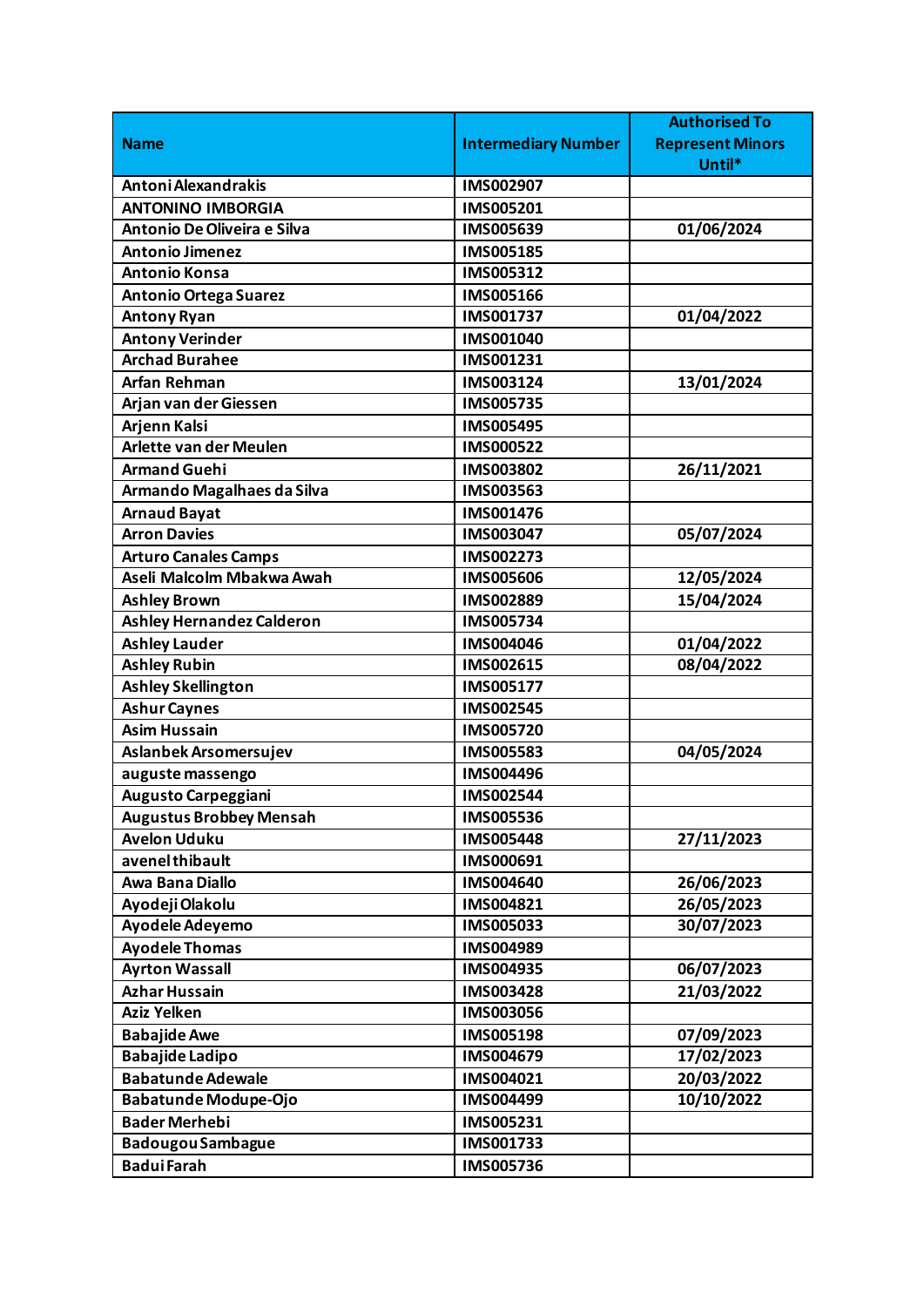|                                |                            | <b>Authorised To</b>    |
|--------------------------------|----------------------------|-------------------------|
| <b>Name</b>                    | <b>Intermediary Number</b> | <b>Represent Minors</b> |
|                                |                            | Until*                  |
| <b>Bafounta Aimé</b>           | IMS005243                  | 05/10/2023              |
| <b>Bakary Dibba</b>            | IMS005356                  | 15/01/2024              |
| <b>Baki Saygili</b>            | <b>IMS005648</b>           |                         |
| <b>Baljit Rihal</b>            | IMS000130                  |                         |
| <b>Barney Crockford</b>        | IMS001197                  | 28/08/2022              |
| <b>Barry Ashby</b>             | IMS005569                  | 27/04/2024              |
| <b>Barry Gold</b>              | IMS000112                  |                         |
| <b>Barry Poynton</b>           | IMS005415                  | 30/03/2024              |
| <b>Barry Smith</b>             | IMS005329                  |                         |
| <b>Barry Thomas</b>            | IMS001461                  | 07/09/2023              |
| <b>Barry Whelan</b>            | <b>IMS000084</b>           | 28/09/2023              |
| <b>Barry Wilson</b>            | IMS004973                  | 05/08/2023              |
| <b>Bart Baving</b>             | IMS004187                  |                         |
| <b>Basil Joseph</b>            | IMS005619                  | 19/05/2024              |
| <b>Basil Kabbani</b>           | IMS003164                  |                         |
| <b>Bassirou Sakho</b>          | <b>IMS003808</b>           |                         |
| <b>Batur Altiparmak</b>        | IMS005392                  |                         |
| <b>Ben Gosalbez</b>            | IMS005073                  | 25/11/2023              |
| <b>BEN HARDING</b>             | IMS003150                  | 28/11/2021              |
| <b>Ben Jones</b>               | IMS004171                  |                         |
| <b>Ben Trueman</b>             | IMS005214                  |                         |
| <b>Ben Vanlint</b>             | IMS004953                  | 06/07/2023              |
| <b>BENALI AKIM</b>             | IMS005127                  |                         |
| Beng'yela Ngwa                 | IMS004115                  | 22/03/2022              |
| <b>Benjamas Kwan</b>           | <b>IMS004665</b>           | 11/02/2023              |
| <b>Benjamin Barratt</b>        | IMS003966                  | 19/02/2022              |
| <b>Benjamin Dawson</b>         | IMS000202                  | 21/05/2024              |
| <b>Benjamin Edu</b>            | IMS005337                  |                         |
| <b>Benjamin Lohwasser</b>      | IMS004960                  |                         |
| <b>Benjamin Thatcher</b>       | IMS000948                  |                         |
| <b>Benny Kasiala</b>           | IMS004561                  | 17/02/2023              |
| <b>Benoit Biancheri</b>        | IMS001195                  |                         |
| <b>Benoit Theisen</b>          | IMS005034                  |                         |
| <b>Berno Trapani</b>           | IMS000118                  | 29/10/2022              |
| <b>Bi Irié Kevin TRA</b>       | IMS003081                  |                         |
| <b>Bila Aurelien Kanza</b>     | IMS003472                  | 21/07/2023              |
| <b>Bill Mcmurdo</b>            | IMS003891                  |                         |
| <b>Billy Adjei</b>             | IMS003418                  | 24/10/2021              |
| <b>Billy Issac Nicholson</b>   | IMS004912                  |                         |
| <b>Billy Jenks</b>             | IMS003757                  | 29/10/2021              |
| bin zhang                      | IMS001838                  |                         |
| <b>Binaware Williams Ajuwa</b> | IMS002436                  |                         |
| <b>Bismarck Odoi</b>           | IMS002954                  |                         |
| <b>Bjorn Bezemer</b>           | IMS001444                  |                         |
| <b>Bjorn Tore Kvarme</b>       | IMS005379                  |                         |
| <b>Blandine Simeu</b>          | IMS005621                  |                         |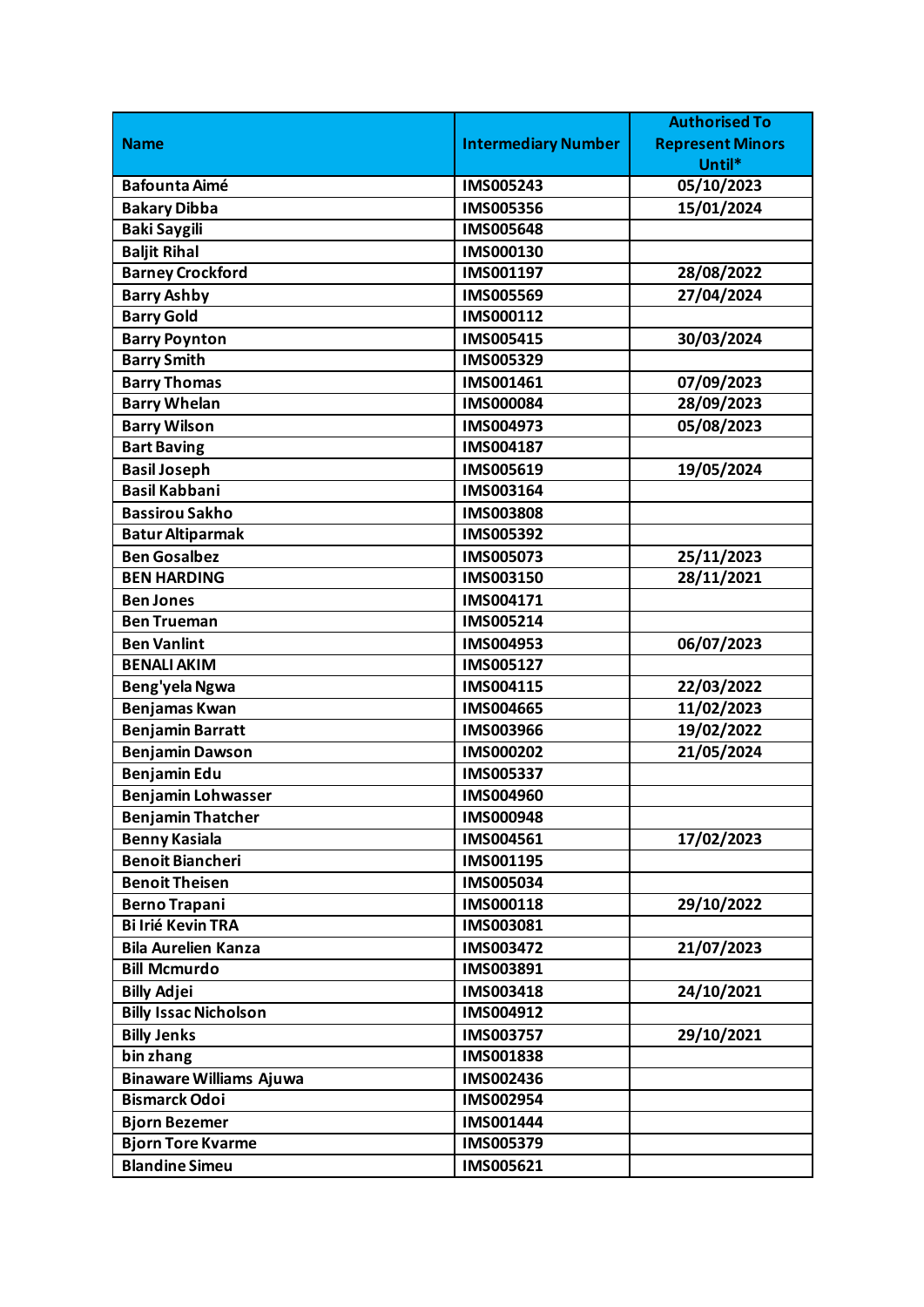|                                           |                            | <b>Authorised To</b>    |
|-------------------------------------------|----------------------------|-------------------------|
| <b>Name</b>                               | <b>Intermediary Number</b> | <b>Represent Minors</b> |
|                                           |                            | Until*                  |
| <b>Bob Claes</b>                          | IMS003928                  |                         |
| <b>Boban Petkovic</b>                     | IMS002904                  |                         |
| <b>Bolaji Idowu</b>                       | IMS001351                  |                         |
| <b>Bondz Ngala</b>                        | IMS005493                  | 17/03/2024              |
| <b>Botas Gonzalez-Villamil</b>            | IMS002122                  |                         |
| <b>Braden Proctor</b>                     | IMS004504                  | 26/11/2022              |
| <b>Bradley Hudson-Odoi</b>                | IMS003973                  |                         |
| <b>Bradley Rains</b>                      | IMS004602                  | 25/02/2023              |
| <b>Bradley Senar</b>                      | IMS003545                  | 27/11/2021              |
| <b>Brandon Kenlock</b>                    | <b>IMS005447</b>           | 13/01/2024              |
| <b>Brett Lambert-Wright</b>               | IMS005102                  | 08/10/2023              |
| <b>Brett Norman</b>                       | IMS002341                  |                         |
| <b>BRIAN ADAIR</b>                        | IMS002700                  |                         |
| <b>Brian Berkleef</b>                     | IMS003586                  |                         |
| <b>Brian Blower</b>                       | IMS005016                  | 03/09/2023              |
| brian howard                              | IMS003067                  |                         |
| <b>Brian Humphreys</b>                    | IMS003993                  |                         |
| <b>Brian Lawlor</b>                       | IMS003301                  |                         |
| <b>Brian Morris</b>                       | IMS005349                  | 11/01/2024              |
| <b>Brian Robertson</b>                    | IMS003889                  |                         |
| <b>Britta Ducoffre</b>                    | IMS005427                  |                         |
| <b>Bruce Tumenta</b>                      | IMS000663                  |                         |
| <b>Bruno Basto</b>                        | IMS002772                  |                         |
| Bruno Coelho De Meireles Cardoso Da Silva | IMS005103                  |                         |
| <b>Bruno Gouveia</b>                      | <b>IMS005366</b>           | 12/03/2024              |
| <b>Bruno Zandonadi Solsona</b>            | IMS003489                  |                         |
| <b>Bryan Greenwood</b>                    | IMS005147                  |                         |
| <b>Bryan Gunn</b>                         | IMS005704                  |                         |
| <b>Bryan Mcintosh</b>                     | IMS001433                  | 26/06/2023              |
| <b>Burt Laurent</b>                       | IMS003252                  |                         |
| <b>Byron Johnson</b>                      | IMS002080                  | 04/07/2022              |
| <b>Byron Taylor</b>                       | IMS004394                  |                         |
| <b>Cale Wallen</b>                        | <b>IMS005242</b>           |                         |
| <b>Callum Massie</b>                      | <b>IMS005046</b>           |                         |
| <b>Calum Anderson</b>                     | IMS005715                  |                         |
| <b>Calvin Moyes</b>                       | IMS003104                  |                         |
| Can Ozata                                 | IMS004852                  |                         |
| <b>Carl Evans</b>                         | <b>IMS000098</b>           |                         |
| <b>Carl Thomas</b>                        | IMS003467                  | 21/01/2023              |
| Carl-Johan Fransén                        | IMS003579                  |                         |
| Carlo Ifeanyichukwu Okaka                 | IMS002750                  |                         |
| <b>Carlos Almeida Goncalves</b>           | IMS001559                  |                         |
| <b>CARLOS DE LA PAZ</b>                   | IMS004443                  |                         |
| <b>Carlos Fernandes Silva</b>             | IMS004402                  |                         |
| <b>Carlos Gustavo Goni</b>                | IMS000654                  |                         |
| Carlos Ianiski Geteski                    | IMS004795                  |                         |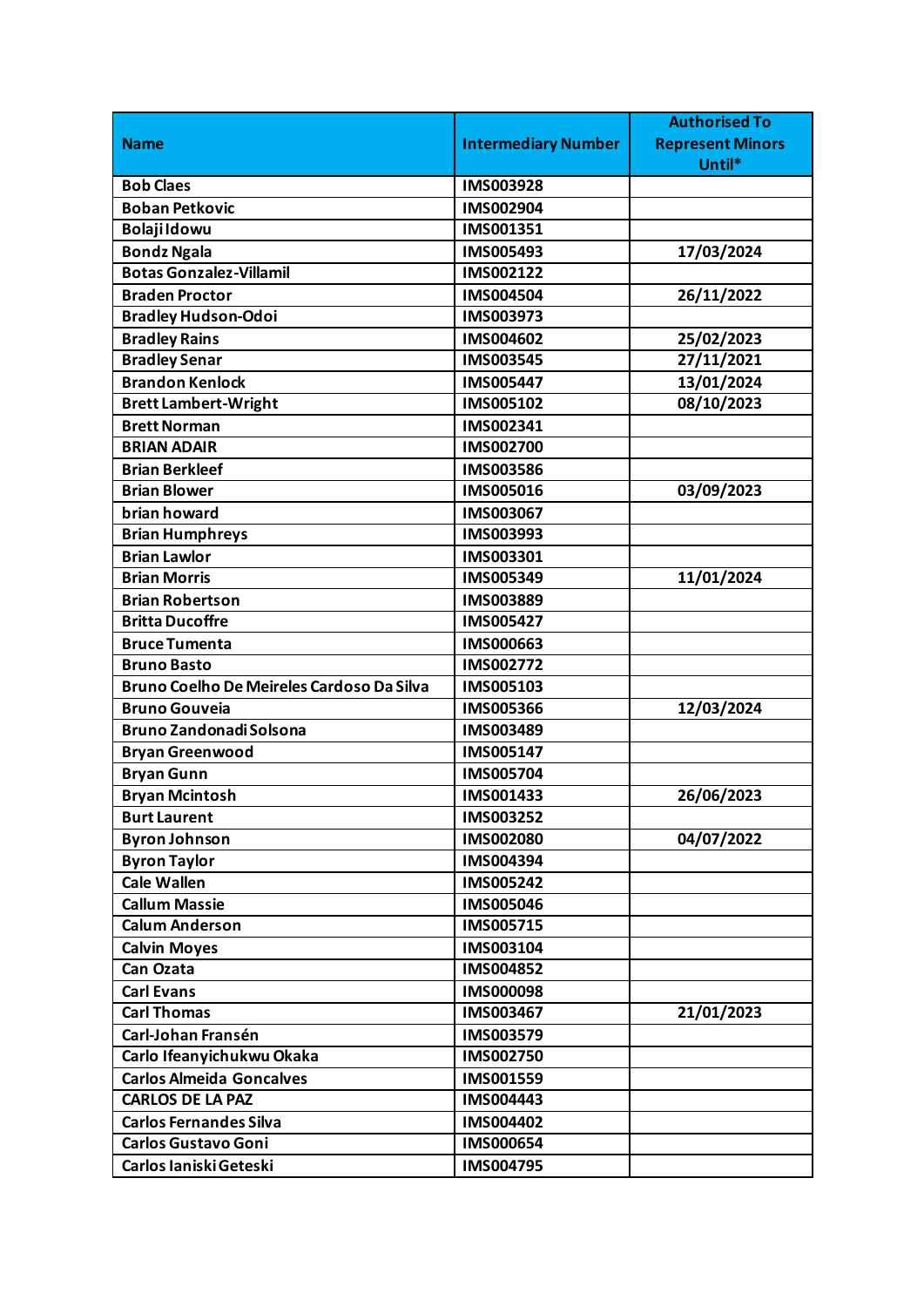|                                       |                            | <b>Authorised To</b>    |
|---------------------------------------|----------------------------|-------------------------|
| <b>Name</b>                           | <b>Intermediary Number</b> | <b>Represent Minors</b> |
|                                       |                            | Until*                  |
| <b>Carlos Oliveira</b>                | IMS005109                  |                         |
| <b>CARLOS RAMÓN VARGAS MACIAS</b>     | IMS005449                  |                         |
| <b>Carlos Roca</b>                    | IMS004500                  | 21/10/2022              |
| <b>Carlos Rocha</b>                   | <b>IMS005645</b>           |                         |
| <b>CARLOS RUIZ CASILLAS</b>           | IMS001531                  |                         |
| <b>Carlos Tavares de Barros Simas</b> | IMS001538                  | 28/10/2023              |
| <b>CARMEN FERNANDEZ</b>               | IMS005158                  |                         |
| <b>CARMINE DI MARZIO ZAVAGLIA</b>     | IMS005382                  |                         |
| <b>Carmine Raiola</b>                 | IMS001282                  |                         |
| <b>Carole Peters</b>                  | IMS005646                  |                         |
| Casady Johnson                        | IMS005718                  |                         |
| <b>Catrina Lewis</b>                  | IMS003626                  |                         |
| <b>Cedric Nana</b>                    | IMS005701                  | 29/06/2024              |
| <b>Celestine Hycieth Babayaro</b>     | IMS002914                  |                         |
| <b>CELIN DIKAMONA</b>                 | IMS005336                  |                         |
| <b>Celine Loader</b>                  | IMS005035                  |                         |
| celio cristiano teixeira simoes       | IMS002370                  |                         |
| <b>Cem Sagar</b>                      | IMS000909                  |                         |
| Cesar Gadji                           | IMS002769                  |                         |
| Ceylan Caliskan                       | IMS003194                  |                         |
| Cezary Kucharski                      | IMS001753                  |                         |
| <b>Charles Adeyemi</b>                | <b>IMS005654</b>           | 22/06/2024              |
| <b>Charles Akinwumni</b>              | IMS004250                  | 10/09/2022              |
| <b>Charles Collymore</b>              | IMS000182                  |                         |
| <b>Charles Driver</b>                 | <b>IMS000844</b>           |                         |
| <b>Charles Francois Keou</b>          | IMS004610                  | 16/01/2023              |
| <b>Charles Kaikai</b>                 | IMS001398                  |                         |
| <b>Charles Mcnicholas</b>             | IMS000920                  | 18/01/2022              |
| <b>Charles Meller</b>                 | IMS004356                  |                         |
| <b>Charles Noah Atangana</b>          | IMS002916                  |                         |
| <b>Charles Pearce</b>                 | IMS001029                  |                         |
| <b>Charles Willock</b>                | IMS002326                  |                         |
| <b>Charlie Anderson</b>               | IMS002596                  | 13/05/2024              |
| <b>Charlie Kane</b>                   | IMS003474                  |                         |
| <b>Cheikh Sadibou Fall</b>            | IMS005367                  | 19/01/2024              |
| <b>Cherif Beniaiche</b>               | IMS005494                  |                         |
| <b>Chérif GHOULAM</b>                 | IMS001907                  |                         |
| <b>Chidolue Edozie</b>                | IMS005154                  |                         |
| <b>Chigozie Francis Chinemelu</b>     | IMS001280                  |                         |
| Chikezie Egbuka                       | IMS002745                  |                         |
| Chinedu Iwu                           | IMS005104                  |                         |
| <b>Chintan Patel</b>                  | IMS005473                  | 08/03/2024              |
| Chinyere Inyama                       | IMS001680                  |                         |
| <b>Chris Brandon</b>                  | IMS001765                  |                         |
| <b>Chris Charles</b>                  | IMS005635                  |                         |
| <b>Chris Mcgrath</b>                  | <b>IMS000300</b>           | 16/07/2024              |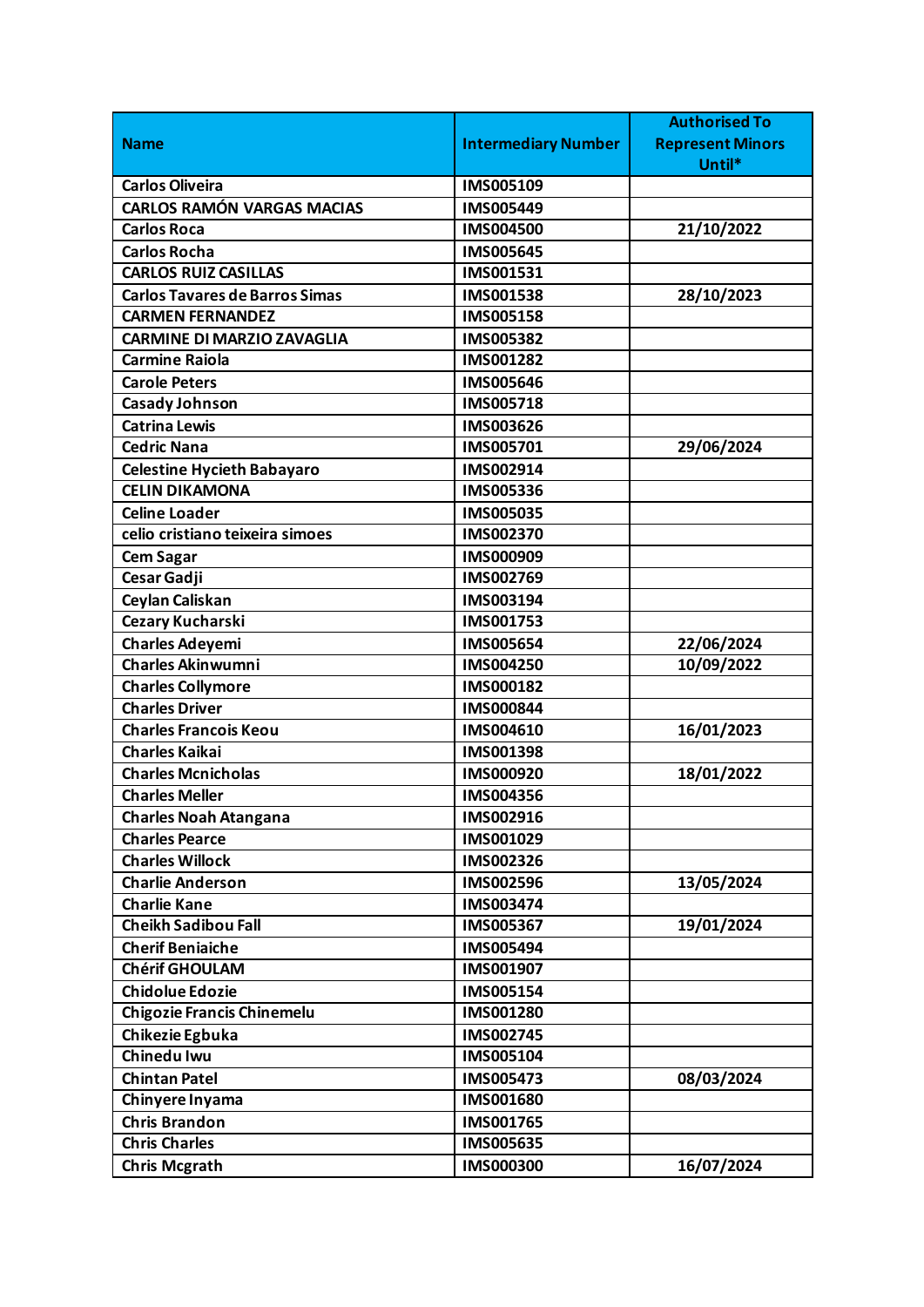|                                       |                            | <b>Authorised To</b>    |
|---------------------------------------|----------------------------|-------------------------|
| <b>Name</b>                           | <b>Intermediary Number</b> | <b>Represent Minors</b> |
|                                       |                            | Until*                  |
| <b>Chris Nathaniel</b>                | IMS001836                  | 02/12/2023              |
| <b>Chris Page</b>                     | IMS001918                  |                         |
| <b>Christian Emile</b>                | <b>IMS000220</b>           |                         |
| <b>Christian Fong</b>                 | IMS001661                  | 05/12/2022              |
| <b>Christian Ogbodo</b>               | IMS004349                  | 29/07/2022              |
| <b>Christian Schmid</b>               | IMS005072                  |                         |
| <b>Christian Schulte</b>              | IMS005131                  |                         |
| <b>CHRISTIAN Sylvester</b>            | IMS002867                  |                         |
| christophe horlaville                 | IMS002917                  |                         |
| Christopher Adedeji                   | IMS004815                  |                         |
| <b>Christopher Chambers</b>           | IMS005290                  | 03/11/2023              |
| <b>Christopher Cleaver</b>            | IMS001674                  | 18/01/2022              |
| <b>Christopher Dolan</b>              | IMS004149                  | 21/01/2023              |
| <b>Christopher Emanus</b>             | IMS004854                  | 07/05/2023              |
| <b>Christopher Evans</b>              | IMS002285                  | 27/01/2023              |
| <b>Christopher Evans</b>              | <b>IMS005535</b>           |                         |
| <b>Christopher Gankerseer</b>         | IMS000302                  | 31/07/2021              |
| <b>Christopher Gennings</b>           | IMS000671                  |                         |
| <b>Christopher Greenhill</b>          | IMS000622                  |                         |
| <b>Christopher Kinnear</b>            | IMS004063                  |                         |
| <b>Christopher Liput</b>              | IMS004417                  | 26/06/2023              |
| <b>Christopher Lomas</b>              | <b>IMS000040</b>           | 15/03/2024              |
| <b>Christopher Morgan</b>             | IMS003414                  | 19/05/2024              |
| <b>Christopher Pearson</b>            | IMS004084                  |                         |
| <b>CHRISTOPHER POSTLE</b>             | IMS000977                  |                         |
| <b>Christopher Shuker</b>             | IMS003410                  |                         |
| <b>Christopher Silva Camilo Simao</b> | IMS001766                  | 27/11/2022              |
| <b>Christopher Smith</b>              | <b>IMS005454</b>           | 02/03/2024              |
| <b>Christopher Welbeck</b>            | IMS001933                  |                         |
| <b>CHRISTOS GATSIS</b>                | IMS004369                  |                         |
| <b>Chrys Mawete</b>                   | IMS004830                  | 23/02/2024              |
| Chukwuemeka Igbokwe                   | IMS005271                  | 22/10/2023              |
| <b>Ciara Sherwood</b>                 | IMS005209                  |                         |
| <b>Ciaran Keane</b>                   | <b>IMS005360</b>           |                         |
| <b>Cihan Topal</b>                    | <b>IMS005475</b>           | 03/03/2024              |
| <b>Ciro Palermo</b>                   | IMS005196                  |                         |
| <b>Claudio Marcelo Curti</b>          | IMS003009                  |                         |
| <b>Claudio Mossio</b>                 | IMS004091                  |                         |
| Claudio Vagheggi                      | IMS001250                  |                         |
| <b>Claudio Vigorelli</b>              | <b>IMS005666</b>           |                         |
| <b>Clayton Blackmore</b>              | <b>IMS004768</b>           |                         |
| Clément Akinbiyi Akinbobami           | IMS001964                  |                         |
| <b>Clement Da costa</b>               | IMS003955                  | 24/01/2022              |
| <b>Cliff Johnson</b>                  | IMS002156                  |                         |
| <b>Clifford Bloxham</b>               | IMS001126                  | 18/09/2021              |
| <b>Clive Berlin</b>                   | IMS000134                  |                         |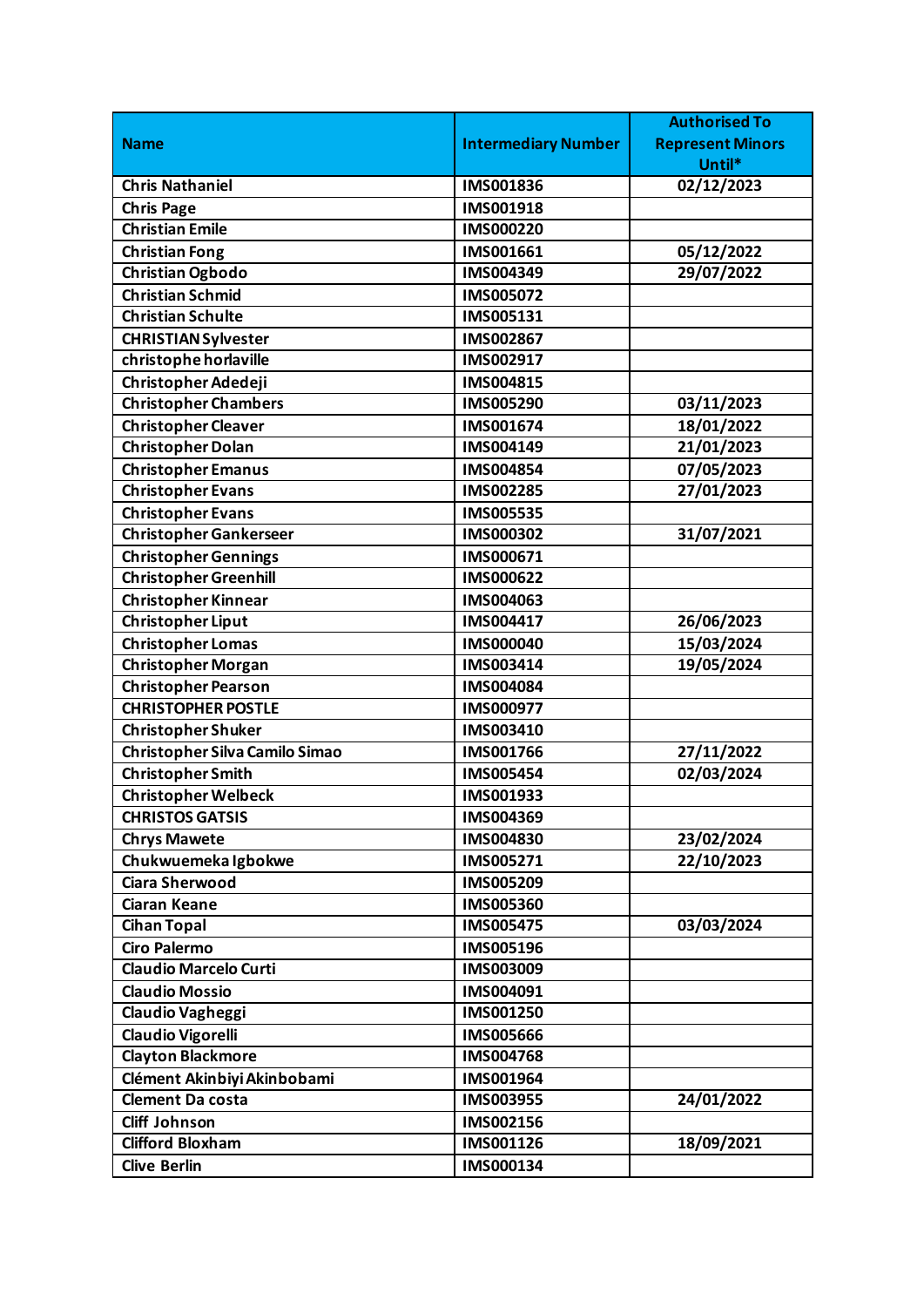|                                   |                            | <b>Authorised To</b>    |
|-----------------------------------|----------------------------|-------------------------|
| <b>Name</b>                       | <b>Intermediary Number</b> | <b>Represent Minors</b> |
|                                   |                            | Until*                  |
| <b>Clive Clarke</b>               | IMS000136                  | 06/03/2023              |
| <b>Clive Hart</b>                 | IMS000542                  | 20/11/2021              |
| <b>Clive Platt</b>                | IMS001446                  | 25/01/2022              |
| colin brown                       | IMS004713                  |                         |
| <b>Colin Garnett</b>              | IMS005711                  |                         |
| <b>Colin Murdock</b>              | IMS000273                  | 12/07/2024              |
| <b>Colin Pomford</b>              | IMS000564                  | 23/10/2021              |
| <b>Colins TCHANGA</b>             | IMS005714                  |                         |
| <b>CONCO STACY VEIGA TURE</b>     | <b>IMS005228</b>           | 03/11/2023              |
| <b>Conor Hayden</b>               | <b>IMS003408</b>           |                         |
| <b>Conor Morrissey</b>            | IMS002614                  | 05/02/2024              |
| <b>Conor Slater</b>               | IMS004755                  |                         |
| <b>Costas Toffis</b>              | <b>IMS000468</b>           |                         |
| <b>Craig Freeman</b>              | <b>IMS004554</b>           |                         |
| <b>Craig Honeyman</b>             | IMS000794                  | 27/11/2021              |
| <b>Craig Mather</b>               | IMS000675                  | 24/10/2021              |
| <b>Craig Moore</b>                | <b>IMS005687</b>           |                         |
| <b>Craig O'Leary</b>              | IMS005099                  | 05/10/2023              |
| <b>Craig Park</b>                 | IMS005571                  |                         |
| <b>Craig Pearson</b>              | IMS002773                  |                         |
| <b>Craig Sims</b>                 | IMS001779                  |                         |
| <b>Craig Watson</b>               | IMS001789                  | 07/06/2024              |
| <b>Cristian Zaccardo</b>          | <b>IMS005145</b>           |                         |
| <b>Cristiano Gonzalez Torelli</b> | IMS003245                  |                         |
| <b>Curtis Dawes</b>               | IMS001304                  | 04/09/2021              |
| <b>CYRILLE DJA DJEDJE</b>         | IMS002805                  |                         |
| <b>Cyrille Prince Dissi</b>       | IMS003997                  | 06/03/2022              |
| <b>DALE BENNETT</b>               | IMS004471                  | 01/02/2024              |
| Damani Wagadugu                   | IMS004994                  |                         |
| <b>Damian Kelly</b>               | IMS005420                  |                         |
| <b>Damien Bressons</b>            | <b>IMS004455</b>           |                         |
| <b>Damon Wilson</b>               | IMS003623                  |                         |
| Dan Bowyer                        | <b>IMS000875</b>           |                         |
| <b>Dan Holland</b>                | IMS003742                  |                         |
| <b>Dan Potts</b>                  | IMS000879                  |                         |
| <b>Dane Rashford</b>              | IMS004213                  |                         |
| <b>Daniel (Ducoffre)-Schildt</b>  | IMS005511                  |                         |
| <b>DANIEL Adeyemo</b>             | <b>IMS003908</b>           | 19/12/2022              |
| <b>Daniel Ajuh</b>                | <b>IMS005216</b>           | 28/09/2023              |
| <b>Daniel Angol</b>               | IMS005491                  |                         |
| <b>Daniel Belgrave</b>            | IMS004632                  | 19/05/2023              |
| <b>Daniel Berman</b>              | IMS001060                  | 27/05/2023              |
| Daniel Billingham                 | IMS003289                  |                         |
| <b>Daniel Billson</b>             | IMS004452                  | 10/10/2022              |
| <b>Daniel Blanchett</b>           | IMS003426                  | 22/02/2022              |
| <b>Daniel Bolotnicoff</b>         | IMS003010                  |                         |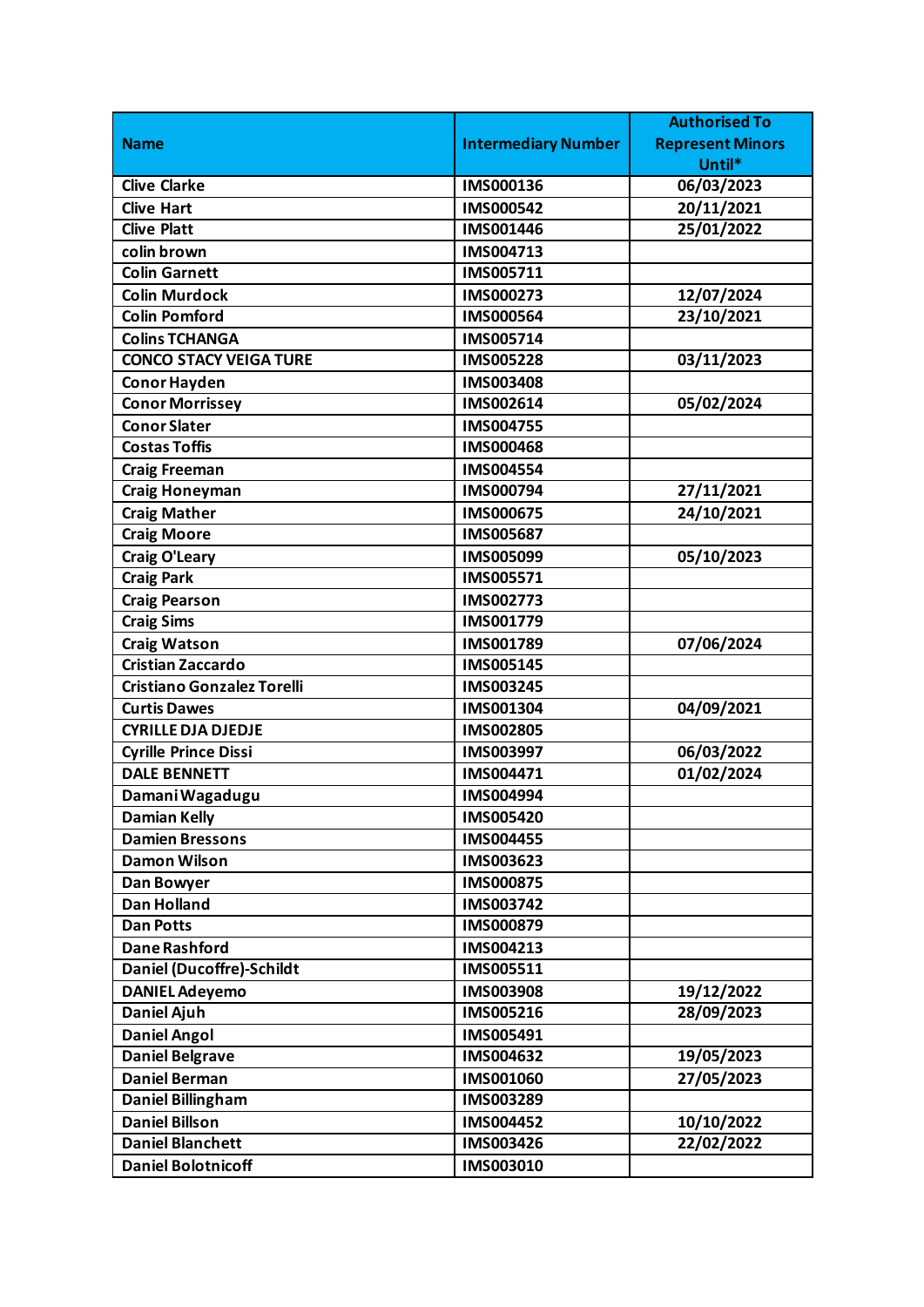|                           |                            | <b>Authorised To</b>    |
|---------------------------|----------------------------|-------------------------|
| <b>Name</b>               | <b>Intermediary Number</b> | <b>Represent Minors</b> |
|                           |                            | Until*                  |
| <b>Daniel Busfield</b>    | <b>IMS005486</b>           |                         |
| <b>Daniel Byass</b>       | <b>IMS005005</b>           |                         |
| <b>Daniel Campo</b>       | IMS003924                  |                         |
| <b>Daniel Chapman</b>     | <b>IMS000687</b>           |                         |
| <b>Daniel Chibueze</b>    | IMS004327                  | 01/03/2022              |
| <b>Daniel Coles</b>       | IMS002095                  | 23/08/2021              |
| Daniel Diangangu          | IMS005197                  |                         |
| <b>Daniel Drury</b>       | IMS001019                  | 07/05/2024              |
| <b>Daniel Fletcher</b>    | IMS000108                  | 15/04/2024              |
| <b>Daniel Gabbidon</b>    | IMS001916                  |                         |
| <b>Daniel Garcia</b>      | IMS000669                  |                         |
| <b>Daniel Gilbert</b>     | IMS004587                  | 06/04/2024              |
| <b>Daniel Goldstone</b>   | <b>IMS000668</b>           | 07/08/2021              |
| <b>Daniel Hodari</b>      | IMS002839                  |                         |
| <b>Daniel Klog</b>        | IMS004782                  |                         |
| <b>Daniel Knowles</b>     | IMS004160                  | 24/02/2024              |
| Daniel Lewis Collins      | IMS005083                  |                         |
| <b>Daniel Lichman</b>     | IMS000113                  |                         |
| daniel lopez albes        | IMS005412                  |                         |
| <b>Daniel Lowry</b>       | IMS003696                  |                         |
| <b>Daniel Naisbitt</b>    | IMS000594                  | 04/01/2022              |
| <b>Daniel Philpott</b>    | IMS002665                  | 07/06/2024              |
| <b>Daniel Richard</b>     | IMS005002                  |                         |
| Daniel Rodriguez Lozano   | IMS000812                  |                         |
| <b>Daniel Thorogood</b>   | IMS004134                  |                         |
| <b>Daniel Ullmann</b>     | IMS002577                  | 03/03/2023              |
| <b>Daniel Walters</b>     | IMS005229                  | 12/11/2023              |
| <b>Daniel Williams</b>    | IMS000204                  | 03/03/2023              |
| <b>Daniel Wilson</b>      | IMS000624                  | 01/08/2022              |
| <b>Daniel Wood</b>        | IMS000103                  | 17/03/2024              |
| <b>Daniel Worthington</b> | IMS004372                  | 14/08/2022              |
| <b>Daniele Pinna</b>      | IMS004563                  |                         |
| Daniele Striani           | IMS001440                  |                         |
| Danijel Kuraja            | IMS004976                  |                         |
| Danny Bachmann            | IMS003847                  |                         |
| <b>DANNY INFIELD</b>      | IMS003036                  |                         |
| Danny Webber              | IMS002153                  | 05/11/2022              |
| Daren Abagun              | IMS000156                  |                         |
| <b>Dario Saggio</b>       | IMS005607                  |                         |
| Dario Zahora              | <b>IMS003608</b>           |                         |
| <b>Darius Henderson</b>   | IMS003030                  | 25/03/2024              |
| <b>Darren Bossons</b>     | IMS000848                  | 21/09/2021              |
| <b>Darren Buffonge</b>    | IMS002754                  |                         |
| <b>Darren Clarke</b>      | IMS003933                  | 25/02/2022              |
| <b>Darren Dein</b>        | IMS000793                  | 23/04/2024              |
| <b>Darren Edney</b>       | IMS003387                  | 23/04/2024              |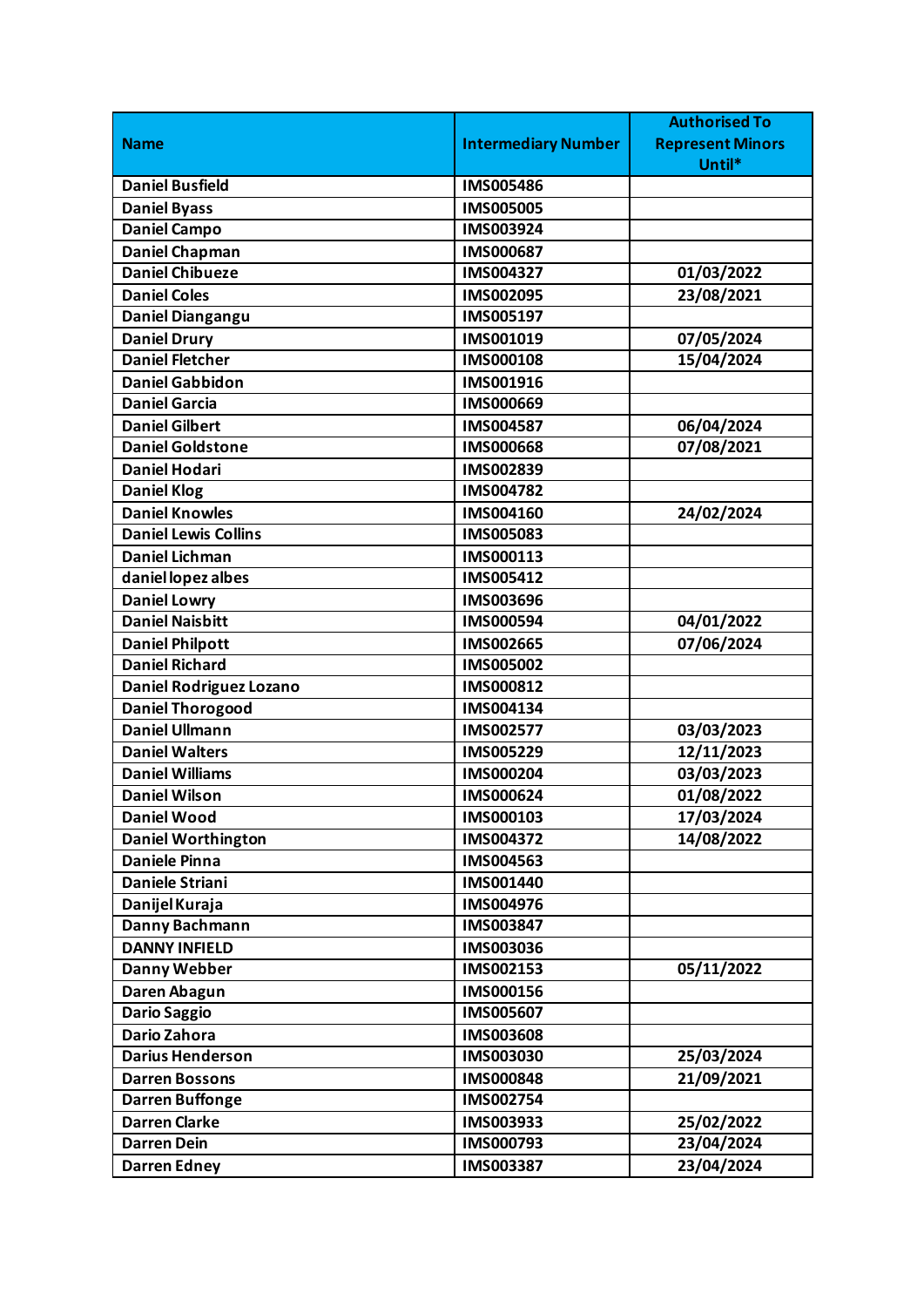|                                 |                            | <b>Authorised To</b>    |
|---------------------------------|----------------------------|-------------------------|
| <b>Name</b>                     | <b>Intermediary Number</b> | <b>Represent Minors</b> |
|                                 |                            | Until*                  |
| <b>Darren Fletcher</b>          | <b>IMS003666</b>           | 10/02/2024              |
| <b>Darren Freeman</b>           | IMS004591                  | 04/03/2024              |
| Darren Jack                     | IMS003815                  |                         |
| <b>Darren Jules</b>             | IMS005100                  |                         |
| <b>Darren Lee Robinson</b>      | <b>IMS000878</b>           | 10/09/2021              |
| <b>Darren Neville</b>           | <b>IMS004506</b>           | 21/08/2022              |
| <b>Darren Trotman</b>           | IMS005251                  | 03/11/2023              |
| <b>Darren Walker</b>            | IMS003263                  |                         |
| <b>Darren Wrack</b>             | IMS003738                  | 10/09/2022              |
| <b>Darryl Lavictoire</b>        | IMS000797                  | 20/04/2024              |
| <b>Darryl Powell</b>            | IMS000462                  | 29/04/2022              |
| <b>Daryl Selby</b>              | IMS003663                  | 29/08/2021              |
| Daryoosh Alexander Namdjou Fard | IMS002993                  | 23/03/2023              |
| <b>David Badejo</b>             | <b>IMS004557</b>           | 27/02/2023              |
| <b>David Baldwin</b>            | IMS000144                  | 03/11/2023              |
| <b>David Brammer</b>            | IMS002733                  | 22/04/2023              |
| <b>David Bromley</b>            | IMS000304                  |                         |
| <b>David Buncall</b>            | IMS000062                  | 01/03/2022              |
| <b>DAVID CAMPBELL</b>           | <b>IMS002788</b>           |                         |
| <b>David Checa</b>              | <b>IMS005086</b>           |                         |
| <b>David Coley</b>              | IMS005733                  |                         |
| <b>David Colley</b>             | IMS002517                  |                         |
| <b>David Da Silva</b>           | IMS005497                  | 17/03/2024              |
| <b>David Dahan</b>              | IMS005067                  |                         |
| <b>David Dews</b>               | IMS005023                  | 09/11/2023              |
| <b>David Dixon</b>              | IMS001058                  | 05/12/2021              |
| <b>David Ellis</b>              | IMS004937                  |                         |
| <b>David Eyres</b>              | IMS003136                  | 12/11/2021              |
| <b>David Fearnhead</b>          | <b>IMS000556</b>           |                         |
| <b>David Gardner</b>            | IMS004235                  |                         |
| <b>David Garley</b>             | <b>IMS000662</b>           |                         |
| <b>David Giess</b>              | <b>IMS000496</b>           |                         |
| <b>David Goddard</b>            | IMS000234                  | 17/11/2023              |
| <b>David Gordon</b>             | IMS005187                  |                         |
| <b>David Hartley</b>            | IMS000340                  | 08/01/2022              |
| <b>David Hayes</b>              | <b>IMS005587</b>           | 30/04/2024              |
| <b>David HODGSON</b>            | IMS000326                  |                         |
| <b>David Hughes</b>             | IMS000762                  | 02/06/2024              |
| <b>David Jackett</b>            | IMS003949                  | 22/02/2022              |
| <b>David Jacobs</b>             | <b>IMS004788</b>           | 06/06/2022              |
| <b>David Kigira</b>             | <b>IMS005578</b>           |                         |
| <b>David Lavelle</b>            | IMS004524                  |                         |
| <b>David Lawson</b>             | IMS001556                  |                         |
| <b>David Lee</b>                | IMS003469                  | 21/05/2024              |
| David Lockwood                  | <b>IMS000258</b>           | 15/03/2024              |
| David Lynch                     | <b>IMS005288</b>           | 02/03/2024              |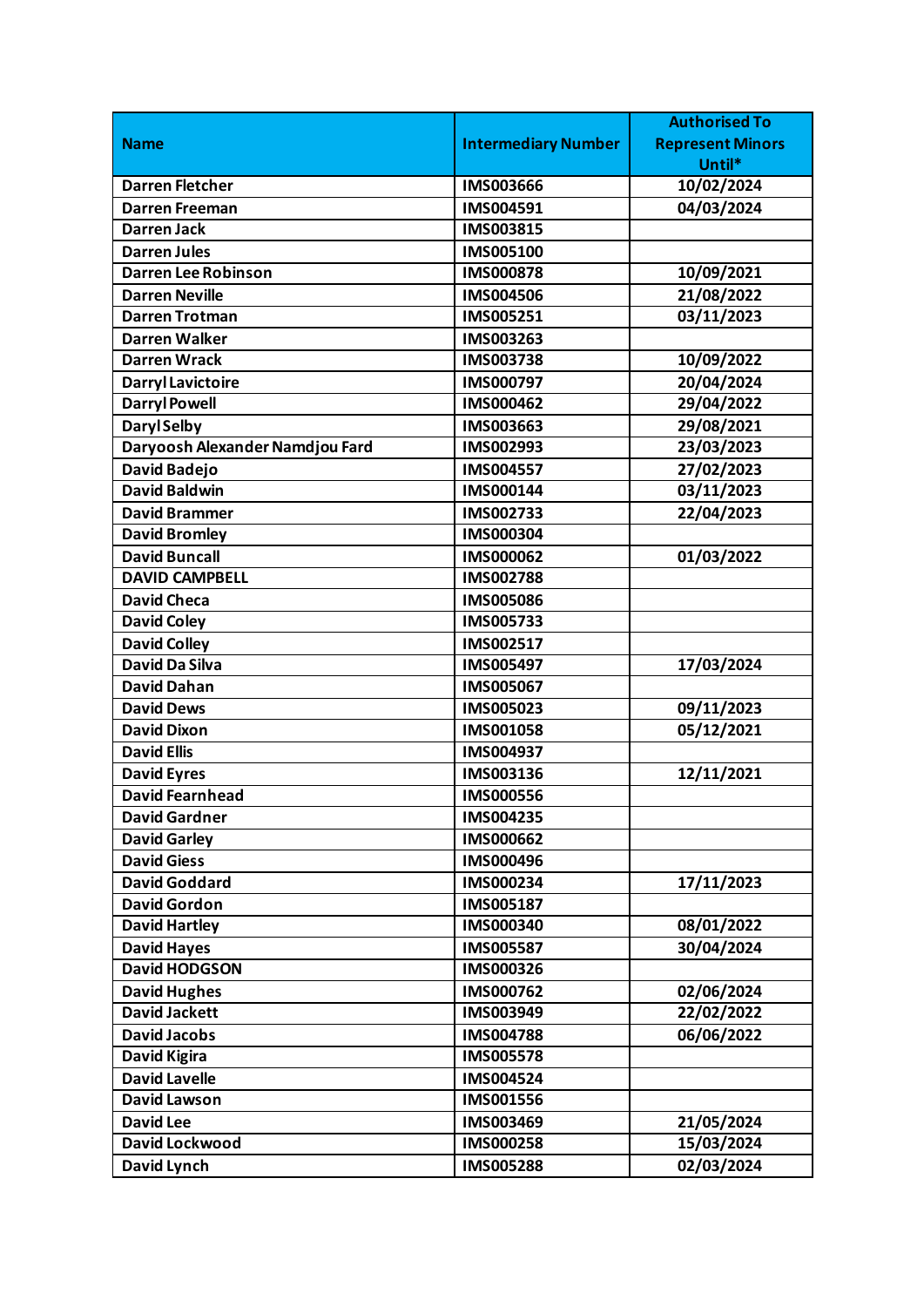|                           |                            | <b>Authorised To</b>    |
|---------------------------|----------------------------|-------------------------|
| <b>Name</b>               | <b>Intermediary Number</b> | <b>Represent Minors</b> |
|                           |                            | Until*                  |
| <b>David Magrone</b>      | IMS004330                  |                         |
| <b>David Manasseh</b>     | IMS000502                  | 11/05/2024              |
| <b>David Miller</b>       | IMS005462                  |                         |
| <b>David Moss</b>         | IMS003179                  | 29/10/2022              |
| <b>David Oxley</b>        | IMS003831                  | 08/02/2022              |
| <b>DAVID PLATT</b>        | IMS005582                  |                         |
| <b>David Reeves</b>       | IMS000991                  |                         |
| David Robson-Kanu         | IMS000912                  |                         |
| <b>David Rodwell</b>      | <b>IMS002568</b>           |                         |
| <b>David Sharpe</b>       | IMS000897                  |                         |
| <b>David Thompson</b>     | IMS005689                  | 23/06/2024              |
| <b>David Threlfall</b>    | IMS000884                  |                         |
| <b>David Traore</b>       | IMS002267                  |                         |
| <b>David Williamson</b>   | IMS001484                  |                         |
| <b>David Yerimah</b>      | IMS000899                  |                         |
| <b>David Young</b>        | <b>IMS005253</b>           |                         |
| De Juane Taylor Crossdale | <b>IMS005562</b>           |                         |
| <b>Dean Ahmad</b>         | IMS004351                  | 16/09/2023              |
| <b>Dean Baker</b>         | IMS000512                  | 24/10/2021              |
| <b>Dean Gordon</b>        | <b>IMS002428</b>           |                         |
| <b>Dean Old</b>           | IMS002942                  | 07/02/2023              |
| <b>Dean Rosenthal</b>     | <b>IMS000664</b>           |                         |
| <b>Dean Sturridge</b>     | IMS001726                  | 26/06/2022              |
| Debola Oseni              | IMS005173                  | 22/09/2023              |
| <b>Dejan Mitrovic</b>     | <b>IMS002899</b>           | 25/09/2023              |
| <b>Delroy Sharpe</b>      | IMS005672                  |                         |
| Demawu Apeti              | IMS005371                  | 15/01/2024              |
| <b>Demie Gayle</b>        | <b>IMS005480</b>           |                         |
| <b>Den Balla</b>          | <b>IMS004080</b>           |                         |
| Denis Onyebuchi Egbula    | IMS004752                  |                         |
| <b>Denva McKenzie</b>     | <b>IMS005404</b>           |                         |
| <b>DERWYNJONES</b>        | IMS003360                  |                         |
| <b>Des McKeown</b>        | IMS003498                  |                         |
| <b>Desmond Tra</b>        | IMS001826                  |                         |
| <b>Dev Dadral</b>         | IMS004345                  |                         |
| dexter blackstock         | IMS003058                  | 17/06/2024              |
| <b>Dharamjit Singh</b>    | IMS002530                  |                         |
| Diawoye Konate            | <b>IMS005695</b>           |                         |
| <b>Dick Tuit</b>          | IMS001163                  |                         |
| <b>Didier FRENAY</b>      | IMS001519                  |                         |
| Diego Cesar Caniggia      | IMS002276                  |                         |
| <b>Dietmar Ness</b>       | IMS001803                  |                         |
| Dieudonne Taleu           | <b>IMS003087</b>           |                         |
| Dieu-Merci VUA            | <b>IMS005576</b>           | 29/04/2024              |
| Dimitri Savva             | IMS001171                  | 03/06/2023              |
| <b>Dimitri Tuanzebe</b>   | IMS004100                  | 05/02/2024              |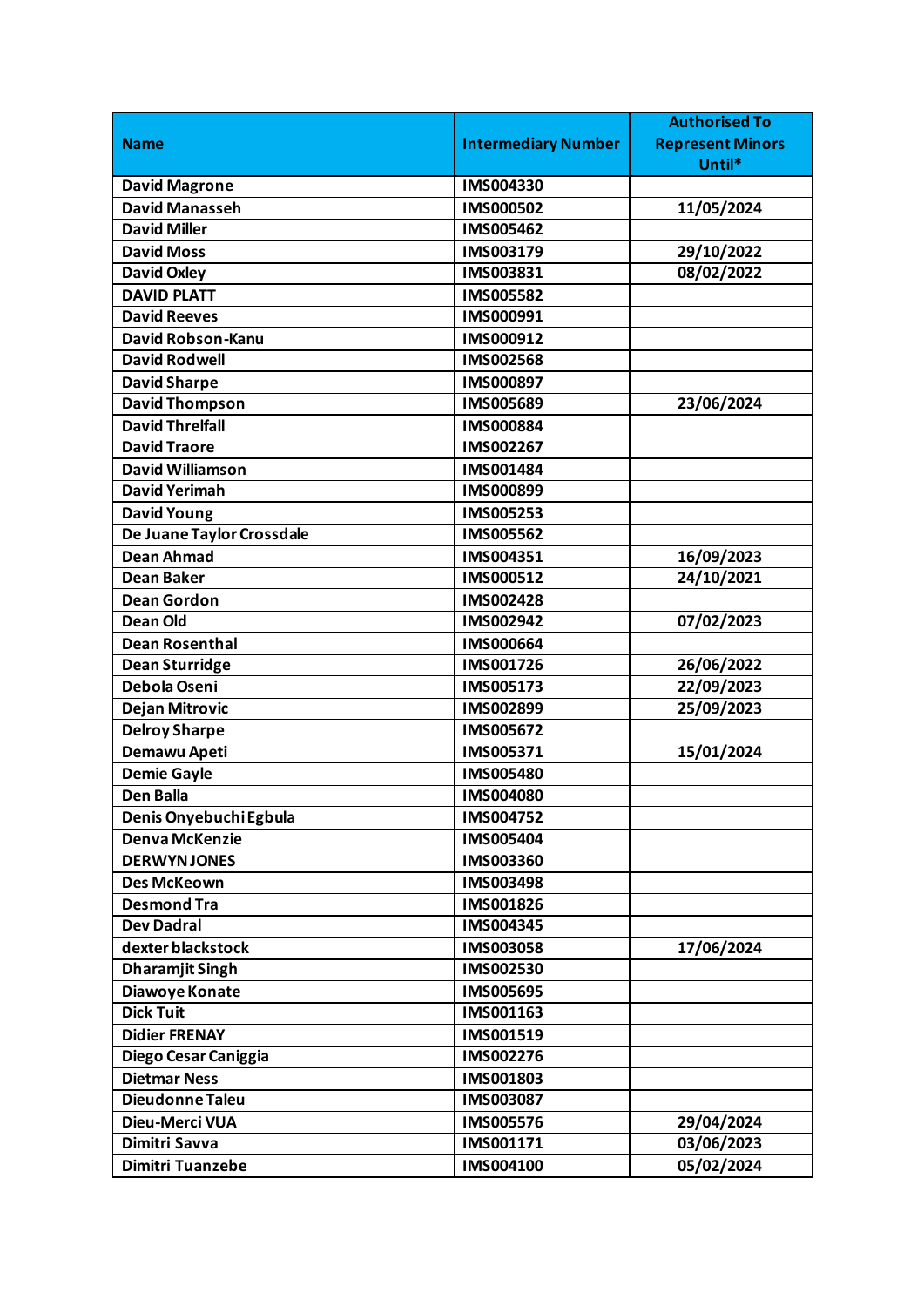|                                     |                            | <b>Authorised To</b>    |
|-------------------------------------|----------------------------|-------------------------|
| <b>Name</b>                         | <b>Intermediary Number</b> | <b>Represent Minors</b> |
|                                     |                            | Until*                  |
| <b>Dimitrios Lampropoulos</b>       | <b>IMS004207</b>           | 11/06/2022              |
| Dino Zampacorta                     | <b>IMS004686</b>           |                         |
| <b>Dirk Degraen</b>                 | IMS002452                  |                         |
| <b>Dirk Dufner</b>                  | <b>IMS004600</b>           |                         |
| <b>Dirk Hebel</b>                   | <b>IMS005408</b>           |                         |
| <b>Djebril Cornitte</b>             | IMS003678                  |                         |
| <b>DJIBRIL NIANG</b>                | <b>IMS000888</b>           |                         |
| <b>Dominic Yarwood</b>              | <b>IMS000776</b>           | 07/08/2022              |
| <b>Dominique De Waele</b>           | IMS004744                  |                         |
| <b>Donovan Jones</b>                | IMS004763                  |                         |
| <b>Dorrian Thomas-West</b>          | IMS005325                  |                         |
| Doru Orlando Popa                   | <b>IMS005405</b>           |                         |
| <b>DOUGLAS PEDRAO</b>               | IMS003551                  |                         |
| <b>Drew Diamond</b>                 | IMS005469                  |                         |
| <b>Dries Boussatta</b>              | IMS004371                  | 06/08/2022              |
| <b>Driss Akouz</b>                  | <b>IMS005247</b>           |                         |
| duane rochester                     | <b>IMS001585</b>           | 07/08/2021              |
| <b>Dudley Campbell</b>              | IMS004664                  | 10/12/2023              |
| <b>Duncan Oughton</b>               | IMS003168                  |                         |
| <b>Dvon St Louis</b>                | <b>IMS005026</b>           |                         |
| <b>Dwaine Maynard</b>               | IMS001898                  | 22/04/2024              |
| eamon mcloughlin                    | <b>IMS001108</b>           |                         |
| <b>Eamonn Collins</b>               | IMS000859                  |                         |
| <b>Ebrima Sillah Sillah</b>         | IMS004904                  |                         |
| <b>Eby Chiago Emenike</b>           | IMS004613                  |                         |
| <b>Edegelson Ricci</b>              | IMS004364                  |                         |
| <b>Eder Nogueira dos santos</b>     | <b>IMS004558</b>           | 27/08/2022              |
| Edgar Lopes de Almeida Junior       | IMS005517                  |                         |
| <b>Edgar TEGUE</b>                  | <b>IMS004995</b>           | 23/07/2023              |
| <b>Edgardo Andres Ferrari Costa</b> | IMS005273                  |                         |
| <b>Edgardo Lasalvia</b>             | <b>IMS005200</b>           |                         |
| <b>Edin Korjenic</b>                | IMS002243                  |                         |
| <b>Ediz Balkan</b>                  | IMS005702                  |                         |
| <b>Edmir Binoshaj</b>               | <b>IMS005670</b>           |                         |
| <b>Edoardo Crnjar</b>               | IMS002368                  |                         |
| <b>Edoardo Giacone</b>              | IMS004726                  |                         |
| <b>Edoardo Mazzolari</b>            | <b>IMS005487</b>           |                         |
| <b>Edoardo Zanetti</b>              | IMS005731                  |                         |
| <b>Edson De Souza Ribeiro Neto</b>  | <b>IMS005008</b>           | 03/08/2023              |
| <b>EDUARDO RODRIGUEZ</b>            | IMS004324                  |                         |
| <b>Edward Burleson</b>              | IMS004245                  | 22/03/2022              |
| <b>Edward Hagan</b>                 | IMS004380                  |                         |
| <b>Edward Nketiah</b>               | IMS004533                  |                         |
| <b>Edward Shires</b>                | IMS003695                  | 09/10/2021              |
| <b>Edwin Lavinier</b>               | IMS005348                  |                         |
| <b>Edwin Olde Riekerink</b>         | IMS001200                  |                         |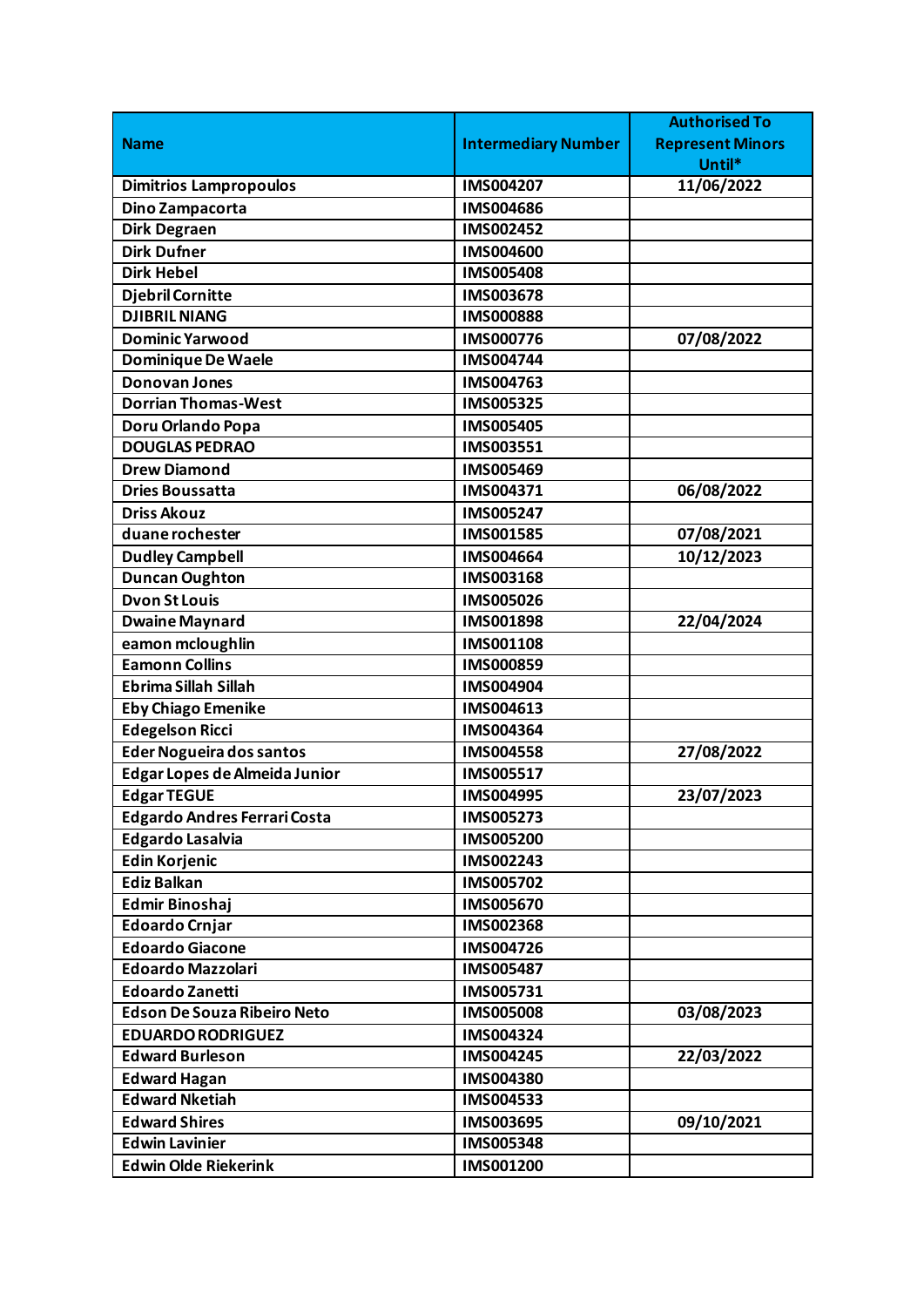|                                 |                            | <b>Authorised To</b>    |
|---------------------------------|----------------------------|-------------------------|
| <b>Name</b>                     | <b>Intermediary Number</b> | <b>Represent Minors</b> |
|                                 |                            | Until*                  |
| <b>Edwine Che</b>               | IMS005590                  |                         |
| <b>Efrain Pachon</b>            | <b>IMS003578</b>           |                         |
| <b>EGHOSAIDEHEN</b>             | IMS003236                  |                         |
| <b>Eleftherios Sidiropoulos</b> | IMS005559                  |                         |
| <b>Eliana Hernandez</b>         | IMS005171                  | 22/09/2023              |
| <b>Elias Kharma</b>             | IMS003921                  |                         |
| <b>Elio Casareto</b>            | IMS001474                  |                         |
| <b>Eliot Van Til</b>            | IMS001023                  | 28/01/2023              |
| <b>Elis Hadzic</b>              | IMS003330                  |                         |
| <b>Ellen Chiwenga</b>           | IMS001635                  | 04/03/2023              |
| <b>Elliott Anderson</b>         | IMS004847                  | 23/07/2023              |
| <b>Elliott Fillingham</b>       | IMS002741                  |                         |
| <b>Elliott Raggio</b>           | IMS004297                  | 22/07/2022              |
| Elo López López                 | IMS005746                  |                         |
| Elson Bajrakurtaj               | <b>IMS005106</b>           | 03/06/2023              |
| <b>Elyes Mahfoudh</b>           | IMS001181                  |                         |
| <b>Emad Khadiar</b>             | IMS002374                  | 06/02/2023              |
| <b>EMANUELA AURELI</b>          | <b>IMS005604</b>           | 11/05/2024              |
| <b>Emeka Daniel Obasi</b>       | <b>IMS000882</b>           | 11/09/2021              |
| <b>Emma Blythe</b>              | IMS005525                  |                         |
| Emma Okocha                     | IMS005544                  | 04/05/2024              |
| <b>Emmanuel Adewole</b>         | IMS002969                  |                         |
| <b>Emmanuel Emeonye</b>         | IMS005017                  |                         |
| <b>Emmanuel Foster</b>          | <b>IMS000488</b>           |                         |
| <b>Emmanuel Gyasi</b>           | IMS004319                  | 29/07/2022              |
| <b>Emmanuel KASSI</b>           | IMS000104                  |                         |
| <b>Emmanuel LACROIX</b>         | IMS005135                  |                         |
| <b>Emmanuel Nare</b>            | IMS004649                  | 14/11/2022              |
| <b>Emmanuel Nwanze</b>          | <b>IMS005664</b>           | 09/06/2024              |
| <b>Emmanuel Taylor</b>          | IMS003817                  |                         |
| <b>Enddy Nerplat</b>            | <b>IMS005258</b>           |                         |
| <b>Engesse Emmanuel Patrice</b> | IMS004196                  | 29/05/2022              |
| Enio Leoncio de Souza           | IMS002722                  |                         |
| <b>Enoch Afolabi</b>            | IMS005623                  |                         |
| <b>Enoch Odoi</b>               | IMS003676                  | 19/10/2021              |
| <b>Enrique De Lucas</b>         | IMS000726                  |                         |
| Enrique Rodriguez               | IMS003413                  |                         |
| <b>Enzo Lamoise</b>             | IMS005180                  |                         |
| <b>Eral Chimen</b>              | IMS005453                  | 20/05/2024              |
| <b>Eric Anyan</b>               | IMS002000                  | 23/09/2022              |
| <b>Eric Beauchamp</b>           | IMS000298                  | 23/10/2021              |
| <b>ERIC JUNIOR APPIAH</b>       | IMS003794                  |                         |
| <b>Eric Laborieux</b>           | IMS005262                  | 04/09/2021              |
| <b>Eric Leon Simms</b>          | IMS005291                  |                         |
| <b>Eric Walters</b>             | IMS000790                  |                         |
| <b>Erico Castro</b>             | IMS005009                  |                         |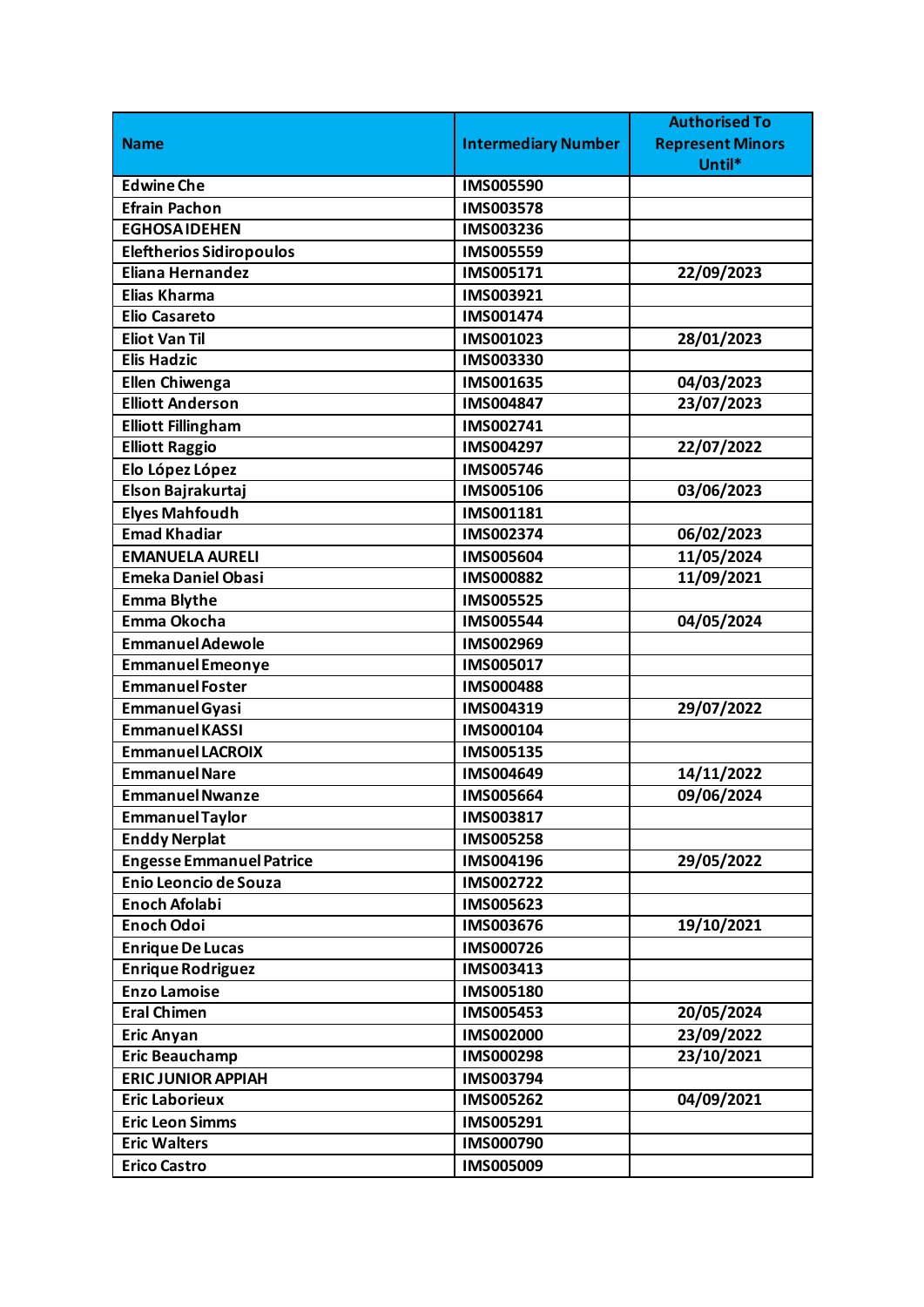|                                       |                            | <b>Authorised To</b>    |
|---------------------------------------|----------------------------|-------------------------|
| <b>Name</b>                           | <b>Intermediary Number</b> | <b>Represent Minors</b> |
|                                       |                            | Until*                  |
| <b>Erkut Sogut</b>                    | IMS001403                  |                         |
| <b>Ernest Opuni</b>                   | IMS002067                  | 10/06/2022              |
| <b>Ernesto Applefield Alvarez</b>     | IMS005341                  |                         |
| <b>Ernesto Gamio</b>                  | IMS003851                  |                         |
| Errol olumide Johnson-olowu           | <b>IMS005057</b>           | 19/08/2023              |
| <b>Ersin Akan</b>                     | IMS005343                  |                         |
| <b>ERTAN CAN YAZICI</b>               | IMS004298                  |                         |
| <b>Esad Razic</b>                     | IMS001832                  |                         |
| Estrela da Conceição Nogueira Paulo   | <b>IMS005596</b>           | 20/05/2024              |
| euclides camacho                      | IMS001102                  |                         |
| <b>Eugene Turay</b>                   | <b>IMS004566</b>           | 17/07/2023              |
| <b>Evert Maeschalck</b>               | IMS003225                  |                         |
| <b>Eyman Moazzezi</b>                 | IMS001179                  |                         |
| <b>Fabio Bandeira</b>                 | <b>IMS005477</b>           |                         |
| <b>Fabio Iona</b>                     | IMS005401                  |                         |
| <b>Fabio Parisi</b>                   | IMS002567                  |                         |
| <b>FABIO RAGAGNIN</b>                 | IMS004036                  |                         |
| <b>Fabrice Rémy</b>                   | IMS005399                  |                         |
| <b>FABRIZIO PREZIOSI</b>              | <b>IMS005595</b>           |                         |
| <b>Fabrizio Tello</b>                 | <b>IMS005042</b>           |                         |
| <b>Facinet Keita</b>                  | IMS003712                  | 16/11/2021              |
| <b>Faheem Ikramullah</b>              | IMS001913                  | 04/06/2022              |
| Fahri Ecvet                           | IMS001071                  | 20/06/2022              |
| <b>Faisal Mabusher Kashmiri</b>       | <b>IMS000056</b>           |                         |
| <b>FARID BELLA</b>                    | IMS005299                  | 29/12/2023              |
| <b>Farid MEZOUAR</b>                  | <b>IMS005044</b>           |                         |
| fathi rahal                           | <b>IMS005655</b>           |                         |
| <b>Federico Giudici</b>               | IMS005117                  |                         |
| <b>Federico Maccari</b>               | <b>IMS005554</b>           |                         |
| <b>Federico Massai</b>                | <b>IMS000857</b>           |                         |
| <b>Federico Pastorello</b>            | <b>IMS000676</b>           |                         |
| <b>Felix Mainoo</b>                   | <b>IMS005600</b>           | 23/03/2024              |
| <b>Felix Seidel</b>                   | IMS003961                  |                         |
| <b>Femi Azeez</b>                     | <b>IMS005036</b>           |                         |
| femi mathias-moriba                   | IMS003174                  |                         |
| <b>Fernando Abramovay</b>             | IMS005641                  |                         |
| <b>Fernando Antonio Jimenez Silva</b> | IMS003158                  |                         |
| <b>Fernando Felicevich</b>            | IMS001275                  |                         |
| Fernando Guglielmone Gomez            | IMS005203                  |                         |
| <b>Fernando Malta</b>                 | IMS004512                  | 11/11/2022              |
| <b>Fernando Yafa Mendes</b>           | IMS004905                  |                         |
| <b>Fernando Young</b>                 | <b>IMS004828</b>           |                         |
| <b>Festus Asante</b>                  | <b>IMS003200</b>           |                         |
| <b>Fidelio Vaz</b>                    | IMS004857                  | 03/06/2023              |
| <b>Filippo Pirisi</b>                 | IMS005631                  |                         |
| <b>Fitz Hall</b>                      | <b>IMS004900</b>           |                         |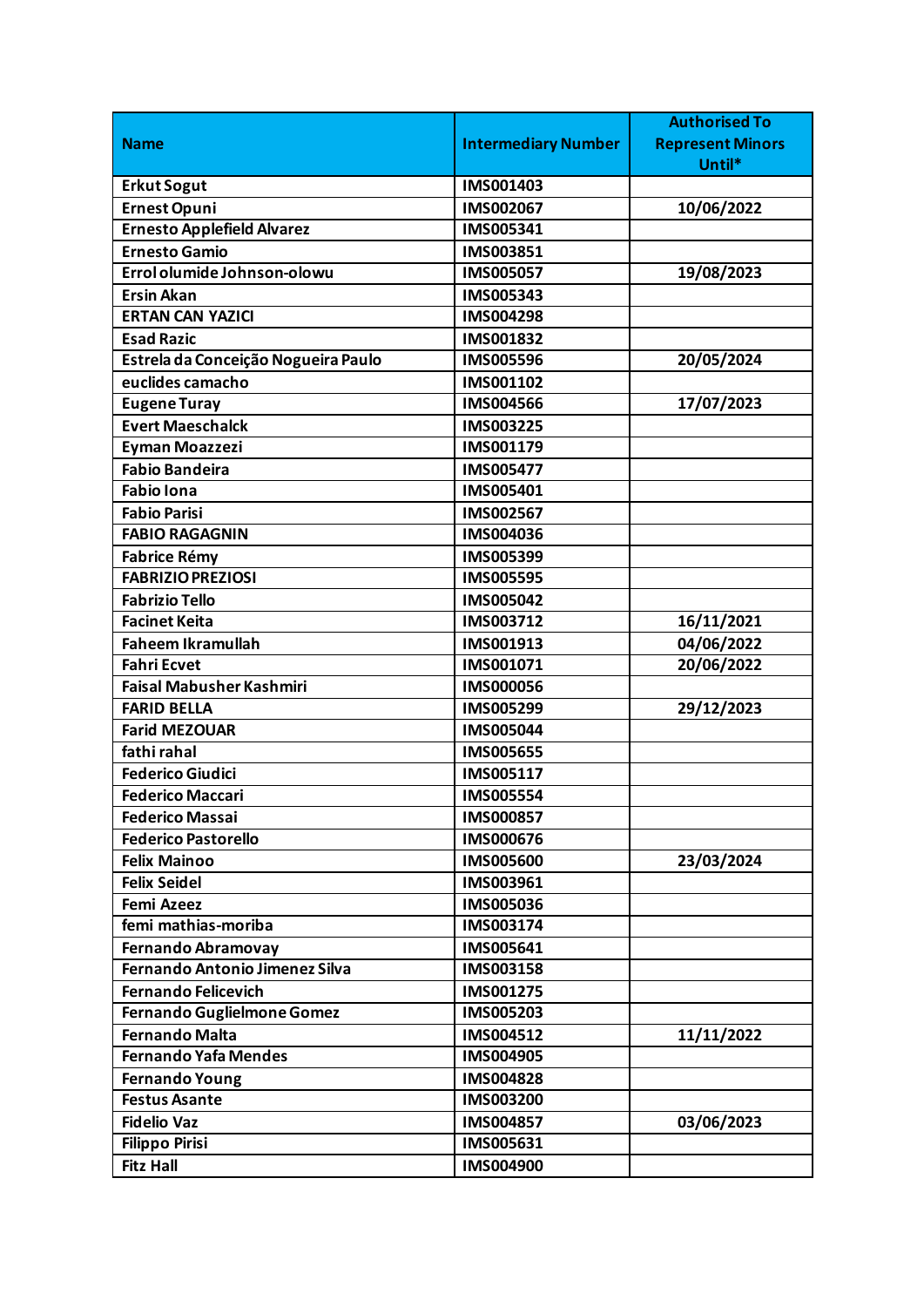|                                       |                            | <b>Authorised To</b>    |
|---------------------------------------|----------------------------|-------------------------|
| <b>Name</b>                           | <b>Intermediary Number</b> | <b>Represent Minors</b> |
|                                       |                            | Until*                  |
| <b>Fitzroy Simpson</b>                | <b>IMS001505</b>           |                         |
| <b>Flavio Ferraria</b>                | <b>IMS005566</b>           |                         |
| <b>Florent Cazals</b>                 | IMS001128                  |                         |
| <b>Florian Badea</b>                  | IMS005215                  | 20/10/2023              |
| florian goll                          | IMS001286                  |                         |
| <b>Florin Pelecaci</b>                | IMS001242                  |                         |
| <b>Floris Salhi</b>                   | IMS004657                  |                         |
| Fortune Ejekubi                       | IMS004833                  | 26/05/2023              |
| <b>Francesco Ancarani</b>             | IMS004079                  |                         |
| <b>Francesco Angelini</b>             | IMS004733                  | 19/03/2023              |
| <b>Francesco Deplano</b>              | <b>IMS005528</b>           | 04/03/2024              |
| <b>Francesco Maria Aricò</b>          | <b>IMS005478</b>           | 11/03/2024              |
| <b>Francesco Mincione</b>             | <b>IMS005567</b>           | 02/12/2023              |
| <b>Francesco Moretti</b>              | IMS002307                  |                         |
| <b>Francesco Paolo Salerno</b>        | IMS004026                  | 10/04/2022              |
| <b>Francesco Randazzo</b>             | IMS005211                  |                         |
| <b>Francesco Totti</b>                | <b>IMS004444</b>           |                         |
| <b>Francesco Villa</b>                | IMS001305                  |                         |
| <b>Francis Mountainfly Onuzuruike</b> | IMS004914                  | 06/04/2023              |
| <b>Francisco Casal</b>                | IMS001535                  |                         |
| Francisco javier Villaverde camoiras  | IMS005314                  | 10/12/2023              |
| <b>Francisco Machuca</b>              | IMS003787                  |                         |
| <b>Frank Justin Trimboli</b>          | <b>IMS000046</b>           | 01/10/2021              |
| <b>Frank Keller</b>                   | IMS005164                  | 15/06/2023              |
| <b>Frank Okeke</b>                    | IMS005721                  |                         |
| <b>Frank Schouten</b>                 | IMS001203                  |                         |
| Franklin Mala Makani                  | IMS003084                  |                         |
| <b>Fred van der Hoorn</b>             | IMS004941                  |                         |
| <b>Freddie Akehurst</b>               | IMS001125                  | 13/09/2022              |
| Frédéric Ryssen                       | IMS005283                  |                         |
| <b>Frederick Wadibia</b>              | IMS002731                  |                         |
| <b>Frederico Mathias De Moraes</b>    | <b>IMS003698</b>           | 16/02/2024              |
| <b>Frederik Schaeffer</b>             | IMS004268                  |                         |
| <b>Fulco van Kooperen</b>             | IMS003724                  |                         |
| <b>Furgan Syed Mohammed anwer</b>     | IMS003483                  | 27/01/2023              |
| <b>Gabriel Moraes</b>                 | <b>IMS002666</b>           |                         |
| <b>Gad Cohen</b>                      | IMS001558                  |                         |
| Gaetano Giallanza                     | IMS001799                  |                         |
| <b>GANIYU OWOLABI</b>                 | IMS005116                  | 07/09/2023              |
| <b>Gareth Bancroft</b>                | <b>IMS003766</b>           |                         |
| <b>Gareth Jones</b>                   | <b>IMS000898</b>           |                         |
| <b>Gareth Saunders</b>                | IMS000322                  |                         |
| <b>Gareth Seddon</b>                  | IMS002277                  | 25/07/2021              |
| <b>Gareth Sloane</b>                  | <b>IMS005688</b>           |                         |
| <b>Gareth Thomas</b>                  | IMS003733                  | 21/03/2022              |
| <b>Garry Cover</b>                    | IMS004236                  | 12/05/2022              |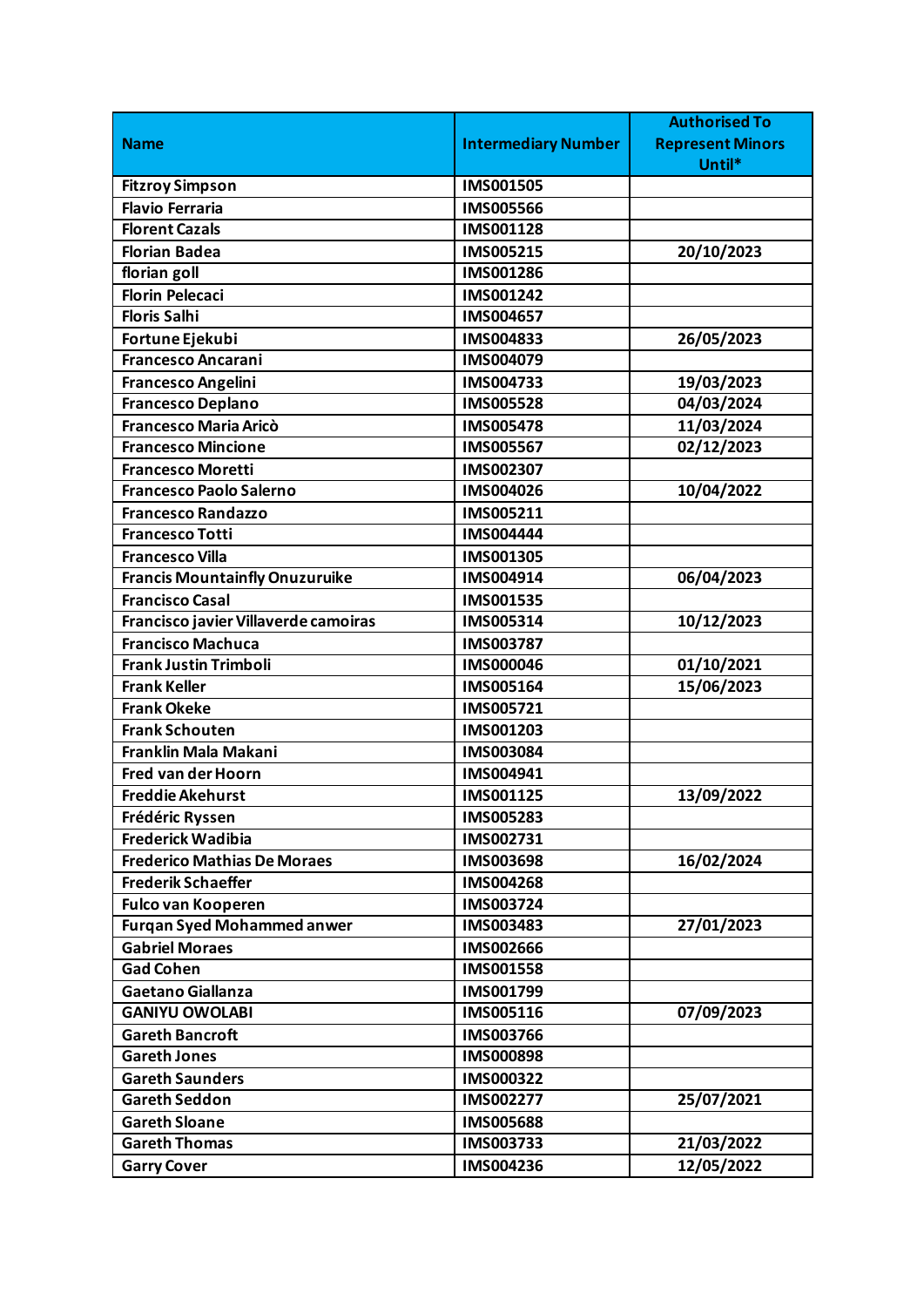|                                     |                            | <b>Authorised To</b>    |
|-------------------------------------|----------------------------|-------------------------|
| <b>Name</b>                         | <b>Intermediary Number</b> | <b>Represent Minors</b> |
|                                     |                            | Until*                  |
| <b>Gary Charles</b>                 | IMS004127                  | 25/07/2022              |
| <b>Gary Duke-Cohan</b>              | IMS001590                  | 18/03/2022              |
| <b>Gary Gibbs</b>                   | IMS005351                  | 09/11/2023              |
| <b>Gary Hale</b>                    | IMS000192                  | 18/09/2021              |
| <b>Gary Macgregor</b>               | IMS001578                  | 08/03/2024              |
| <b>Gary Miller</b>                  | IMS005545                  | 12/04/2024              |
| <b>Gary Porter</b>                  | <b>IMS000788</b>           | 12/07/2024              |
| <b>Gary Williams</b>                | IMS000100                  | 25/09/2023              |
| <b>Gary Williams</b>                | IMS003876                  |                         |
| <b>Gavin Dawes</b>                  | IMS001087                  | 10/12/2021              |
| gavin hodge                         | IMS003812                  |                         |
| <b>Gavin Mahon</b>                  | IMS003325                  | 27/01/2024              |
| <b>Gavin Pinney</b>                 | IMS002274                  | 22/08/2022              |
| <b>Gavino Liri</b>                  | IMS005431                  | 01/02/2024              |
| Gbodja Daniel Cosme Chrysostome     | IMS000636                  |                         |
| Gbolahan Adarabioyo                 | IMS001022                  |                         |
| <b>GENNARO CAPASSO</b>              | IMS005685                  |                         |
| <b>Gennaro Piccolillo</b>           | IMS004544                  |                         |
| <b>Georg Bikritski</b>              | IMS003793                  |                         |
| <b>George Alaba</b>                 | <b>IMS005358</b>           |                         |
| <b>George Alawode williams</b>      | IMS002431                  |                         |
| <b>GEORGE CHANDA</b>                | IMS004098                  | 03/04/2022              |
| George Gardi                        | IMS004227                  |                         |
| <b>George Gill</b>                  | IMS003617                  | 20/11/2021              |
| <b>George Meincke Vassilopoulos</b> | IMS005617                  |                         |
| <b>George Mellor</b>                | IMS003184                  |                         |
| <b>GEORGE MUNRO</b>                 | IMS000272                  |                         |
| <b>George Rendle</b>                | IMS001632                  |                         |
| <b>George Sakellariou</b>           | IMS004379                  |                         |
| <b>GEORGE SHELLEY</b>               | IMS003651                  | 28/11/2021              |
| <b>George Shelvey</b>               | IMS003485                  | 26/10/2021              |
| <b>George Shields</b>               | IMS005443                  |                         |
| <b>George Thorne</b>                | IMS005133                  |                         |
| <b>George Urquhart</b>              | IMS000440                  | 19/03/2023              |
| <b>Georgina Hodge</b>               | IMS002206                  | 20/04/2024              |
| <b>Gerardo Romero</b>               | IMS003770                  | 12/11/2021              |
| <b>GERASIMOS ZAPATINAS</b>          | IMS003238                  | 16/11/2021              |
| Geronimo Jose Suarez Ochoa          | IMS004301                  |                         |
| <b>Gerry Carlile</b>                | IMS003843                  |                         |
| <b>Ghislaine DUBOIS</b>             | IMS001517                  | 04/01/2022              |
| Giacomo Guidolin                    | IMS002073                  |                         |
| <b>Gian Montesano</b>               | IMS003422                  | 31/03/2023              |
| Gianluca Fiorini                    | IMS001320                  |                         |
| Gianluca Lauri                      | IMS005509                  |                         |
| Gianluca Libertazzi                 | IMS005489                  |                         |
| <b>Gilmar Veloz</b>                 | IMS002256                  |                         |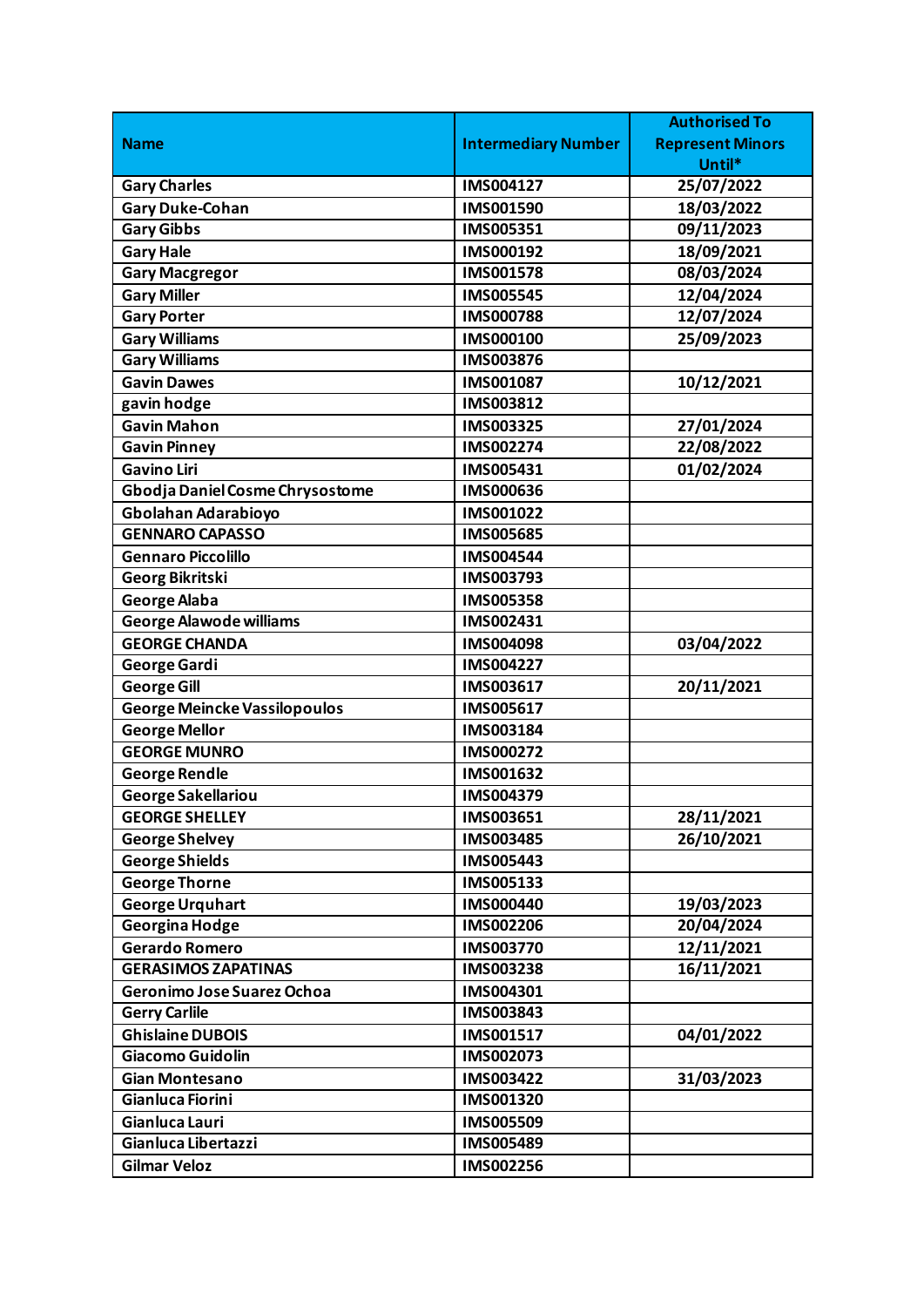|                                       |                            | <b>Authorised To</b>    |
|---------------------------------------|----------------------------|-------------------------|
| <b>Name</b>                           | <b>Intermediary Number</b> | <b>Represent Minors</b> |
|                                       |                            | Until*                  |
| <b>Gines carvajal</b>                 | <b>IMS000586</b>           |                         |
| <b>Gino Culbertson</b>                | IMS000360                  | 23/03/2024              |
| <b>Giosue Muratori</b>                | IMS004123                  |                         |
| Giovanni Branchini                    | IMS001323                  |                         |
| Giovanni Cremonese                    | IMS005391                  |                         |
| Giovanni Gianelli                     | IMS004548                  |                         |
| Giovanni Policarpo                    | <b>IMS005586</b>           | 07/05/2024              |
| <b>Giovanni Santoro</b>               | IMS005244                  |                         |
| <b>GISCARD POLNAREFF KANA FOUDONG</b> | IMS005416                  | 08/02/2024              |
| giuliano bertolucci                   | <b>IMS000588</b>           |                         |
| Giuliano Grazioli                     | IMS003028                  |                         |
| <b>Giuseppe Antonio Riso</b>          | IMS002149                  |                         |
| <b>GIUSEPPE GALLI</b>                 | IMS005037                  |                         |
| <b>Giuseppe Russo</b>                 | IMS001727                  | 21/01/2022              |
| <b>Giuseppe Trotta</b>                | <b>IMS005298</b>           |                         |
| <b>GJERGJI SHAJKO</b>                 | IMS004523                  | 21/11/2022              |
| <b>Glan Letheren</b>                  | IMS002435                  | 05/08/2023              |
| <b>Glen Asamoah</b>                   | IMS001202                  | 21/02/2022              |
| <b>Glen Tweneboah</b>                 | IMS000196                  | 27/03/2022              |
| <b>Glen Urquhart</b>                  | IMS005653                  |                         |
| <b>Glenn Corcoran</b>                 | <b>IMS000060</b>           | 19/11/2022              |
| <b>Glyn Binkin</b>                    | IMS001881                  |                         |
| <b>Godfrey Torto</b>                  | IMS001358                  | 07/04/2023              |
| <b>Gokhan Nebol</b>                   | <b>IMS005278</b>           | 09/11/2023              |
| <b>Gold Mendel-Idowu</b>              | <b>IMS005390</b>           | 27/01/2024              |
| <b>GORDON ARMSTRONG</b>               | IMS001956                  |                         |
| <b>Gordon Reid</b>                    | IMS000694                  | 28/08/2022              |
| <b>Govinder Singh Beesla</b>          | IMS005167                  |                         |
| <b>Graeme Rankin</b>                  | IMS000632                  | 02/01/2022              |
| <b>Graeme Taylor</b>                  | IMS003229                  |                         |
| <b>Graham Barrett</b>                 | IMS001333                  | 29/08/2021              |
| <b>Graham Duffield</b>                | IMS002821                  |                         |
| <b>Graham Garner-Jones</b>            | IMS004751                  |                         |
| <b>Grant Smith</b>                    | IMS002252                  |                         |
| gregory dakad                         | IMS001438                  |                         |
| <b>Gregory Keenan</b>                 | IMS002488                  |                         |
| <b>Gregory Noordzee</b>               | IMS004454                  |                         |
| <b>Gregory Pryce</b>                  | IMS003147                  |                         |
| gregory selo                          | IMS005622                  |                         |
| <b>Gregory Wadsworth</b>              | <b>IMS000080</b>           | 29/04/2024              |
| <b>Grzegorz Mankowski</b>             | IMS004666                  |                         |
| <b>Grzegorz Rasiak</b>                | IMS003040                  |                         |
| <b>Gude fazil Ozdemir</b>             | IMS005397                  |                         |
| <b>Gudlaugur Tomasson</b>             | IMS001028                  |                         |
| <b>Guido Albers</b>                   | IMS002172                  |                         |
| <b>Guillaume Edima ATANGANA</b>       | IMS005396                  |                         |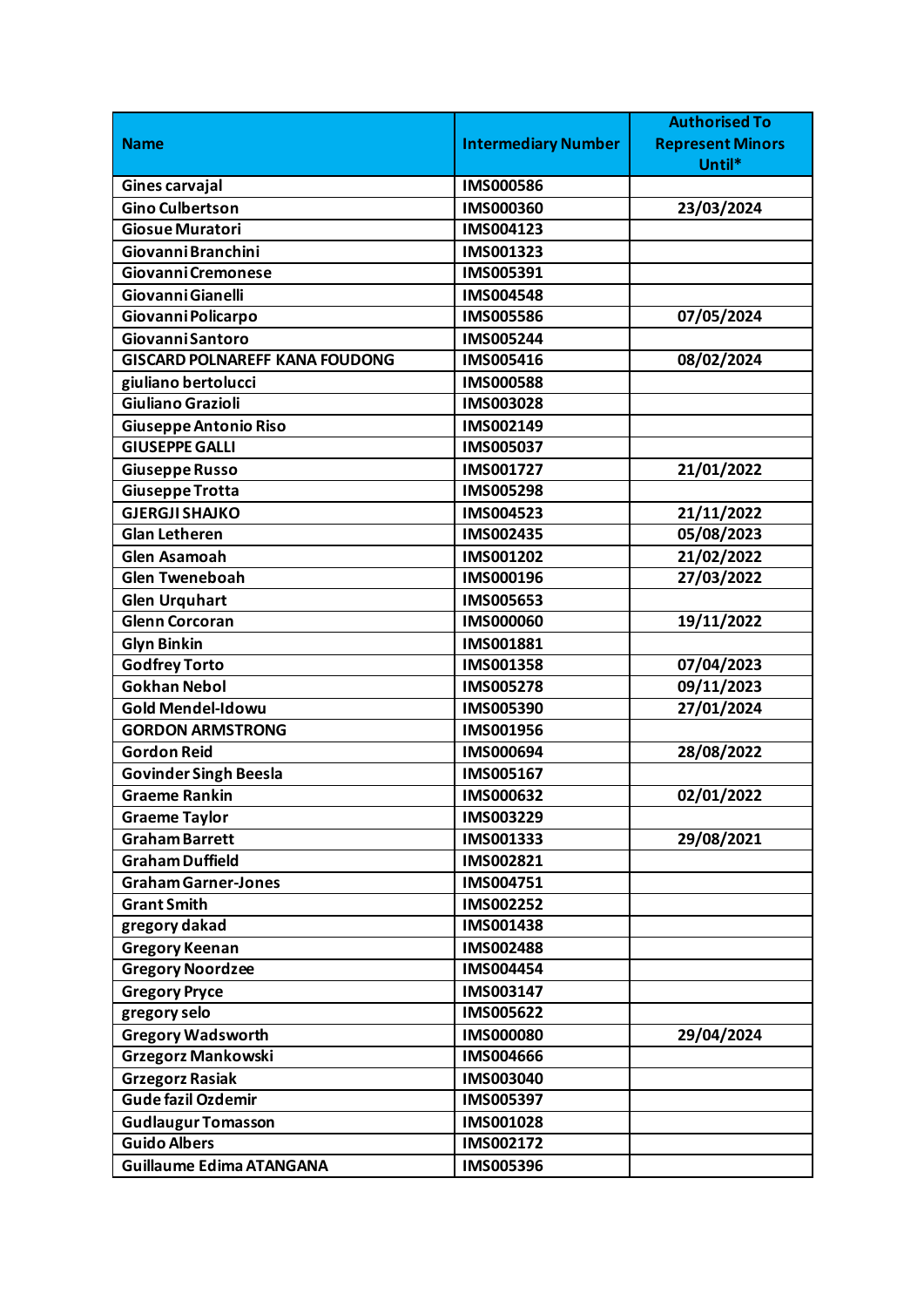|                                          |                            | <b>Authorised To</b>    |
|------------------------------------------|----------------------------|-------------------------|
| <b>Name</b>                              | <b>Intermediary Number</b> | <b>Represent Minors</b> |
|                                          |                            | Until*                  |
| <b>Guillaume VALLADEAU</b>               | IMS004582                  |                         |
| <b>Guney Sanioglu</b>                    | IMS003758                  |                         |
| <b>Gunter Thiebaut</b>                   | IMS003444                  |                         |
| <b>Gustavo Adolfo Cañizares Rocamora</b> | IMS002249                  |                         |
| <b>Gustavo Nogueira</b>                  | IMS003464                  |                         |
| <b>Gustavo Zito</b>                      | IMS004731                  | 12/03/2023              |
| <b>Guy Armstrong</b>                     | IMS005309                  |                         |
| <b>Guy Moussi</b>                        | IMS004996                  | 17/07/2023              |
| <b>Guy Tolmarsh</b>                      | <b>IMS000306</b>           | 08/01/2023              |
| <b>Hafid Mchaimach</b>                   | <b>IMS005510</b>           |                         |
| <b>Hakan Korkmaz</b>                     | <b>IMS005502</b>           |                         |
| Hakim El afghani                         | IMS003257                  |                         |
| Hamada ali                               | <b>IMS005585</b>           |                         |
| Hamada El-Fedawi                         | IMS005101                  |                         |
| <b>Hamid Reza Mousavizadeh</b>           | <b>IMS005452</b>           |                         |
| hamza jibreel                            | IMS004560                  |                         |
| <b>Hannildris</b>                        | <b>IMS005485</b>           | 16/04/2024              |
| <b>Hans Georg Hansen</b>                 | IMS005372                  | 29/12/2023              |
| <b>Harold Ichbia</b>                     | IMS002941                  |                         |
| <b>Harris Miller</b>                     | IMS005334                  |                         |
| <b>Harry Harvey</b>                      | IMS002289                  | 29/10/2022              |
| <b>Harry Hayden</b>                      | IMS003730                  |                         |
| <b>Harry Hickford</b>                    | IMS003668                  | 05/10/2023              |
| <b>Harry Robertson</b>                   | IMS005381                  | 26/01/2024              |
| <b>Harry Robertson</b>                   | IMS004687                  |                         |
| Hasan Cetinkaya                          | IMS001818                  |                         |
| <b>Hassan Kachloul</b>                   | IMS001557                  |                         |
| <b>Hassanien Al Emara</b>                | IMS004569                  |                         |
| <b>Hayden Evans</b>                      | <b>IMS000444</b>           | 03/06/2023              |
| <b>Haydn Dodge</b>                       | IMS002420                  | 25/02/2023              |
| <b>Hayley O'Brien</b>                    | IMS001723                  | 04/05/2024              |
| <b>Heber De Carvalho</b>                 | IMS004377                  |                         |
| <b>Helio Da Silva</b>                    | IMS002681                  |                         |
| <b>Hellen Gough</b>                      | IMS004922                  |                         |
| <b>Hellen Telles</b>                     | IMS005199                  |                         |
| <b>Henk-Maarten Chin</b>                 | IMS000634                  | 27/08/2022              |
| Henner Janzen                            | IMS001561                  |                         |
| Henri Karim Mejjati                      | IMS001758                  |                         |
| <b>Hernan Reguera</b>                    | IMS001312                  | 04/06/2023              |
| herve cros                               | IMS005602                  |                         |
| Hideyuki Miyahara                        | IMS000787                  |                         |
| <b>Holger Sarmiento</b>                  | IMS004874                  |                         |
| <b>Horacio Pablo Rossi</b>               | IMS002846                  |                         |
| <b>Housseimi Niakate</b>                 | IMS001515                  |                         |
| <b>Howard Hodgson</b>                    | IMS003886                  |                         |
| <b>Hugh McAuley</b>                      | IMS005353                  | 15/01/2024              |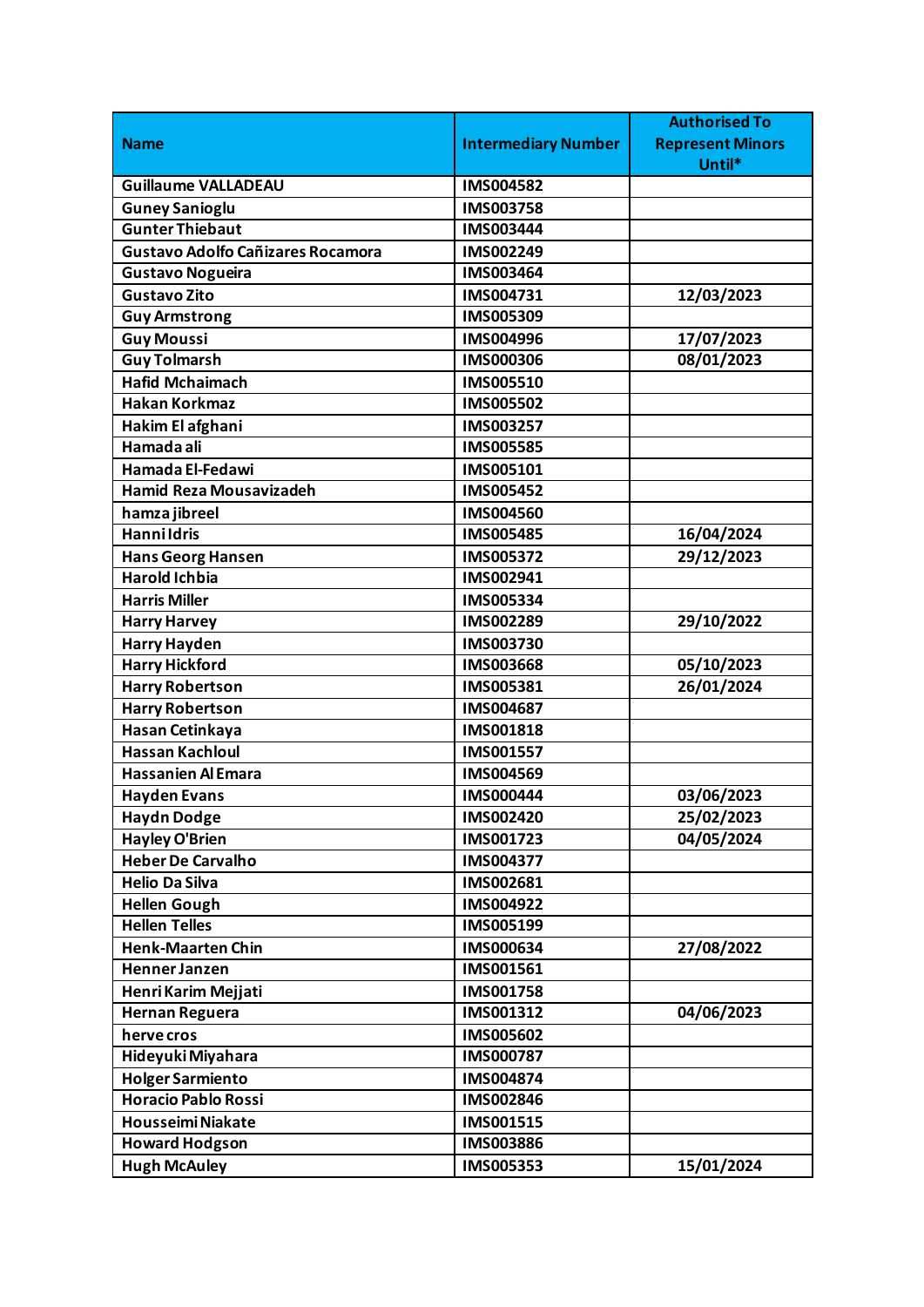|                                 |                            | <b>Authorised To</b>    |
|---------------------------------|----------------------------|-------------------------|
| <b>Name</b>                     | <b>Intermediary Number</b> | <b>Represent Minors</b> |
|                                 |                            | Until*                  |
| <b>HUGUES PATRICE KAMTCHOUM</b> | IMS005593                  |                         |
| Humberto Quiceno Hernandez      | IMS000804                  |                         |
| <b>Huseyin Orsel</b>            | IMS005021                  |                         |
| <b>Hussein Algaaod</b>          | IMS003049                  |                         |
| <b>Huw Bowden</b>               | IMS001416                  |                         |
| <b>Iain Moody</b>               | IMS002998                  |                         |
| iain wood                       | IMS000226                  | 11/09/2021              |
| Ian Agbenoo                     | IMS003614                  | 15/10/2021              |
| <b>Ian Atkins</b>               | IMS005304                  | 10/12/2023              |
| <b>Ian Bird</b>                 | IMS005310                  |                         |
| ian Carter                      | IMS005338                  |                         |
| lan Flannery                    | IMS000237                  |                         |
| lan Green                       | IMS005730                  |                         |
| <b>IAN HARTE</b>                | IMS002104                  | 16/10/2021              |
| <b>Ian Kimber</b>               | IMS001196                  |                         |
| <b>Ian Price</b>                | IMS003035                  | 23/06/2024              |
| lan Ryder                       | <b>IMS002508</b>           | 30/04/2023              |
| <b>Ian Seddon</b>               | IMS000017                  | 23/07/2021              |
| Ian Snodin                      | IMS002012                  |                         |
| <b>Ibrahim Awofeso</b>          | IMS005347                  | 01/02/2024              |
| <b>Ibrahim MOGNI</b>            | IMS005424                  |                         |
| ibrahim troare                  | <b>IMS005270</b>           |                         |
| <b>Ibrahima Cisse</b>           | IMS005543                  | 08/04/2024              |
| <b>Idowu Ilesanmi</b>           | IMS003447                  |                         |
| Idrissa Dieng                   | <b>IMS005248</b>           |                         |
| Ifeanyi Madueke                 | IMS005321                  | 29/01/2024              |
| Igor Arpadzic                   | IMS005210                  |                         |
| Igor Gluscevic                  | IMS001482                  | 04/01/2022              |
| <b>Ihsan Sajid</b>              | IMS004932                  |                         |
| ilan cohen                      | IMS005193                  |                         |
| Ilhan Gündogan                  | IMS004334                  |                         |
| ilyes maouche                   | IMS005533                  |                         |
| <b>Imad El hammichi</b>         | IMS005433                  |                         |
| <b>Imre Varadi</b>              | IMS000464                  | 13/09/2021              |
| Ingo Haspel                     | IMS003014                  |                         |
| IÑIGO DE LACALLE BAIGORRI       | IMS002241                  |                         |
| inigo landa                     | IMS000861                  |                         |
| <b>Inimoweri Etuwatimi</b>      | IMS004437                  | 13/09/2022              |
| Ioanna Gkotziri                 | IMS004321                  |                         |
| <b>Iordanis Demetriou</b>       | IMS003405                  |                         |
| <b>Irfan Gohir</b>              | IMS003633                  | 13/08/2021              |
| <b>Irfan Kathrada</b>           | IMS000284                  |                         |
| <b>Isaac Osei-Tutu</b>          | IMS005071                  |                         |
| <b>Ishmael Ible</b>             | IMS005075                  | 30/07/2023              |
| <b>Ismael Karche</b>            | IMS005122                  | 11/09/2023              |
| <b>Ismael Lambin</b>            | IMS005252                  |                         |
|                                 |                            |                         |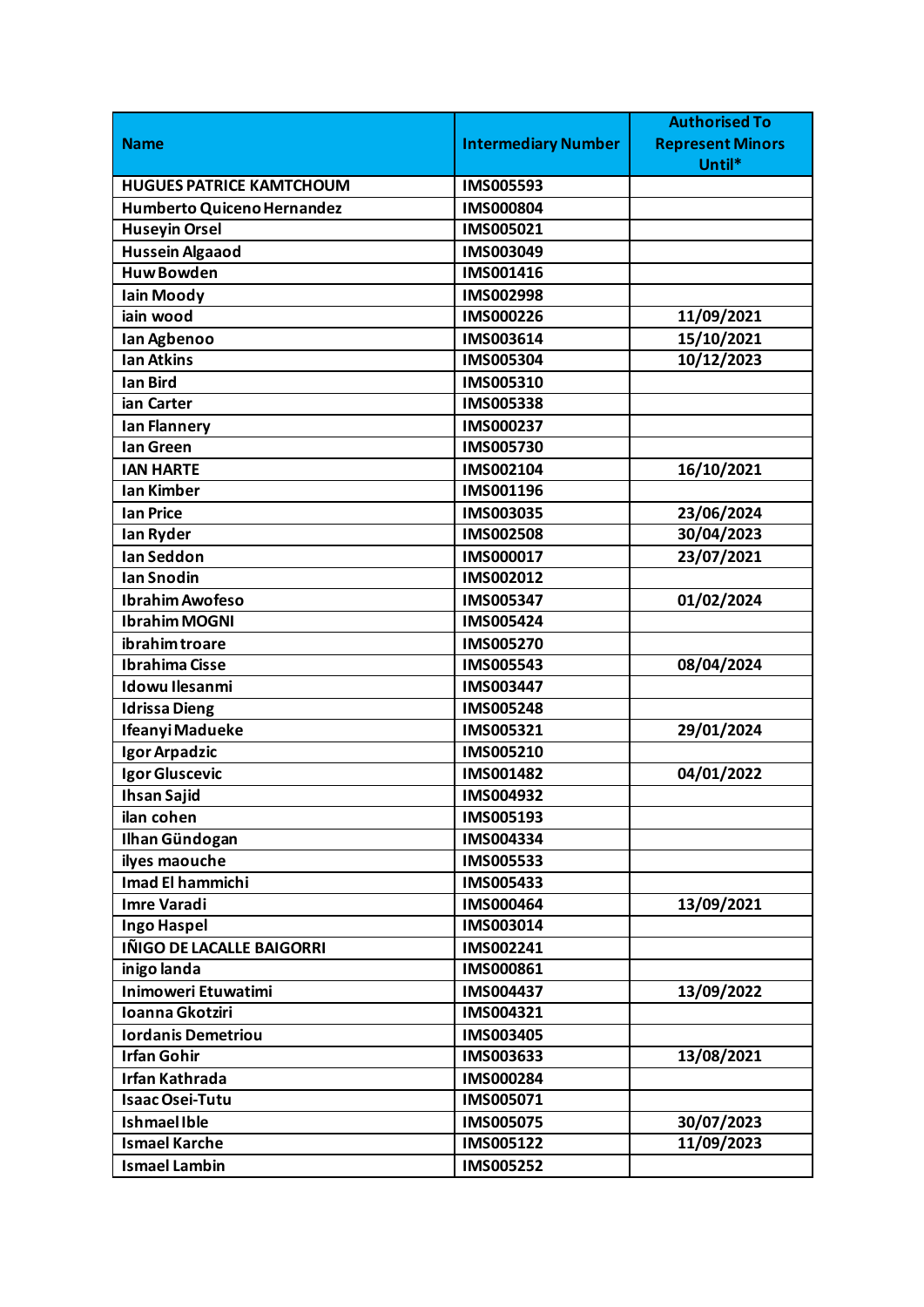|                                    |                            | <b>Authorised To</b>    |
|------------------------------------|----------------------------|-------------------------|
| <b>Name</b>                        | <b>Intermediary Number</b> | <b>Represent Minors</b> |
|                                    |                            | Until*                  |
| <b>Ismaila Ndiaye</b>              | IMS001943                  | 11/03/2024              |
| <b>Issa Segaruma</b>               | IMS005432                  |                         |
| Ivan De la Peña                    | IMS003493                  |                         |
| <b>Ivan Machta</b>                 | IMS004647                  |                         |
| <b>Ivan Marko Benes</b>            | IMS001187                  |                         |
| <b>Ivan Milanov</b>                | IMS005419                  | 12/02/2024              |
| <b>Ivan Rodriguez</b>              | <b>IMS004774</b>           | 15/02/2024              |
| <b>Ivan Testemitanu</b>            | IMS004459                  |                         |
| <b>Ives Cakarun</b>                | IMS002196                  |                         |
| <b>Ivica Mitrovic</b>              | IMS001401                  |                         |
| <b>Iwan Williams</b>               | IMS005354                  |                         |
| <b>Jack Bassett</b>                | IMS005263                  | 12/11/2023              |
| <b>Jack Blouet</b>                 | IMS005282                  |                         |
| <b>Jack Pentol-Levy</b>            | IMS003902                  | 18/01/2022              |
| <b>Jack Sutton</b>                 | IMS004141                  | 13/05/2022              |
| <b>Jack Sylvester</b>              | <b>IMS005030</b>           |                         |
| <b>Jack Wilson</b>                 | IMS002959                  | 30/10/2023              |
| Jackie Mcnamara                    | IMS003364                  | 20/12/2021              |
| <b>Jackie Neufville</b>            | IMS004695                  |                         |
| Jacqueline Agnew                   | IMS004076                  | 09/04/2022              |
| Jaephet Okirie                     | IMS005074                  | 21/08/2023              |
| <b>JAIME DIAS DA SILVA</b>         | IMS004642                  | 21/01/2023              |
| <b>Jaime Munell</b>                | IMS000490                  |                         |
| Jaimie Garande                     | IMS003015                  |                         |
| <b>Jairo Alberto Pachon Chaves</b> | IMS001725                  |                         |
| <b>Jake Davies</b>                 | IMS005530                  |                         |
| <b>Jake Elias</b>                  | <b>IMS005188</b>           | 25/01/2024              |
| <b>Jake Elson</b>                  | <b>IMS004472</b>           | 21/10/2022              |
| <b>Jake Moyes</b>                  | IMS003103                  |                         |
| <b>Jake Mundy</b>                  | IMS004735                  | 01/04/2023              |
| Jake Speight                       | IMS000613                  | 22/10/2021              |
| Jaludi Karenzi                     | IMS005522                  |                         |
| <b>Jamal Reid</b>                  | IMS005642                  | 14/07/2024              |
| <b>James Anthony Houghton</b>      | IMS005441                  |                         |
| <b>James Black</b>                 | IMS000352                  | 11/04/2022              |
| <b>James Carter</b>                | IMS000416                  |                         |
| <b>James Cross</b>                 | IMS000799                  | 09/01/2023              |
| <b>James Davies</b>                | IMS004368                  |                         |
| <b>James Dzandza</b>               | IMS004991                  |                         |
| <b>James Featherstone</b>          | IMS001099                  | 12/10/2021              |
| <b>James Garley</b>                | IMS000152                  |                         |
| <b>James Hampson</b>               | IMS002271                  |                         |
| <b>JAMES HENNIGAN</b>              | IMS005108                  |                         |
| <b>James Hung</b>                  | IMS003157                  |                         |
| <b>James Kelly</b>                 | IMS000229                  |                         |
| <b>James King</b>                  | <b>IMS005006</b>           |                         |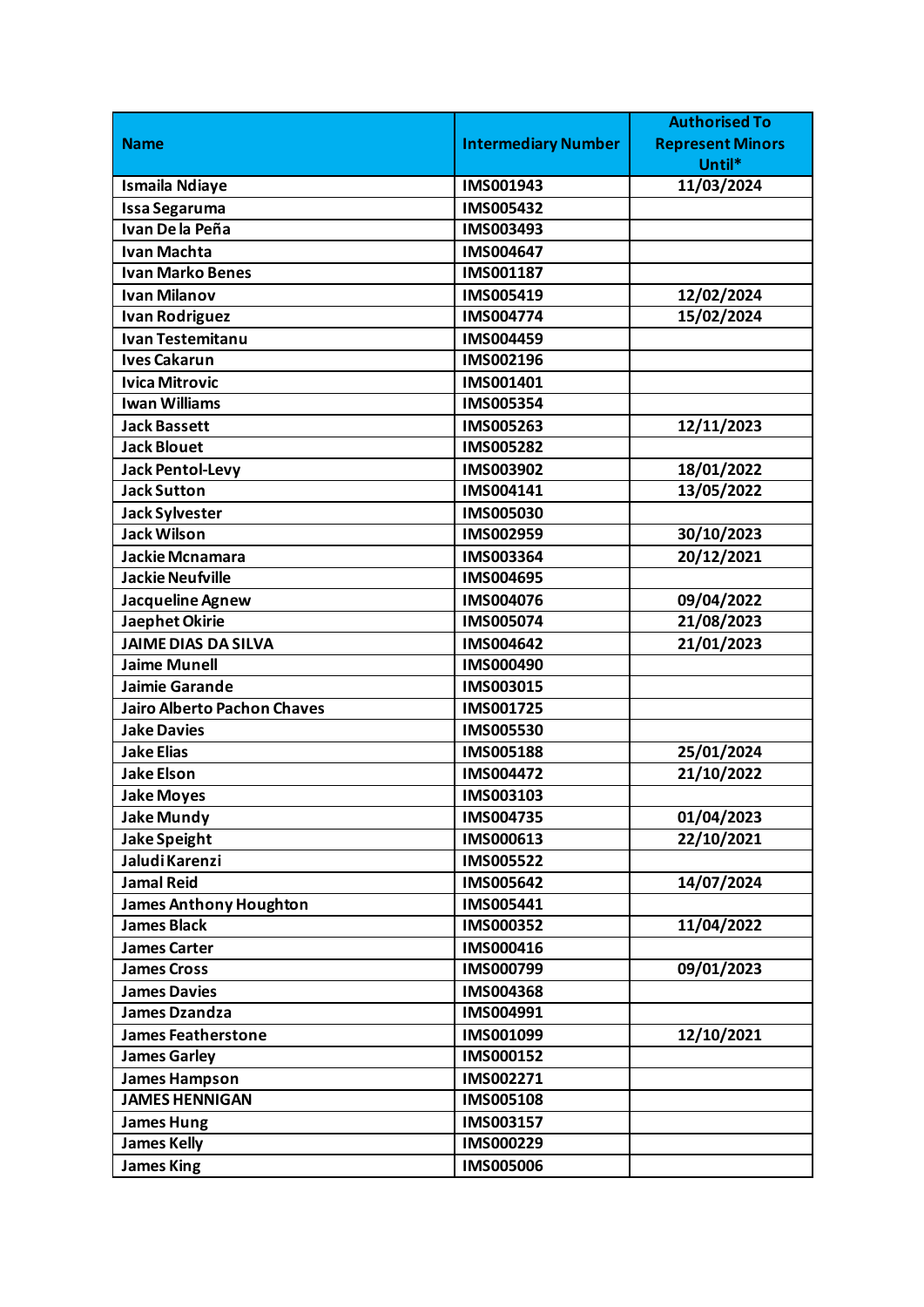|                             |                            | <b>Authorised To</b>    |
|-----------------------------|----------------------------|-------------------------|
| <b>Name</b>                 | <b>Intermediary Number</b> | <b>Represent Minors</b> |
|                             |                            | Until*                  |
| <b>James Laverty</b>        | <b>IMS005155</b>           |                         |
| <b>James Lindsay</b>        | IMS004219                  |                         |
| <b>James Lippett</b>        | IMS000921                  |                         |
| <b>James Martin</b>         | IMS004676                  |                         |
| <b>James Price</b>          | IMS001862                  |                         |
| <b>James Rourke</b>         | IMS005663                  | 30/04/2024              |
| <b>James Savage</b>         | <b>IMS005098</b>           |                         |
| <b>James Shepherd</b>       | IMS005661                  |                         |
| <b>James Sherry</b>         | IMS001157                  |                         |
| <b>James Skelland</b>       | IMS000913                  | 16/06/2024              |
| <b>James Tunnicliffe</b>    | <b>IMS000950</b>           | 30/04/2023              |
| <b>James Vaughan</b>        | IMS005713                  |                         |
| <b>JAMES WARNOCK</b>        | IMS001053                  | 21/08/2022              |
| <b>James Welch</b>          | <b>IMS000558</b>           | 19/05/2024              |
| <b>Jamie Aherne</b>         | IMS005281                  | 24/06/2024              |
| <b>Jamie Farrell</b>        | IMS005464                  |                         |
| <b>Jamie Hand</b>           | IMS004206                  |                         |
| <b>Jamie Harford</b>        | IMS005204                  | 05/10/2023              |
| <b>Jamie Hart</b>           | IMS002116                  |                         |
| <b>Jamie Holsgrove</b>      | IMS001564                  | 04/02/2023              |
| <b>Jamie Maher</b>          | IMS004108                  |                         |
| <b>Jamie Moralee</b>        | IMS001483                  |                         |
| <b>Jamiel Morgan-Smith</b>  | IMS004769                  |                         |
| Jamiu Salau                 | IMS001602                  |                         |
| <b>Jan Kabalt</b>           | IMS001133                  |                         |
| <b>Jan Reis</b>             | IMS005542                  | 29/03/2024              |
| <b>Jane Moore</b>           | IMS001957                  |                         |
| Jasmina Covic               | IMS004827                  |                         |
| <b>Jason Gonsalves</b>      | IMS004059                  |                         |
| <b>Jason Green</b>          | <b>IMS000798</b>           |                         |
| <b>Jason Hall</b>           | IMS004823                  | 26/05/2023              |
| <b>Jason Halsey</b>         | IMS000320                  |                         |
| <b>JASON JULIEN</b>         | IMS005410                  | 05/02/2024              |
| <b>Jason Mac</b>            | IMS003097                  | 18/12/2023              |
| Jason Madubuko              | IMS003080                  | 12/08/2023              |
| Jason Say-Ludlow            | <b>IMS005708</b>           |                         |
| <b>Javan Vidal</b>          | IMS005426                  |                         |
| <b>JaviBruses</b>           | IMS001368                  |                         |
| <b>Javier Díaz Pons</b>     | IMS001473                  |                         |
| Jean Benilde Musampa        | IMS002255                  |                         |
| <b>Jean Mboglem</b>         | <b>IMS005206</b>           | 01/10/2023              |
| jean pierre fernandes       | IMS004509                  |                         |
| <b>Jean-Andre Gbarssin</b>  | IMS005363                  |                         |
| Jean-Baptiste Giniès        | IMS003862                  |                         |
| <b>Jean-Francois Zimmer</b> | IMS003940                  | 04/02/2022              |
| Jean-Noel Wolff             | IMS004873                  |                         |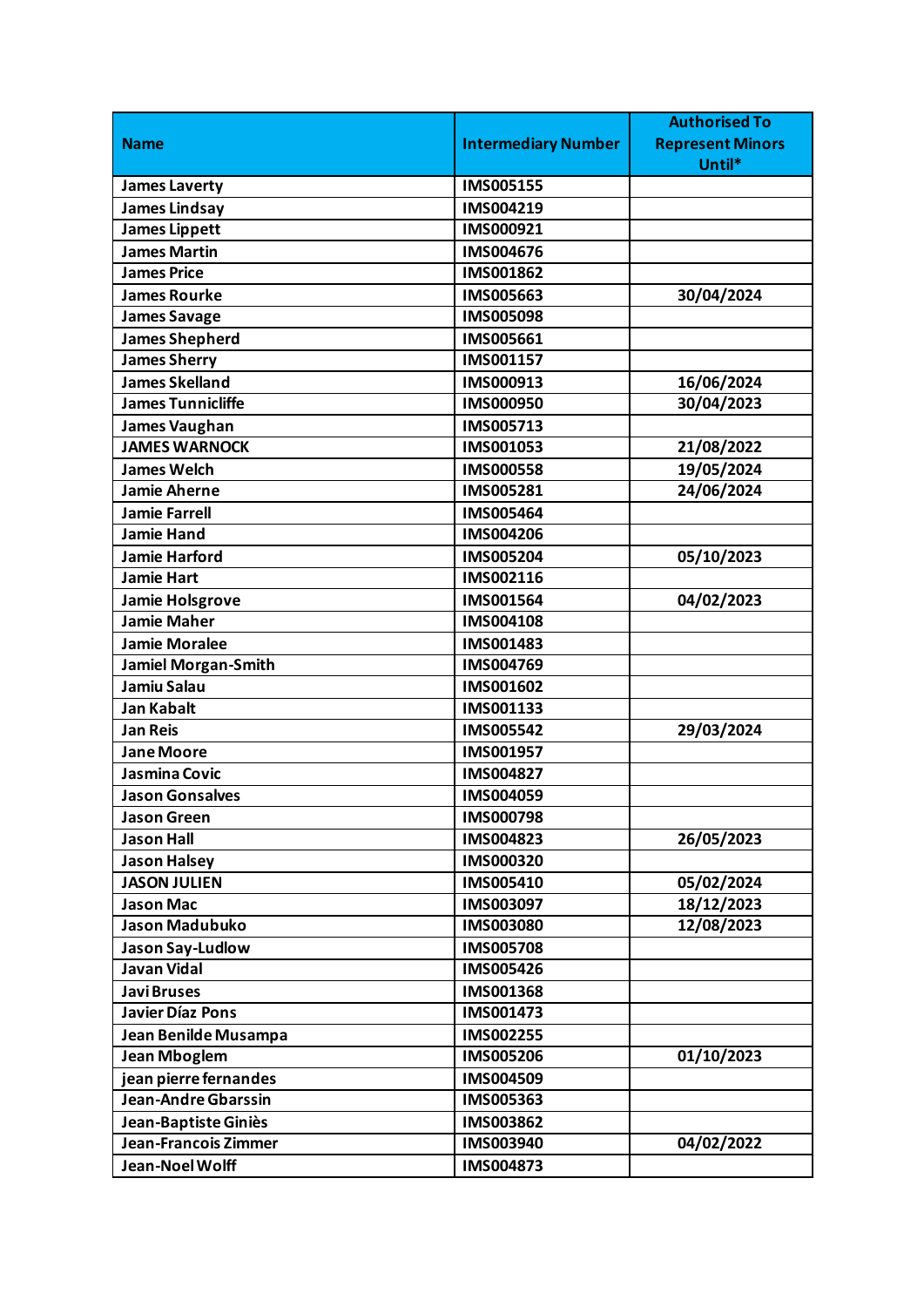|                                  |                            | <b>Authorised To</b>    |
|----------------------------------|----------------------------|-------------------------|
| <b>Name</b>                      | <b>Intermediary Number</b> | <b>Represent Minors</b> |
|                                  |                            | Until*                  |
| <b>Jean-Pascal Olivier Tetti</b> | <b>IMS005267</b>           |                         |
| <b>Jean-Pierre BERNES</b>        | IMS005609                  |                         |
| <b>Jeffrey Amankwah</b>          | IMS001027                  | 19/02/2022              |
| <b>Jeffrey Lemmert</b>           | IMS005327                  | 21/08/2022              |
| <b>Jeffrey Smith</b>             | IMS002574                  |                         |
| Jeffreyson Vallejo nunez         | IMS005157                  |                         |
| Jemeile Gordon                   | IMS001621                  |                         |
| <b>Jens Wenzl</b>                | IMS005592                  |                         |
| <b>JEREMIE ABIHSSIRA</b>         | <b>IMS005608</b>           | 02/06/2024              |
| <b>Jeremy Delaye</b>             | IMS003324                  |                         |
| <b>Jeremy Dier</b>               | IMS001569                  |                         |
| <b>Jeremy Pastel</b>             | IMS003987                  |                         |
| Jermaine Malcolm                 | IMS004543                  |                         |
| Jermaine Somuyiwa                | IMS001080                  |                         |
| Jermaine Wynter                  | <b>IMS005018</b>           | 14/08/2023              |
| Jeroen Hoogewerf                 | IMS000672                  |                         |
| Jerome Hylton                    | IMS002620                  |                         |
| jerome tuitt                     | IMS005472                  |                         |
| <b>Jesse Barrison-lawson</b>     | IMS003841                  |                         |
| <b>Jesse Cook</b>                | IMS004001                  | 13/05/2022              |
| <b>Jessica Bent</b>              | IMS005224                  |                         |
| Jesus Esteban                    | IMS003621                  |                         |
| Jhynno Marcelin                  | IMS004669                  |                         |
| Jide Olugbodi                    | IMS004204                  | 05/06/2022              |
| <b>Jim Solbakken</b>             | <b>IMS000590</b>           |                         |
| <b>Jimmy Laloum</b>              | IMS005284                  |                         |
| <b>Jingjing Zhou</b>             | IMS000981                  |                         |
| <b>JIRI DZMURA</b>               | <b>IMS003880</b>           | 07/01/2022              |
| Joanna Tongue                    | IMS003870                  |                         |
| Joanne Kinney                    | IMS005423                  |                         |
| João Camacho                     | IMS003638                  | 15/08/2021              |
| <b>Jody Buckley</b>              | IMS004510                  | 03/01/2023              |
| <b>Joe Jukes</b>                 | IMS005250                  | 27/11/2023              |
| <b>Joe Kennedy</b>               | IMS003927                  | 28/03/2022              |
| <b>Joe Pederick</b>              | <b>IMS005500</b>           |                         |
| joe sealey                       | IMS004450                  |                         |
| <b>Joel Grey</b>                 | IMS002958                  |                         |
| Joel Macadar                     | IMS001631                  | 21/01/2023              |
| <b>Joel Pannick</b>              | IMS002128                  | 30/11/2023              |
| Johannes Coret                   | IMS005463                  |                         |
| Johannes Waigand                 | IMS005589                  |                         |
| John Adjei                       | IMS003659                  | 29/08/2021              |
| John Akowuah                     | IMS003664                  | 18/09/2021              |
| <b>John Aramide</b>              | IMS002529                  | 10/02/2023              |
| John Blunden                     | IMS005548                  |                         |
| john Collins                     | IMS004111                  | 23/05/2022              |
|                                  |                            |                         |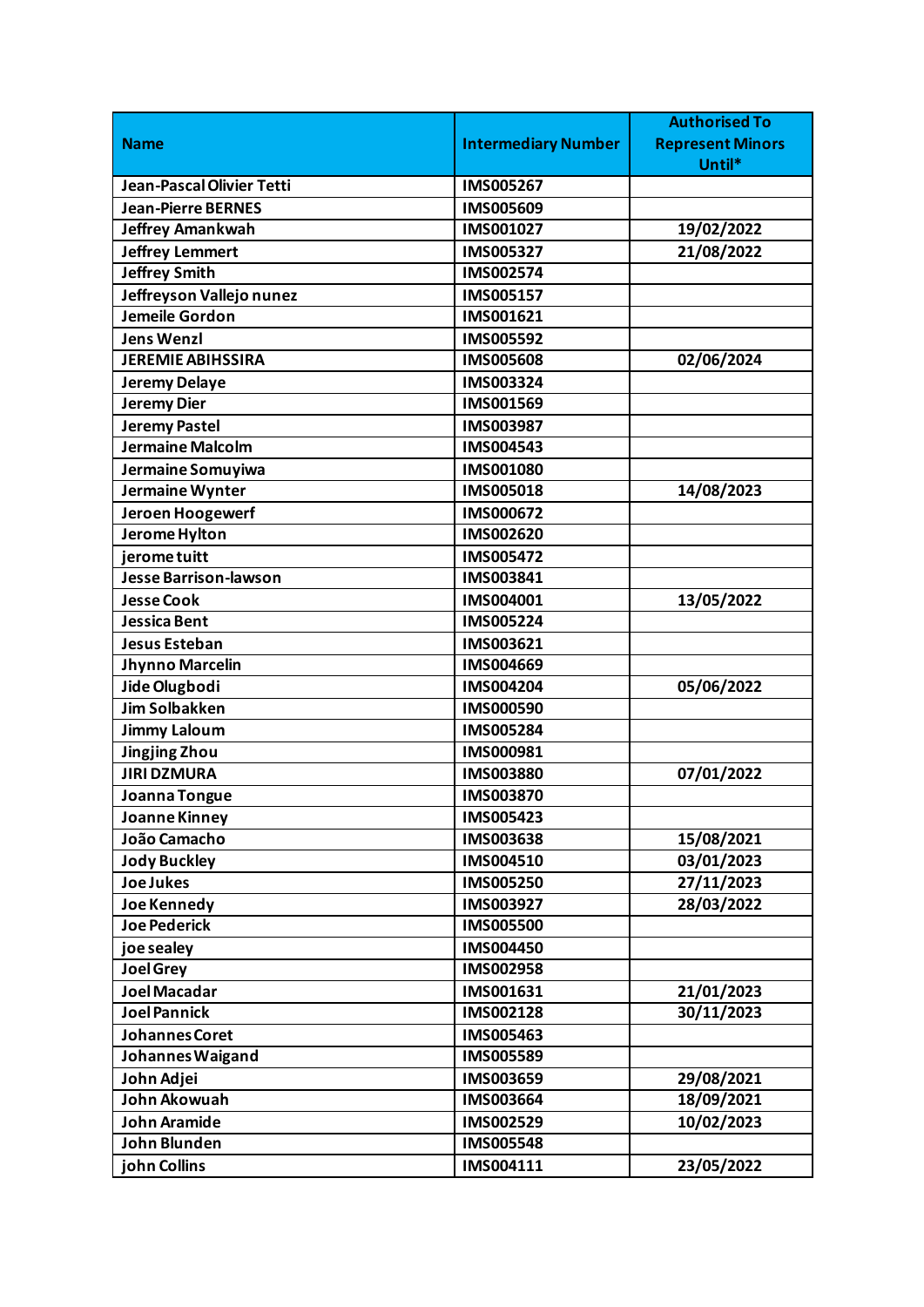|                              |                            | <b>Authorised To</b>    |
|------------------------------|----------------------------|-------------------------|
| <b>Name</b>                  | <b>Intermediary Number</b> | <b>Represent Minors</b> |
|                              |                            | Until*                  |
| John Colquhoun               | IMS000492                  |                         |
| <b>John Hall</b>             | <b>IMS005508</b>           |                         |
| <b>John Horobin</b>          | IMS004626                  |                         |
| <b>John Hurlock</b>          | IMS001781                  |                         |
| <b>John Inglis</b>           | IMS000851                  |                         |
| John Kennedy Tao             | IMS004040                  |                         |
| <b>John Kimbell</b>          | IMS004389                  | 02/09/2022              |
| <b>John McGuinness</b>       | IMS004595                  |                         |
| <b>John Meads</b>            | IMS000116                  | 26/03/2024              |
| <b>John Morris</b>           | IMS000216                  | 29/04/2024              |
| John Otoole                  | IMS002816                  |                         |
| John Seasman                 | IMS000222                  |                         |
| <b>John Sorzano</b>          | IMS001325                  |                         |
| <b>John Standing</b>         | IMS000457                  | 11/01/2022              |
| John Titilawo                | IMS004434                  | 16/11/2023              |
| John Ugwu                    | IMS005272                  | 29/12/2023              |
| John Veldman                 | IMS003145                  | 15/01/2022              |
| <b>John Viola</b>            | <b>IMS003078</b>           |                         |
| <b>John Wake</b>             | IMS000015                  |                         |
| John Yianni                  | <b>IMS004708</b>           |                         |
| Johnn Xavier Ramirez Sanchez | IMS004106                  |                         |
| <b>Jolden Correia</b>        | IMS004348                  | 08/08/2022              |
| <b>Jon Dean</b>              | IMS000364                  |                         |
| <b>Jon Mcleish</b>           | IMS001427                  |                         |
| <b>Jon Newsome</b>           | IMS003746                  | 14/11/2021              |
| Jonathan Adelman             | <b>IMS000508</b>           |                         |
| <b>Jonathan Barnett</b>      | IMS000781                  | 11/05/2024              |
| jonathan BAZZUCCHI           | IMS004367                  |                         |
| <b>Jonathan Beckett</b>      | IMS000651                  | 28/03/2022              |
| <b>Jonathan Booker</b>       | <b>IMS000068</b>           | 13/08/2021              |
| Jonathan Challenger          | IMS005429                  | 26/03/2024              |
| Jonathan Fadugba             | IMS001716                  |                         |
| <b>Jonathan Hassall</b>      | <b>IMS000050</b>           | 04/05/2024              |
| <b>Jonathan Herrador</b>     | <b>IMS005644</b>           | 16/08/2021              |
| Jonathan Ilori               | IMS005227                  |                         |
| jonathan kebe                | IMS005292                  |                         |
| <b>Jonathan Maarek</b>       | IMS002204                  |                         |
| Jonathan Orr                 | IMS002737                  |                         |
| <b>Jonathan Rogers</b>       | IMS005319                  |                         |
| <b>JONATHAN Tilbury</b>      | IMS005557                  |                         |
| Jonathon Lancaster           | IMS001864                  | 17/03/2024              |
| <b>Jonny Hughes</b>          | IMS004651                  |                         |
| <b>Joost Ebergen</b>         | <b>IMS003468</b>           |                         |
| Joravar Sandhu               | IMS005740                  |                         |
| <b>Jordan Allen</b>          | IMS004962                  |                         |
| <b>Jordan Davis</b>          | IMS005129                  |                         |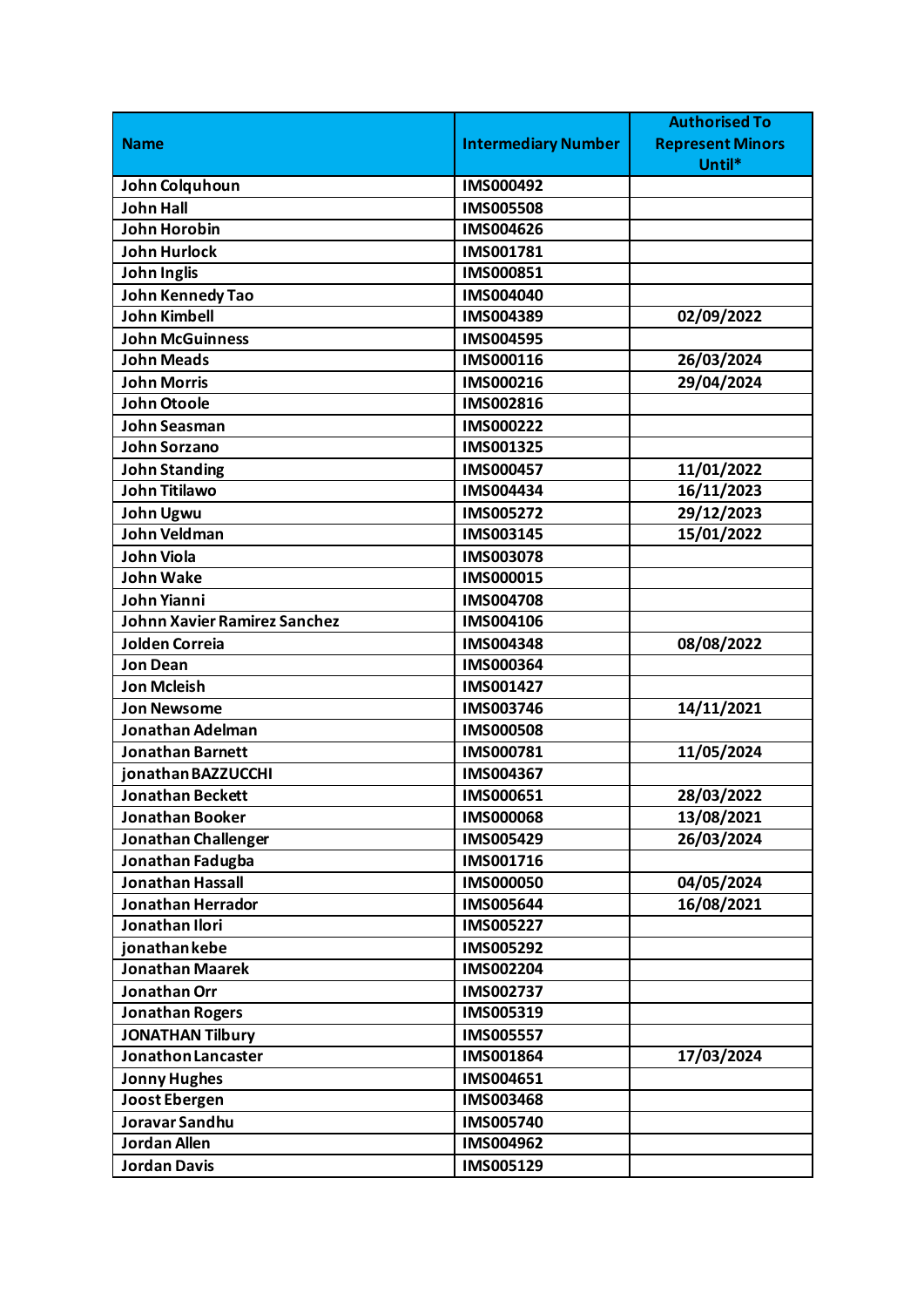|                                    |                            | <b>Authorised To</b>    |
|------------------------------------|----------------------------|-------------------------|
| <b>Name</b>                        | <b>Intermediary Number</b> | <b>Represent Minors</b> |
|                                    |                            | Until*                  |
| Jordan horner                      | IMS005239                  | 09/03/2024              |
| <b>Jordan Mellon</b>               | IMS003953                  | 20/08/2022              |
| <b>Jordan Robertson</b>            | IMS004155                  |                         |
| <b>Jordan Segal</b>                | IMS002946                  | 29/07/2023              |
| <b>Jordan Smith-Bent</b>           | IMS004316                  | 29/07/2022              |
| <b>Jordan Wise</b>                 | IMS000150                  |                         |
| Jordan Wright                      | IMS005591                  |                         |
| <b>JORDI CORDOBA CRUZ</b>          | IMS004376                  |                         |
| Jorge Barroso Ngunza               | IMS004517                  |                         |
| <b>Jorge Mendes</b>                | IMS001184                  |                         |
| Jose Abel Simao                    | IMS003346                  |                         |
| <b>JOSE ALBERTO CHAMORRO</b>       | IMS004986                  |                         |
| <b>Jose Andrade</b>                | <b>IMS005705</b>           | 29/06/2024              |
| Jose Antonio Cerdido Fernandez     | IMS005115                  |                         |
| <b>Jose Bouzas Aragon</b>          | IMS004410                  |                         |
| <b>JOSE DANIEL JIMENEZ POZANCO</b> | IMS005207                  |                         |
| José Gamito                        | IMS005712                  |                         |
| <b>JOSE JESUS MESAS PUERTA</b>     | IMS005093                  |                         |
| <b>José Maria Neis</b>             | IMS003565                  |                         |
| Jose Noguera Rodriguez             | <b>IMS004584</b>           |                         |
| <b>Jose Rodriguez Baster</b>       | IMS001455                  | 29/01/2023              |
| <b>Jose Salas Marti</b>            | IMS003867                  |                         |
| José Vicente Simeón Peris          | IMS002798                  |                         |
| <b>Josep Maria Orobitg</b>         | IMS003974                  | 22/02/2022              |
| Joseph Aigbefoh                    | IMS003361                  |                         |
| <b>Joseph Ansah</b>                | IMS003720                  |                         |
| <b>Joseph Cohen</b>                | IMS004999                  |                         |
| <b>Joseph Donkor</b>               | IMS000142                  |                         |
| Joseph Eyong                       | IMS004519                  | 18/11/2022              |
| <b>Joseph Fath</b>                 | <b>IMS005650</b>           |                         |
| JOSEPH FULBERT KIMEM NGWAKA        | <b>IMS005628</b>           | 21/05/2024              |
| <b>Joseph Howard</b>               | <b>IMS005515</b>           |                         |
| <b>Joseph Keulemans</b>            | IMS002784                  |                         |
| <b>Joseph Mohan</b>                | <b>IMS005368</b>           |                         |
| <b>Joseph Musker</b>               | IMS004567                  |                         |
| <b>Joseph Rea</b>                  | IMS002064                  | 06/03/2022              |
| <b>Joseph Shaw</b>                 | <b>IMS004880</b>           |                         |
| <b>Joseph Taderera</b>             | IMS004919                  |                         |
| Joseph Taylor                      | IMS005389                  | 20/01/2024              |
| <b>Josh Apps</b>                   | IMS004553                  | 01/05/2023              |
| Joshua Agyepong                    | IMS005435                  | 15/02/2024              |
| Joshua Alejo                       | IMS001721                  | 07/06/2024              |
| <b>Joshua Barnett</b>              | IMS001490                  | 07/05/2024              |
| Joshua Gerstler                    | IMS005681                  | 05/07/2024              |
| Joshua Gwam                        | IMS004891                  | 15/03/2024              |
| Joshua Weir                        | IMS005451                  | 23/06/2024              |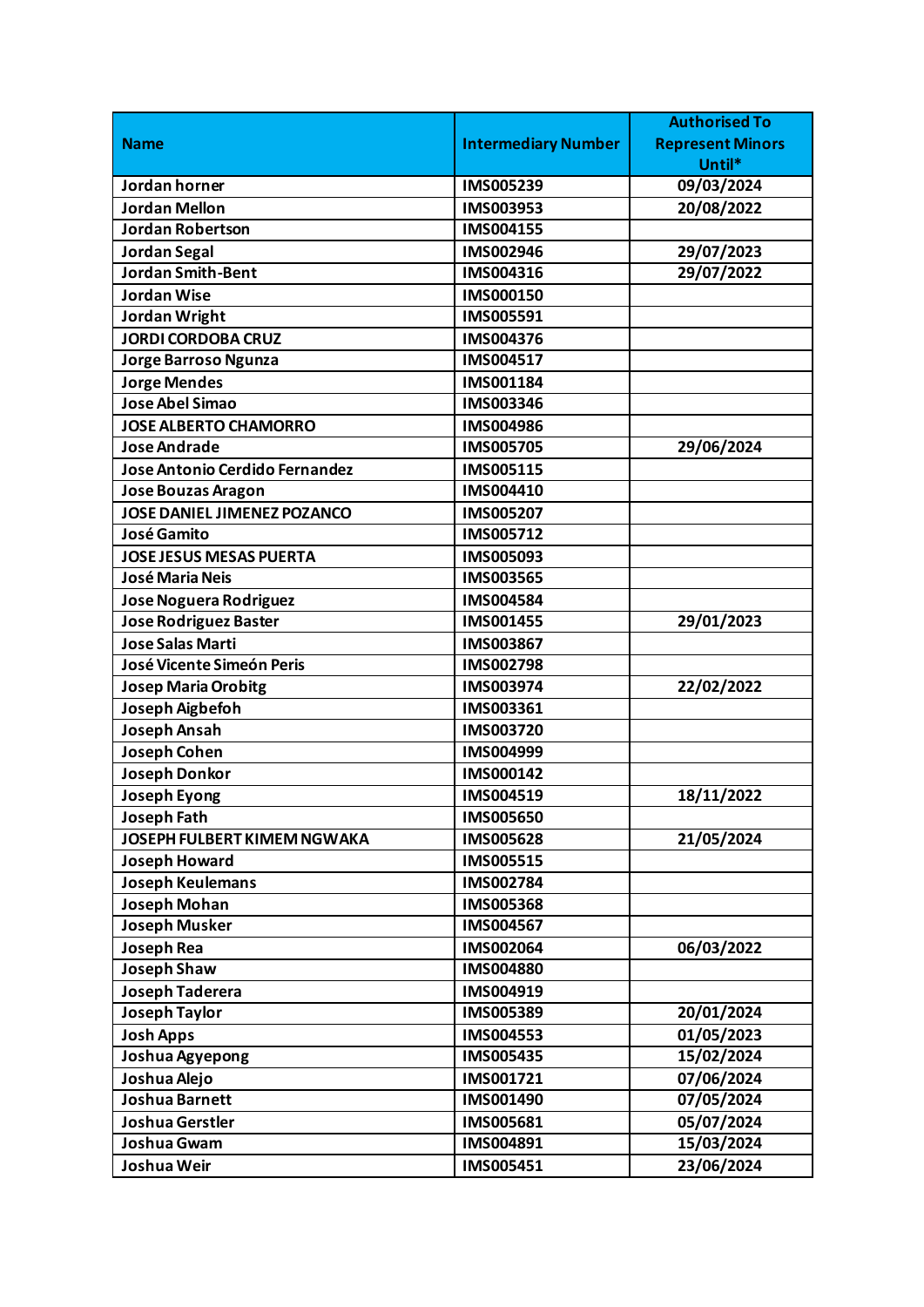|                                |                            | <b>Authorised To</b>    |
|--------------------------------|----------------------------|-------------------------|
| <b>Name</b>                    | <b>Intermediary Number</b> | <b>Represent Minors</b> |
|                                |                            | Until*                  |
| <b>Jozef Petrik</b>            | IMS003312                  | 21/09/2021              |
| <b>Jozo Palac</b>              | IMS000657                  |                         |
| <b>JUAN CARLOS CAMBEIRO</b>    | IMS004793                  | 30/04/2023              |
| <b>Juan Cid</b>                | <b>IMS005000</b>           |                         |
| <b>Juan David Martinez</b>     | IMS005540                  |                         |
| <b>Juan Manuel Gemelli</b>     | IMS003878                  |                         |
| Juan Manuel Mata Rodriguez     | IMS003612                  |                         |
| <b>Juan Martin Zamora</b>      | IMS004767                  | 06/04/2023              |
| Juan Moreno Bonilla            | IMS002882                  |                         |
| <b>JUAN PABLO ÀNGEL ARANGO</b> | <b>IMS005668</b>           |                         |
| Juan Pablo Benedetti Rodriguez | IMS005649                  |                         |
| <b>JUDAH SENOO</b>             | IMS005213                  |                         |
| juddy chukwudi                 | IMS005047                  | 05/10/2023              |
| juergen Schwab                 | IMS004110                  |                         |
| <b>Julian Barnes</b>           | IMS005482                  |                         |
| <b>JULIAN HILLMAN</b>          | IMS002074                  | 23/07/2022              |
| Julian Kajue                   | IMS004866                  |                         |
| Julian Syha                    | IMS002569                  |                         |
| Julie Goddard                  | IMS005029                  | 21/07/2023              |
| <b>JULIE RICKETTS</b>          | IMS004552                  | 16/12/2022              |
| <b>Julien Peters</b>           | IMS004636                  |                         |
| <b>Julien Poulalion</b>        | <b>IMS003585</b>           |                         |
| <b>Julio Bongombe</b>          | <b>IMS005266</b>           | 16/11/2023              |
| Junior Jean                    | <b>IMS005152</b>           |                         |
| Jürgen Milewski                | IMS001480                  |                         |
| <b>Justin Agyepong</b>         | IMS000903                  |                         |
| justin claxton                 | IMS004745                  |                         |
| <b>Justin Lemmer</b>           | <b>IMS000570</b>           | 12/10/2021              |
| <b>Juwon Aarons</b>            | IMS004749                  |                         |
| <b>Kaan Ozdemir</b>            | <b>IMS005058</b>           | 18/08/2023              |
| <b>Kai Horne</b>               | IMS000375                  | 29/04/2024              |
| <b>Kaisor Basar</b>            | IMS000656                  |                         |
| <b>Kaite Bernardo</b>          | IMS005339                  | 05/02/2024              |
| <b>Kaldip Sunner</b>           | IMS000818                  |                         |
| <b>KALU NMECHA</b>             | IMS005612                  |                         |
| <b>Kamel Bengougam</b>         | IMS001331                  |                         |
| <b>Kamel ZEGOUT</b>            | IMS004233                  |                         |
| <b>Kamran Khan</b>             | IMS003403                  |                         |
| Kangana Lord Ndiwa             | IMS004630                  |                         |
| <b>Karel Jansen</b>            | IMS001164                  |                         |
| <b>Karim BELHOUL</b>           | <b>IMS005556</b>           |                         |
| <b>Karim Tamani</b>            | IMS004252                  |                         |
| <b>Karl Dhont</b>              | IMS004799                  |                         |
| Karl Hagan                     | IMS004409                  |                         |
| <b>Karl Herzog</b>             | IMS002694                  |                         |
| <b>Karol Csonto</b>            | IMS001345                  |                         |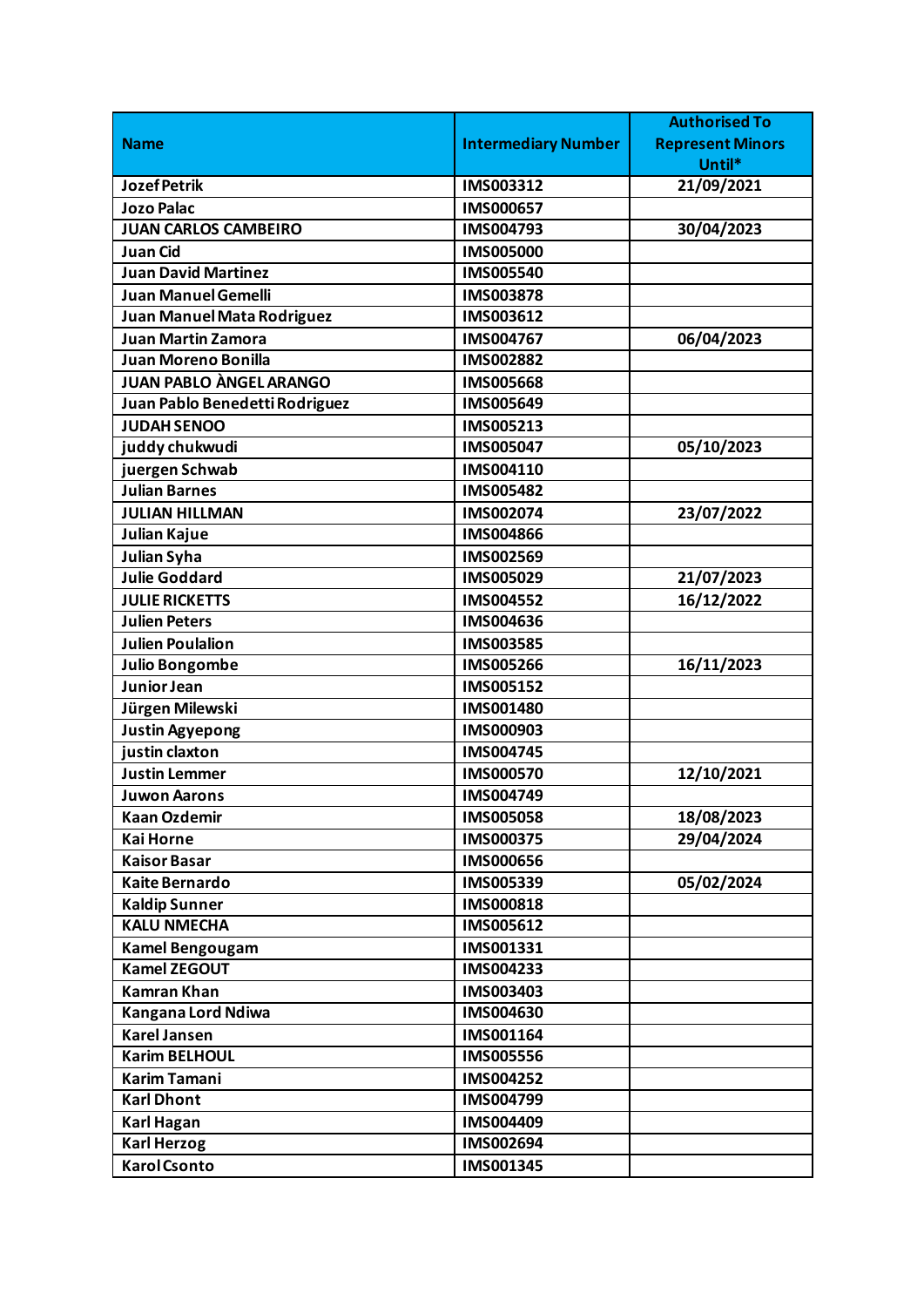|                                  |                            | <b>Authorised To</b>    |
|----------------------------------|----------------------------|-------------------------|
| <b>Name</b>                      | <b>Intermediary Number</b> | <b>Represent Minors</b> |
|                                  |                            | Until*                  |
| <b>Karol Kisel</b>               | IMS005169                  |                         |
| <b>Kathryn Mitchell</b>          | IMS003437                  |                         |
| <b>KAYODE OSUNLANA</b>           | <b>IMS001495</b>           |                         |
| Kehinde Adeogun                  | IMS002344                  | 24/09/2022              |
| <b>Keisuke Sekine</b>            | IMS005630                  |                         |
| <b>Keith Vipan</b>               | IMS005123                  | 28/09/2023              |
| <b>Kel Akpobire</b>              | IMS005534                  | 23/04/2024              |
| Kelsey Bolasie yala              | <b>IMS005558</b>           |                         |
| <b>KENDI MAHDI</b>               | IMS005259                  | 12/11/2023              |
| <b>Kenneth Asquez</b>            | IMS000460                  |                         |
| <b>Kenneth Bonsu</b>             | IMS004229                  | 06/09/2022              |
| <b>Kenneth Brady</b>             | IMS001313                  |                         |
| <b>Kenneth Shepherd</b>          | IMS000455                  |                         |
| <b>Keron Mbemba</b>              | IMS003850                  | 02/01/2022              |
| kevin cawley                     | IMS005375                  |                         |
| <b>Kevin David</b>               | IMS004191                  | 15/05/2022              |
| <b>Kevin Davies</b>              | IMS004883                  | 20/07/2023              |
| <b>Kevin Giess</b>               | IMS000494                  |                         |
| <b>Kevin Hanks</b>               | IMS004818                  | 02/09/2023              |
| <b>Kevin Jefferies</b>           | IMS001081                  | 18/02/2024              |
| <b>Kevin LEMINA</b>              | IMS003555                  |                         |
| <b>Kevin McIntyre</b>            | IMS005691                  |                         |
| <b>Kevin Ngwenya</b>             | IMS004655                  |                         |
| <b>Kevin Nicholls</b>            | IMS004457                  | 10/10/2022              |
| <b>Kevin Ousmane Boubakar SY</b> | <b>IMS005458</b>           |                         |
| <b>Kevin Parr</b>                | IMS004077                  |                         |
| <b>Kevin Partleton</b>           | IMS005134                  | 28/08/2023              |
| <b>Kevin Scott</b>               | IMS001728                  | 04/08/2023              |
| <b>Kevin Sharp</b>               | IMS003760                  | 15/01/2024              |
| <b>Kevin Stephan Strutt</b>      | IMS004970                  | 25/09/2023              |
| <b>Kevin Wilson</b>              | IMS002539                  | 24/01/2023              |
| <b>Khaled Maghraby</b>           | IMS003337                  |                         |
| <b>Khalid Virani</b>             | IMS003700                  | 02/01/2022              |
| Khushdeep Johal                  | <b>IMS005565</b>           |                         |
| Kiavash Joorabchian              | <b>IMS000578</b>           |                         |
| <b>Kieran Brown</b>              | IMS004467                  |                         |
| Killian John Karl Vandersande    | IMS004983                  | 24/07/2023              |
| <b>Kim Grant</b>                 | IMS005241                  |                         |
| <b>Kingsley Okoro</b>            | IMS004903                  | 26/06/2023              |
| <b>Kingston Olaniran</b>         | IMS001759                  | 13/11/2021              |
| Kingue Antony Samson Samuel      | IMS004534                  |                         |
| <b>Kismet Eris</b>               | IMS000961                  |                         |
| Klever Alexander Lascano Herrera | IMS005097                  | 25/08/2023              |
|                                  |                            |                         |
| <b>Koffi Toye</b>                | IMS001886                  |                         |
| Kofi Mpiani                      | IMS005245                  |                         |
| <b>Kofi Quartey</b>              | IMS004366                  | 29/04/2022              |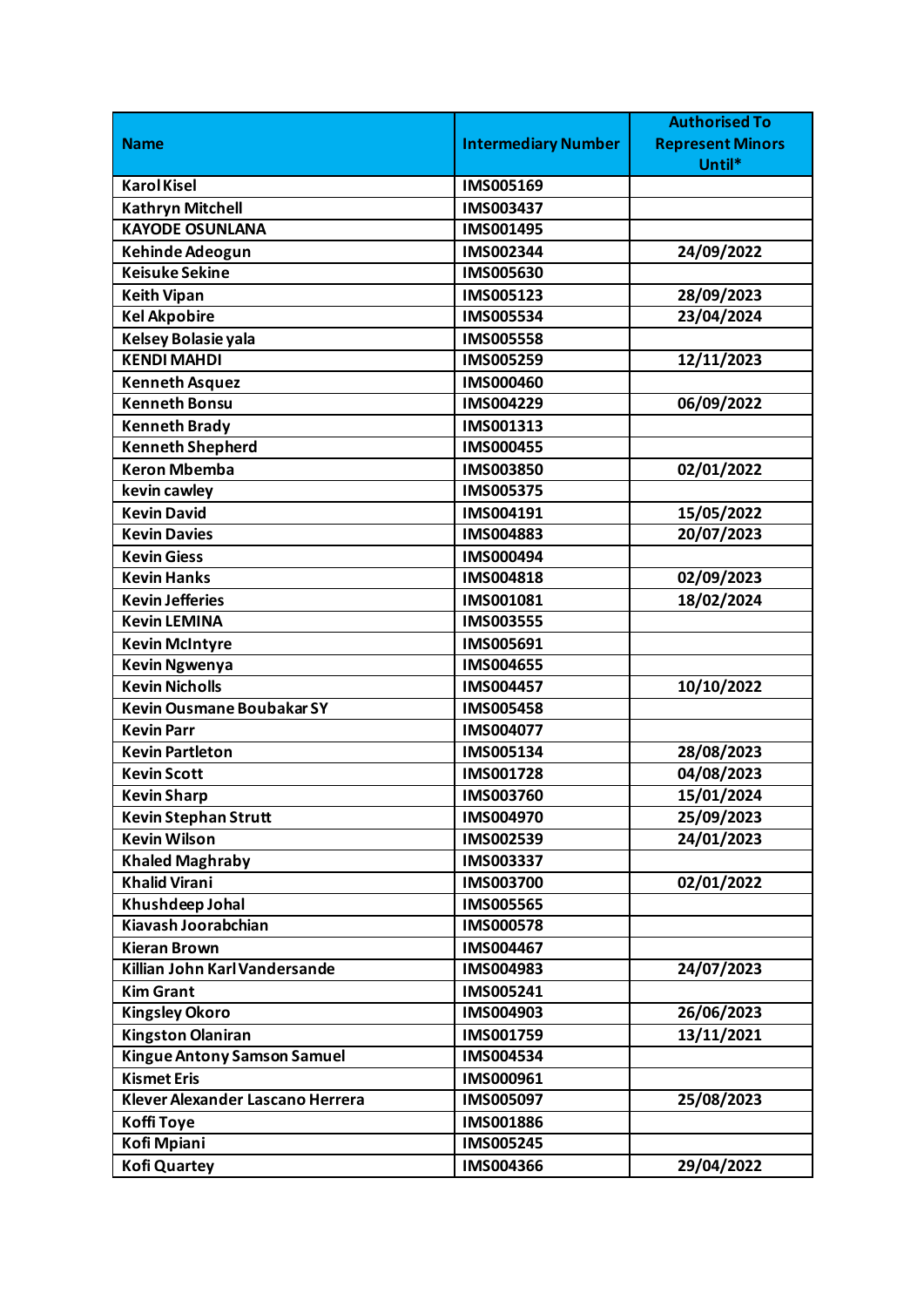|                                  |                            | <b>Authorised To</b>    |
|----------------------------------|----------------------------|-------------------------|
| <b>Name</b>                      | <b>Intermediary Number</b> | <b>Represent Minors</b> |
|                                  |                            | Until*                  |
| <b>Kolade Babalola</b>           | <b>IMS004757</b>           | 18/03/2023              |
| Kolawole Adedoyin                | <b>IMS004888</b>           | 17/07/2023              |
| <b>Konstantinos Farras</b>       | IMS002859                  |                         |
| <b>Kouame Komenan</b>            | IMS005723                  |                         |
| Kozjon Shajko                    | IMS005344                  |                         |
| <b>Kristian Bereit</b>           | IMS003830                  | 18/02/2022              |
| <b>KRISTIAN SCOTT</b>            | IMS004530                  | 03/01/2023              |
| <b>Kristof Vandersmissen</b>     | IMS001690                  |                         |
| <b>Krzysztof CZARNAS</b>         | IMS005226                  | 20/10/2023              |
| Kunihiro Fujita                  | <b>IMS005553</b>           |                         |
| <b>Kwaku Mensah</b>              | IMS001575                  |                         |
| Kwame Ibegbuna                   | <b>IMS005048</b>           | 17/08/2023              |
| <b>Kwasi Siaw</b>                | <b>IMS001584</b>           |                         |
| <b>Kyron Clunis</b>              | <b>IMS005306</b>           |                         |
| Lamin Ojo                        | IMS004024                  | 08/07/2022              |
| <b>Lance Roberts</b>             | IMS005237                  |                         |
| <b>Lancelot Pedlar</b>           | IMS005594                  |                         |
| <b>Lanre Vigo</b>                | IMS005414                  |                         |
| Lara Southworth                  | IMS000270                  |                         |
| Larry Nnamdi                     | IMS005089                  | 25/08/2023              |
| <b>Latchezar Tanev</b>           | <b>IMS000500</b>           |                         |
| Lateef Elford-alliyu             | IMS003093                  |                         |
| <b>LAURANCE MEADE</b>            | <b>IMS005727</b>           |                         |
| Lawrence Biaka                   | IMS004754                  |                         |
| <b>Lawrence Moor</b>             | IMS005679                  |                         |
| Leandre Chouya                   | IMS002584                  |                         |
| lee amis                         | <b>IMS005527</b>           |                         |
| <b>Lee Blehean Melvin</b>        | IMS004826                  |                         |
| <b>Lee Challinor</b>             | IMS005120                  | 07/09/2023              |
| <b>Lee Cook</b>                  | IMS002592                  | 29/07/2023              |
| Lee Diggle                       | IMS003217                  |                         |
| <b>Lee Earl</b>                  | <b>IMS001008</b>           | 05/10/2023              |
| <b>Lee Goss</b>                  | IMS001800                  | 21/08/2022              |
| <b>Lee Marsh</b>                 | IMS001466                  |                         |
| <b>Lee Matthews</b>              | IMS001805                  | 15/06/2023              |
| <b>Lee Mudd</b>                  | IMS002437                  | 06/11/2022              |
| <b>Lee Naylor</b>                | IMS004803                  | 07/05/2023              |
| Lee Philpott                     | IMS000334                  | 09/10/2021              |
| <b>Leegreg Fer</b>               | IMS003454                  |                         |
| Leigh Cramer                     | IMS001119                  |                         |
| <b>Leon Anderson</b>             | IMS001650                  | 30/04/2023              |
| <b>Leon Angel</b>                | <b>IMS000566</b>           | 02/05/2022              |
| <b>Leon Callender</b>            | <b>IMS000386</b>           | 15/10/2021              |
| leon johnson                     | IMS001932                  | 07/01/2023              |
| <b>Leonard Ejiofor</b>           | IMS002304                  |                         |
| <b>LEONARDO MARTINS FERREIRA</b> | IMS005011                  |                         |
|                                  |                            |                         |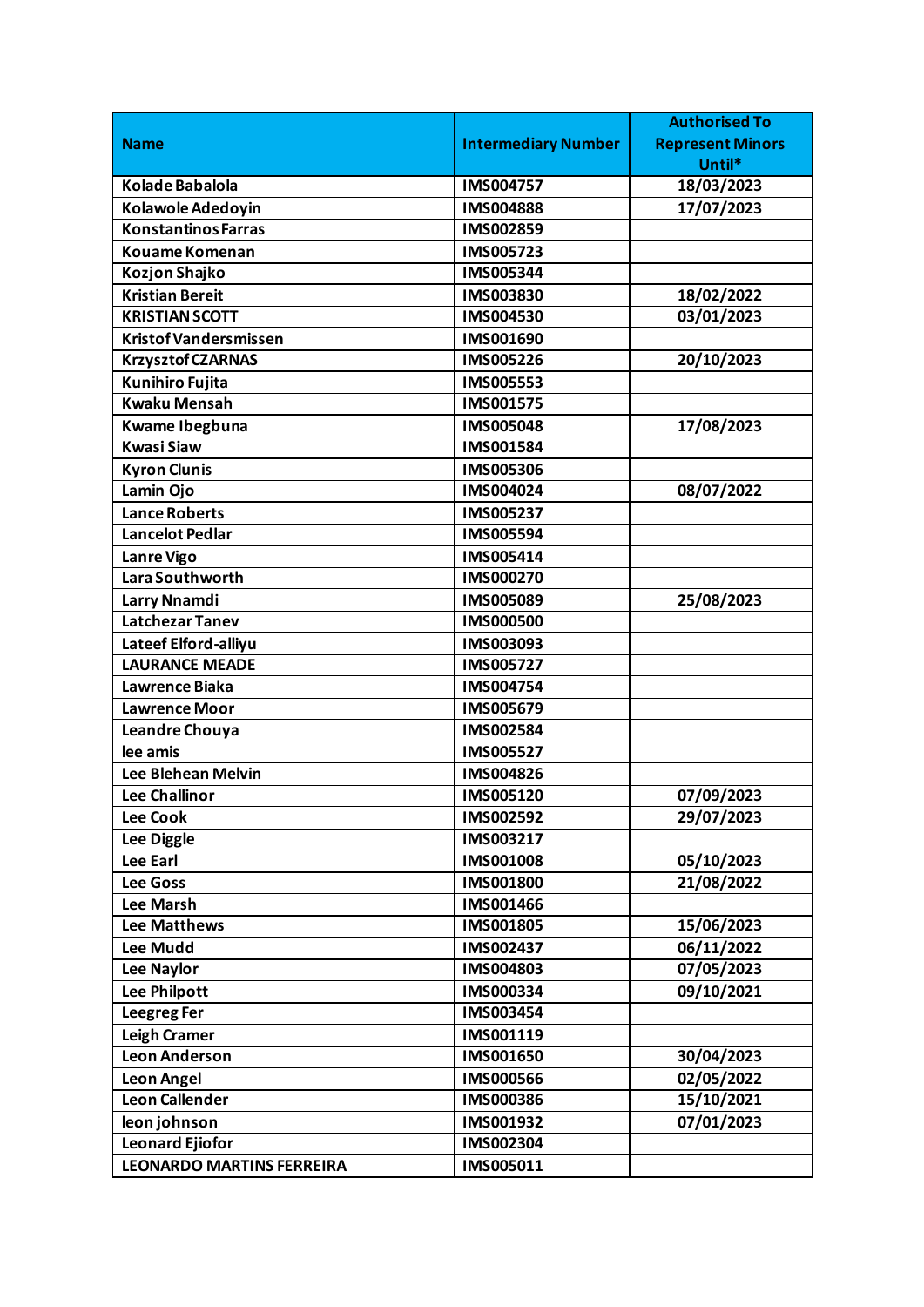|                                    |                            | <b>Authorised To</b>    |
|------------------------------------|----------------------------|-------------------------|
| <b>Name</b>                        | <b>Intermediary Number</b> | <b>Represent Minors</b> |
|                                    |                            | Until*                  |
| Leoni Blokhuis                     | IMS001292                  |                         |
| <b>Lesley Bennett</b>              | IMS005362                  |                         |
| Leslie Fevrier                     | IMS000949                  | 27/02/2022              |
| <b>Liam Bowes</b>                  | IMS001230                  | 21/03/2022              |
| <b>Liam Canning</b>                | <b>IMS003805</b>           | 05/12/2021              |
| <b>Liam Carroll</b>                | IMS002966                  | 26/11/2023              |
| <b>Liam Mcdermott</b>              | IMS003349                  |                         |
| <b>Liam Nelis</b>                  | IMS004599                  | 24/01/2023              |
| Liam O'Brien                       | IMS005357                  |                         |
| <b>Liam Odonnell</b>               | IMS001652                  | 21/07/2023              |
| <b>Liam Smith</b>                  | <b>IMS004456</b>           | 04/03/2023              |
| <b>Lindiwe Ngwenya</b>             | <b>IMS000048</b>           |                         |
| <b>Linton Jayson Posthumus</b>     | IMS005190                  |                         |
| <b>Lionel Foy</b>                  | IMS001863                  | 04/12/2022              |
| <b>Lior Metzinger</b>              | <b>IMS003868</b>           | 07/01/2022              |
| <b>Lisa Davey</b>                  | IMS001009                  |                         |
| Lisandro Eduardo Pirosanto         | IMS003635                  |                         |
| <b>Llewellyn Smith</b>             | IMS002446                  |                         |
| <b>Lloyd Dyer</b>                  | IMS005561                  |                         |
| Lobango Muwa                       | IMS001975                  |                         |
| Logan Jopanguy                     | IMS005636                  |                         |
| <b>LORENZO BENCARDINO</b>          | <b>IMS005546</b>           |                         |
| lorraine Hamilton                  | IMS004814                  |                         |
| <b>Louie Evans</b>                 | IMS002292                  | 28/08/2023              |
| <b>Louis Affor III</b>             | <b>IMS001675</b>           |                         |
| Louis Alleyne-Symeou               | IMS001655                  | 26/03/2024              |
| <b>Louis Bell</b>                  | IMS002963                  | 09/12/2023              |
| <b>Louis Denolle</b>               | IMS002516                  |                         |
| <b>Louis Downing</b>               | IMS002522                  |                         |
| <b>Louis Laros</b>                 | IMS002159                  |                         |
| <b>Louise Fellows</b>              | IMS000346                  | 17/02/2024              |
| Luca Bascherini                    | IMS000611                  | 29/08/2021              |
| <b>Luca De Simone</b>              | IMS004045                  |                         |
| Luca Hodges-Ramon                  | IMS005184                  | 12/11/2023              |
| <b>Luca Nigriello</b>              | IMS005294                  |                         |
| <b>Luca Russo</b>                  | IMS004129                  | 26/04/2022              |
| <b>LUCAS COMINELLI</b>             | IMS001003                  |                         |
| <b>Lucy Spaans</b>                 | <b>IMS005068</b>           | 01/02/2024              |
| Ludovic Paradinas                  | <b>IMS005446</b>           |                         |
| Ludwig Granström                   | IMS004714                  |                         |
| Lufian NDONGALA                    | <b>IMS005255</b>           |                         |
| Luigi Lauro                        | <b>IMS004565</b>           |                         |
| <b>LUIGI TOTA</b>                  | IMS005601                  |                         |
| <b>LUIS ALBERTO MEDRANO VALERA</b> | IMS005238                  |                         |
| LUIS FELIPE VILLAR DE PABLO        | IMS005699                  |                         |
| Luis Fernando Menezes Garcia       | IMS003270                  |                         |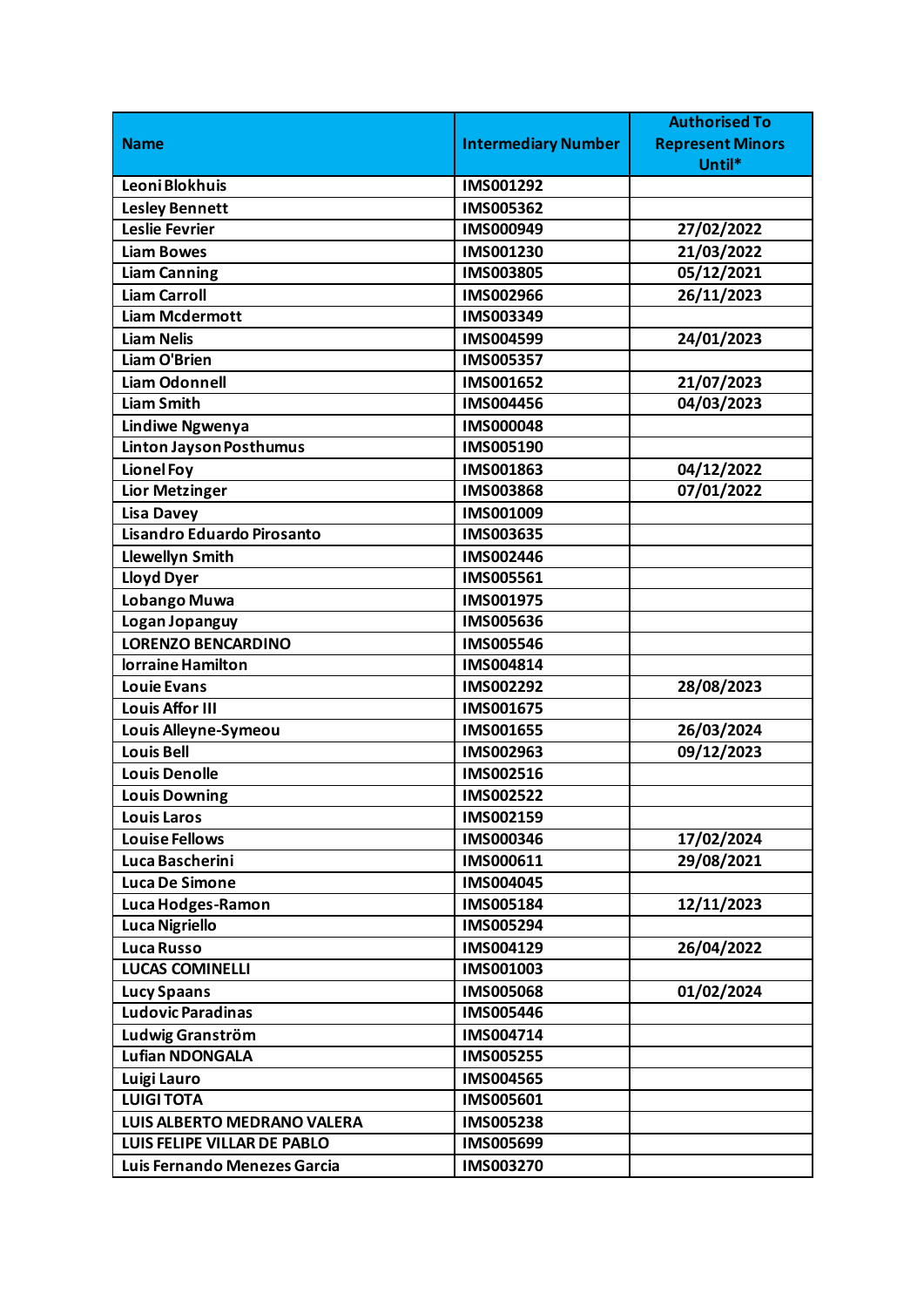|                                    |                            | <b>Authorised To</b>    |
|------------------------------------|----------------------------|-------------------------|
| <b>Name</b>                        | <b>Intermediary Number</b> | <b>Represent Minors</b> |
|                                    |                            | Until*                  |
| Luis Fernando Rojas                | <b>IMS005440</b>           | 27/01/2024              |
| <b>LUIS GOMEZ CARRILO</b>          | IMS005301                  | 08/12/2023              |
| <b>Luis Posso</b>                  | IMS002856                  |                         |
| Luís Sá                            | IMS005460                  |                         |
| <b>Luke Drysdale</b>               | IMS005039                  | 03/09/2023              |
| <b>Luke Guttridge</b>              | IMS003060                  | 02/06/2024              |
| <b>Luke Hawkes</b>                 | IMS003431                  | 18/02/2022              |
| <b>Luke Hughes</b>                 | IMS001576                  | 25/10/2022              |
| <b>Luke Stafford</b>               | IMS004090                  | 17/04/2022              |
| <b>Luke Tolland</b>                | IMS005137                  |                         |
| <b>Luke Young</b>                  | IMS002225                  | 13/08/2021              |
| <b>Lutel James</b>                 | <b>IMS001498</b>           | 10/03/2023              |
| Luther Munakandafa                 | IMS003466                  | 14/11/2021              |
| <b>Lyle Yorks</b>                  | IMS001191                  |                         |
| lynda sari-nzonzi                  | IMS004381                  |                         |
| Lyndell Blackman                   | IMS004107                  |                         |
| <b>Macoula Dembele</b>             | IMS004463                  | 21/01/2023              |
| <b>Magnus Agnar Magnusson</b>      | IMS001441                  | 08/02/2022              |
| <b>MAHAMADOU GASSAMA</b>           | <b>IMS005603</b>           |                         |
| Majid Lavji                        | IMS001016                  |                         |
| Mamadi Fofana                      | IMS001135                  |                         |
| Mandodja Ephrem Tiekou             | IMS001012                  | 12/11/2023              |
| <b>Mansur Sa'adu</b>               | IMS001985                  | 29/07/2023              |
| <b>Manuel Molina</b>               | IMS003829                  |                         |
| <b>Manuel Tomás</b>                | IMS002978                  |                         |
| <b>Marat Archegov</b>              | IMS004399                  | 14/08/2022              |
| <b>Marc Nygaard</b>                | IMS004221                  |                         |
| <b>Marc Van Laere</b>              | IMS002118                  |                         |
| <b>Marcel Speiser</b>              | <b>IMS005474</b>           |                         |
| marcelino elena                    | IMS000932                  |                         |
| <b>Marcello Sommi</b>              | IMS005236                  |                         |
| <b>MARCELO CONTRERAS</b>           | <b>IMS005465</b>           |                         |
| <b>Marcin Kubacki-Samek</b>        | IMS005516                  |                         |
| <b>Marco Angius</b>                | <b>IMS005725</b>           |                         |
| <b>Marco Barberio</b>              | <b>IMS005380</b>           | 26/01/2024              |
| <b>MARCO BUSIELLO</b>              | IMS005061                  |                         |
| marco comitis                      | <b>IMS005287</b>           |                         |
| <b>Marco Ivanovich</b>             | IMS002069                  | 13/04/2024              |
| <b>Marco Lichtsteiner</b>          | IMS003446                  |                         |
| marco marinaccio                   | <b>IMS005376</b>           | 02/03/2024              |
| <b>Marco Pollecoff</b>             | IMS003675                  | 23/03/2024              |
| <b>Marco Scagliola</b>             | IMS004094                  | 27/03/2022              |
| <b>Marco Siviero</b>               | IMS004320                  |                         |
| <b>Marco Vieira Tavares</b>        | IMS005659                  |                         |
| <b>Marco Zaggia</b>                | IMS003142                  |                         |
| <b>Marcos Fernando Hirs Casseb</b> | IMS004029                  | 28/03/2022              |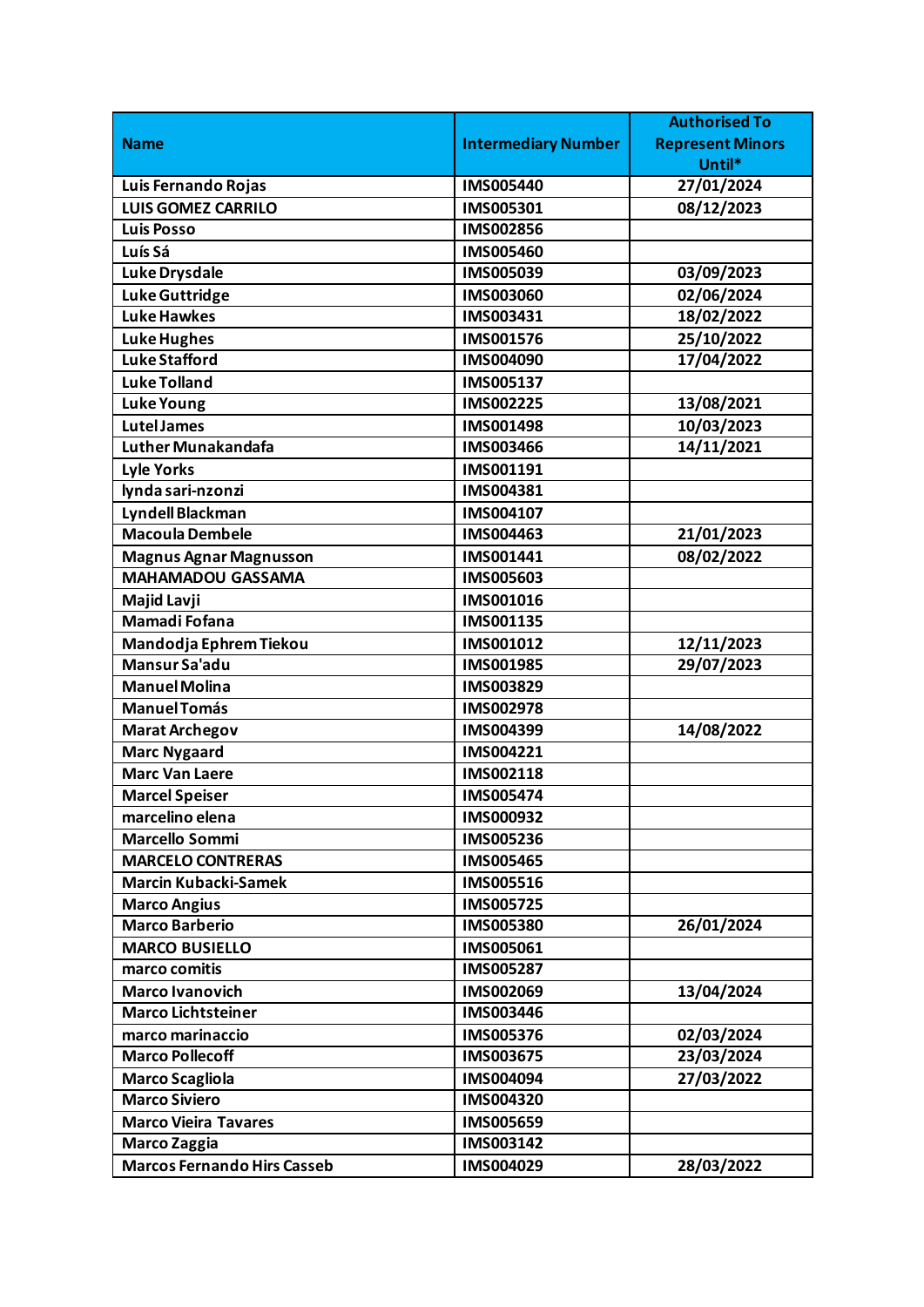|                                      |                            | <b>Authorised To</b>    |
|--------------------------------------|----------------------------|-------------------------|
| <b>Name</b>                          | <b>Intermediary Number</b> | <b>Represent Minors</b> |
|                                      |                            | Until*                  |
| <b>Marcos Saulo Pereira De Jesus</b> | <b>IMS000580</b>           | 04/05/2024              |
| <b>Marcus Agyemang</b>               | <b>IMS005526</b>           | 30/03/2024              |
| <b>Marcus Campbell</b>               | IMS000244                  |                         |
| <b>Marcus Constantine</b>            | IMS005624                  |                         |
| <b>Marcus Noack</b>                  | IMS004424                  |                         |
| <b>MAREK SZMID</b>                   | IMS003242                  | 27/01/2024              |
| <b>Margaret Byrne</b>                | IMS001987                  | 01/05/2022              |
| <b>Margaret Ntim</b>                 | <b>IMS005673</b>           |                         |
| <b>Margarita Pilar Garay Bret</b>    | IMS001056                  |                         |
| <b>Maria Cerdido Villar</b>          | <b>IMS005096</b>           |                         |
| <b>Marie Mendy-Hunt</b>              | IMS001976                  |                         |
| <b>Marie Palmer</b>                  | IMS004259                  |                         |
| <b>Marie-Christine Bouchier</b>      | IMS001386                  |                         |
| marinoni mario                       | <b>IMS005520</b>           |                         |
| <b>Mario Di Marco</b>                | IMS004469                  |                         |
| <b>Mario Mamic</b>                   | IMS003616                  |                         |
| <b>Mario Renzitelli</b>              | <b>IMS005665</b>           |                         |
| <b>Mario Weber</b>                   | IMS001255                  |                         |
| Mariusz Piekarski                    | IMS002100                  |                         |
| <b>Mark Afeeva</b>                   | IMS001051                  |                         |
| <b>Mark Agg-Jones</b>                | IMS000810                  | 16/04/2022              |
| <b>Mark Anderson</b>                 | IMS005374                  | 05/02/2024              |
| <b>Mark Arber</b>                    | IMS003857                  | 18/01/2022              |
| <b>Mark Aspinall</b>                 | IMS001906                  | 03/01/2023              |
| <b>Mark Bell</b>                     | IMS003120                  |                         |
| <b>Mark Bellingham</b>               | <b>IMS004778</b>           | 21/04/2023              |
| <b>Mark Chamberlain</b>              | IMS003155                  |                         |
| <b>Mark Curtis</b>                   | IMS000286                  |                         |
| <b>Mark Dickenson</b>                | <b>IMS005084</b>           | 07/05/2023              |
| <b>Mark Donaghy</b>                  | IMS000253                  | 23/03/2024              |
| <b>Mark Floreale</b>                 | IMS004433                  | 17/12/2022              |
| <b>Mark Gottlieb</b>                 | IMS000143                  | 07/05/2024              |
| <b>Mark Hannaford</b>                | IMS000122                  |                         |
| <b>Mark Hathway</b>                  | IMS003439                  | 06/06/2022              |
| <b>Mark Hendon</b>                   | IMS004810                  | 19/05/2023              |
| <b>Mark Hillyard</b>                 | <b>IMS000368</b>           |                         |
| <b>Mark John Bennett</b>             | IMS000576                  |                         |
| Mark Lynn                            | IMS003434                  | 29/04/2024              |
| <b>Mark Madden</b>                   | IMS004831                  | 27/05/2023              |
| <b>Mark McCafferty</b>               | IMS000030                  |                         |
| <b>Mark Munoz</b>                    | IMS001712                  | 17/02/2024              |
| <b>Mark Nicholas Taylor</b>          | <b>IMS000358</b>           | 12/11/2021              |
| <b>Mark Obern</b>                    | IMS000312                  |                         |
| <b>Mark Oroma</b>                    | <b>IMS005690</b>           | 24/06/2024              |
| <b>Mark Reid</b>                     | IMS002940                  |                         |
| <b>MARK RISLEY</b>                   | IMS005081                  |                         |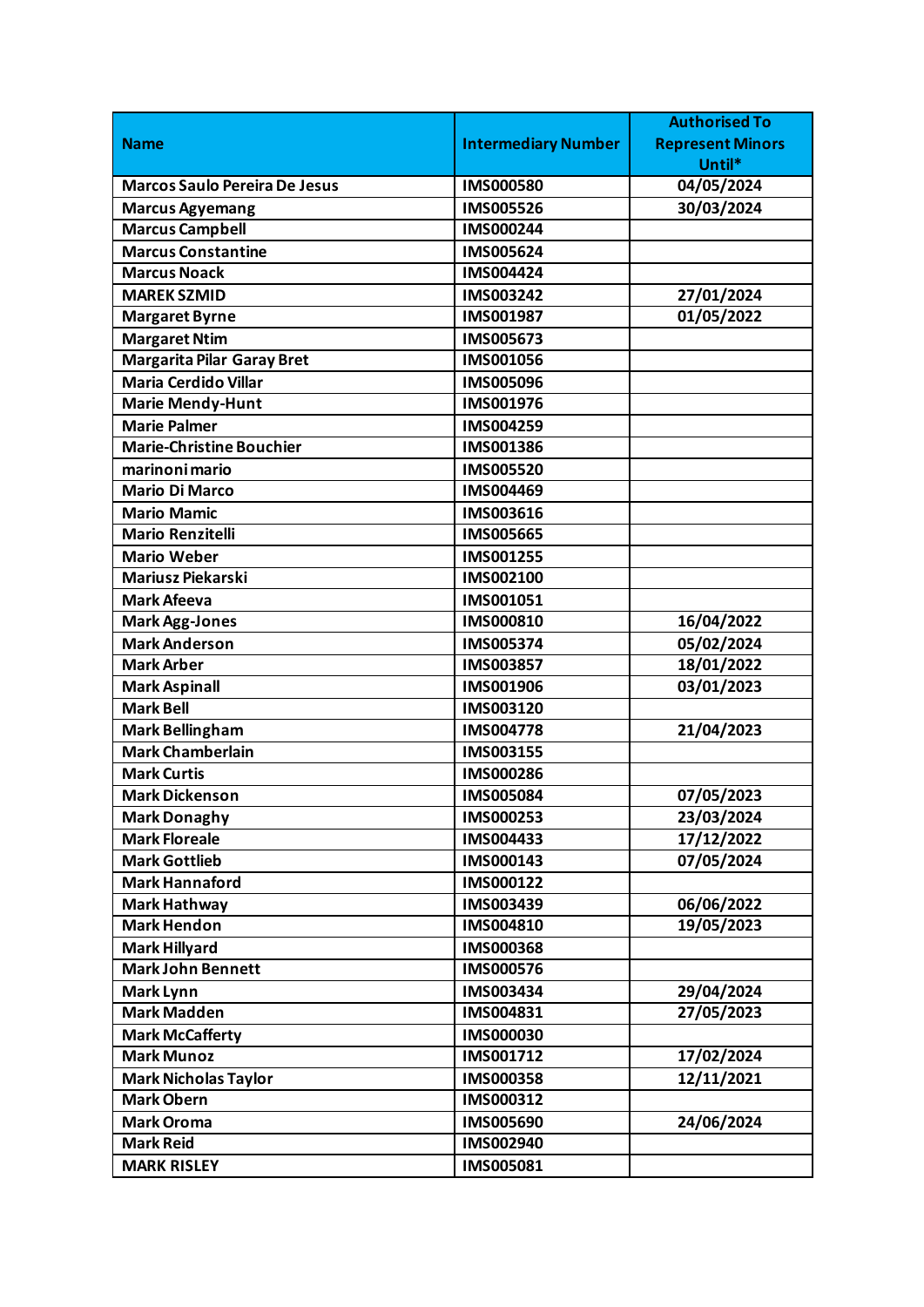|                            |                            | <b>Authorised To</b>    |
|----------------------------|----------------------------|-------------------------|
| <b>Name</b>                | <b>Intermediary Number</b> | <b>Represent Minors</b> |
|                            |                            | Until*                  |
| <b>Mark Rutter</b>         | IMS004172                  |                         |
| <b>Mark Salton</b>         | IMS003230                  |                         |
| <b>Mark Smith</b>          | IMS005128                  | 27/03/2023              |
| <b>Mark Williams</b>       | IMS005218                  | 01/02/2024              |
| <b>Mark Wilson</b>         | IMS002101                  | 03/01/2023              |
| <b>Mark Woods</b>          | IMS002744                  | 01/09/2023              |
| <b>Marko Kravic</b>        | IMS004307                  |                         |
| <b>Marlon Fleischman</b>   | IMS000082                  | 18/01/2022              |
| <b>Marlon Patterson</b>    | IMS005402                  |                         |
| <b>Marlon Robinson</b>     | <b>IMS002820</b>           |                         |
| <b>Marlon Williamson</b>   | IMS001570                  | 30/01/2023              |
| Marotta gaetano            | IMS003017                  |                         |
| <b>Martin Bewell</b>       | IMS004551                  | 13/12/2022              |
| <b>Martin Bradley</b>      | IMS004421                  |                         |
| <b>Martin Brown</b>        | IMS005743                  |                         |
| <b>Martin Dalton</b>       | IMS003818                  |                         |
| <b>Martin Hibbert</b>      | IMS000978                  |                         |
| <b>Martin Hunter</b>       | IMS001524                  | 15/06/2023              |
| <b>Martin Klette</b>       | IMS002004                  |                         |
| <b>Martin Lyon</b>         | IMS001065                  |                         |
| <b>Martin Ofori</b>        | IMS005175                  | 11/09/2023              |
| <b>Martin Reilly</b>       | IMS002494                  |                         |
| <b>Martin Riha</b>         | IMS004339                  | 06/08/2022              |
| <b>Martin Rowlands</b>     | IMS004093                  | 16/04/2022              |
| <b>Martin Salisbury</b>    | <b>IMS002258</b>           |                         |
| <b>Martin Sassi</b>        | IMS004405                  |                         |
| martin schoots             | IMS001520                  |                         |
| <b>Martin Waldron</b>      | <b>IMS004000</b>           | 04/02/2022              |
| <b>Martin Wiesner</b>      | <b>IMS005076</b>           |                         |
| <b>Martin Williams</b>     | IMS003070                  | 24/04/2022              |
| <b>Martyn Gordon</b>       | IMS004283                  | 25/06/2022              |
| Martyna Gaska              | IMS004057                  | 12/03/2022              |
| Marvin Willem Ofori Appiah | IMS005739                  |                         |
| <b>Masse GUILAVOGUI</b>    | IMS004116                  |                         |
| <b>Massimiliano Romano</b> | IMS003090                  |                         |
| <b>Massimo Cotellessa</b>  | IMS005161                  |                         |
| <b>Mathew Halford</b>      | IMS003101                  |                         |
| <b>Mathew Morgan</b>       | IMS002865                  | 09/07/2024              |
| <b>Mathias Miller</b>      | IMS004343                  |                         |
| <b>Mathurin Monhon</b>     | IMS001261                  |                         |
| <b>Matt Astley</b>         | IMS005302                  |                         |
| <b>Matt Murray</b>         | IMS003465                  | 18/09/2021              |
| <b>Matt Warner</b>         | IMS002664                  | 26/11/2021              |
| <b>Matteo Pedrosi</b>      | <b>IMS005555</b>           |                         |
| Matteo Romano'             | IMS005361                  | 19/06/2022              |
| <b>Matteo Scarpini</b>     | IMS005269                  | 09/11/2023              |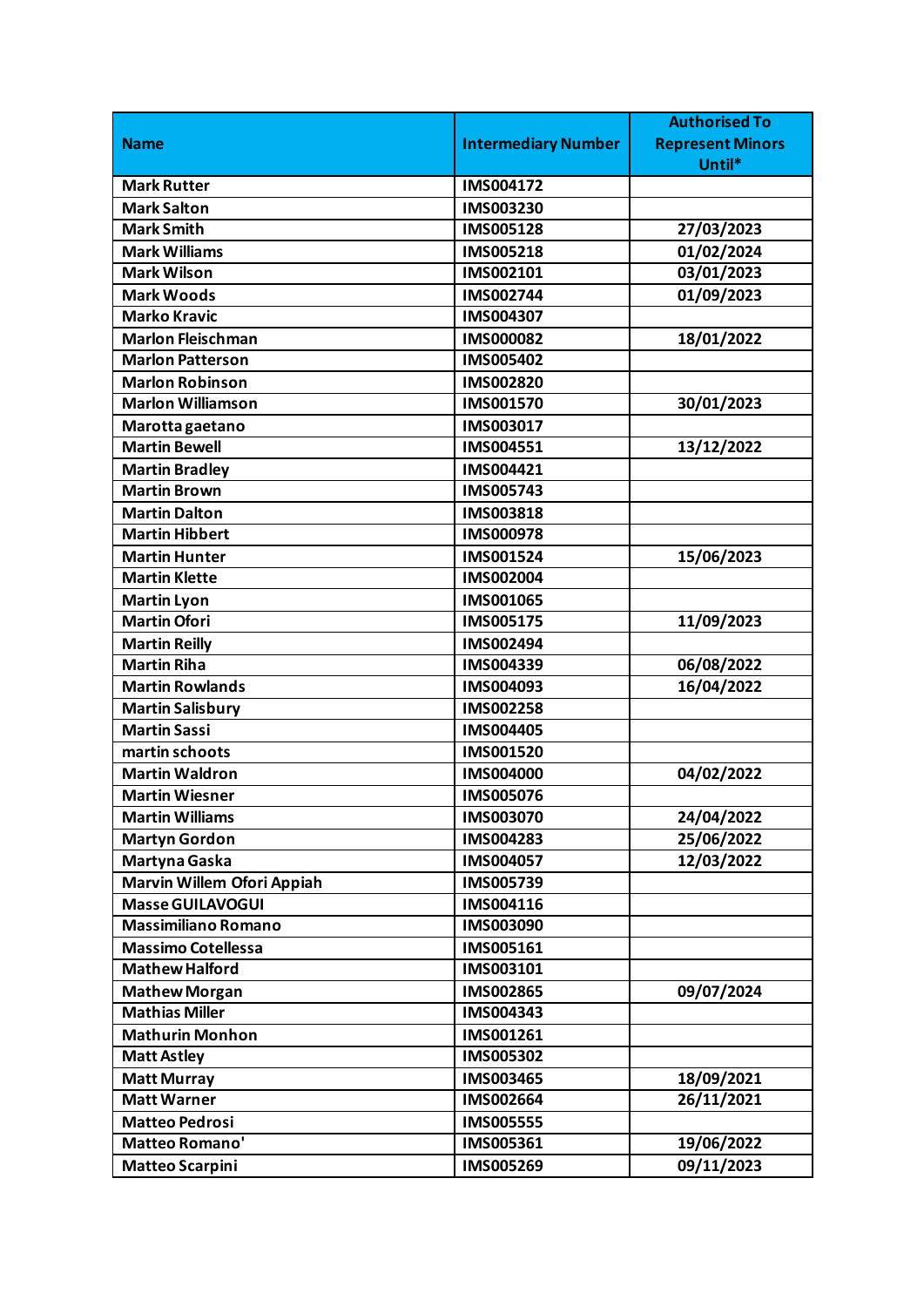|                                   |                            | <b>Authorised To</b>    |
|-----------------------------------|----------------------------|-------------------------|
| <b>Name</b>                       | <b>Intermediary Number</b> | <b>Represent Minors</b> |
|                                   |                            | Until*                  |
| Matthew Banson                    | <b>IMS005378</b>           |                         |
| <b>Matthew Baxter</b>             | IMS005335                  |                         |
| Matthew Cini                      | IMS005286                  |                         |
| <b>Matthew Conning</b>            | IMS000951                  | 12/07/2024              |
| <b>Matthew David Moore De Vos</b> | IMS004616                  | 26/06/2023              |
| <b>Matthew Ford</b>               | IMS003153                  |                         |
| <b>Matthew Gentry</b>             | IMS004594                  | 10/02/2024              |
| <b>Matthew Holland</b>            | IMS004837                  |                         |
| <b>Matthew Kleinman</b>           | IMS001610                  | 15/01/2024              |
| <b>Matthew Krupnik-Kay</b>        | <b>IMS000148</b>           | 25/01/2022              |
| <b>Matthew Saunders</b>           | IMS000324                  |                         |
| <b>Matthew Shops</b>              | IMS005326                  |                         |
| <b>Matthew Sparkes</b>            | IMS005496                  |                         |
| <b>Matthieu Grossin</b>           | IMS001150                  |                         |
| <b>Mattia Recchi</b>              | IMS005121                  |                         |
| Mátyás Esterházy                  | IMS005719                  |                         |
| <b>MAURICE GATCHAM</b>            | IMS004933                  |                         |
| <b>Maurice Gertski</b>            | IMS004820                  | 19/05/2023              |
| <b>Mauro Amadeu</b>               | IMS005328                  | 29/12/2023              |
| Mauro Edgar Silva Culita          | IMS004360                  | 14/08/2022              |
| <b>Max Hassell</b>                | IMS000893                  |                         |
| <b>Max TRAVAILLEUR</b>            | IMS001658                  |                         |
| <b>Maxim Ferdinand</b>            | <b>IMS000828</b>           | 23/07/2021              |
| <b>Maxim Patch</b>                | IMS005124                  |                         |
| <b>Maximilian Hagmayr</b>         | IMS002087                  |                         |
| <b>Mbemba Camara</b>              | IMS002181                  |                         |
| <b>Medina Steven</b>              | IMS004483                  |                         |
| <b>Mehdi Hireche</b>              | IMS001754                  | 08/02/2022              |
| Mehdi Ouagef                      | IMS005111                  |                         |
| <b>Mehmet Kilic</b>               | IMS005422                  |                         |
| <b>Mehmet Vural Demircan</b>      | IMS003791                  |                         |
| <b>Mehmet Yazan</b>               | IMS003748                  | 19/10/2021              |
| Meissa N'diaye                    | IMS000635                  |                         |
| melissa moussourakis              | IMS005716                  |                         |
| <b>Melvyn Stein</b>               | <b>IMS000638</b>           |                         |
| <b>Memory Ngwenya</b>             | IMS005001                  | 23/07/2023              |
| <b>Menno Groenveld</b>            | IMS002180                  | 31/07/2021              |
| Meryam Zahir                      | <b>IMS004586</b>           |                         |
| m'hamed salim arrache             | IMS004309                  |                         |
| <b>Michael Aarons</b>             | <b>IMS005682</b>           |                         |
| Michael Ajayi                     | IMS003518                  |                         |
| <b>Michael Alhassan</b>           | IMS005165                  |                         |
| <b>Michael Berry</b>              | IMS000926                  |                         |
| <b>Michael Boakye-Yiadom</b>      | IMS004628                  |                         |
| <b>Michael Brady</b>              | IMS005430                  | 11/02/2024              |
| <b>Michael Bruce-de-Rouche</b>    | <b>IMS005205</b>           |                         |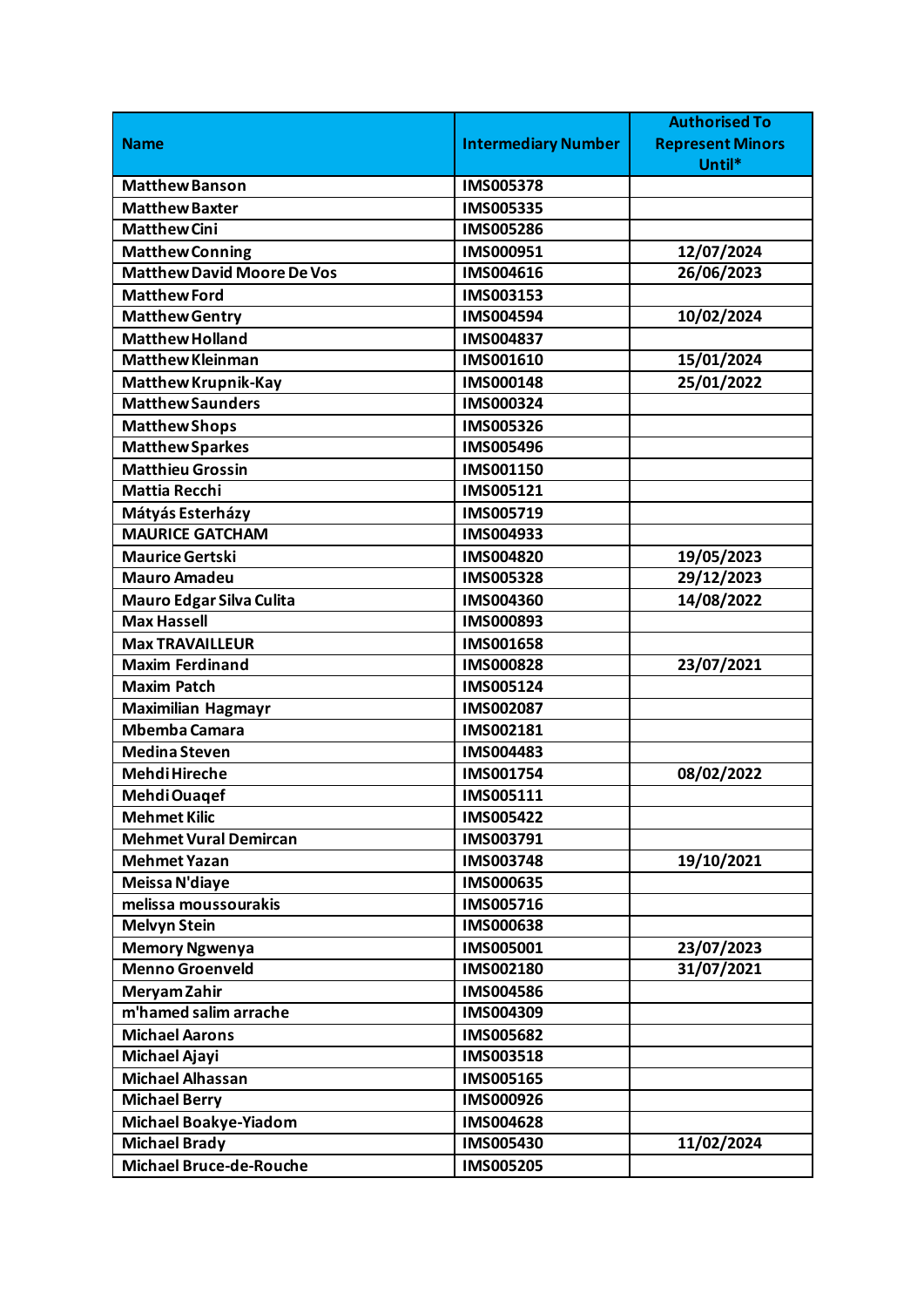|                                |                            | <b>Authorised To</b>    |
|--------------------------------|----------------------------|-------------------------|
| <b>Name</b>                    | <b>Intermediary Number</b> | <b>Represent Minors</b> |
|                                |                            | Until*                  |
| <b>Michael Carney</b>          | IMS001116                  | 29/10/2021              |
| <b>Michael Coker</b>           | IMS005499                  |                         |
| <b>Michael Cook</b>            | IMS002321                  |                         |
| <b>Michael Cooper</b>          | <b>IMS005428</b>           | 18/02/2024              |
| <b>Michael Dekker</b>          | IMS001169                  |                         |
| <b>Michael Drew</b>            | IMS000190                  | 25/03/2024              |
| <b>Michael Ede</b>             | <b>IMS005222</b>           | 15/10/2023              |
| <b>Michael Farnan</b>          | IMS005342                  |                         |
| <b>Michael Frank</b>           | IMS005277                  |                         |
| <b>Michael Glynn</b>           | <b>IMS003655</b>           | 01/07/2022              |
| <b>Michael Gorman</b>          | IMS005703                  |                         |
| <b>Michael Hughes</b>          | IMS002797                  |                         |
| <b>Michael Ibe</b>             | IMS005217                  |                         |
| <b>Michael Jansen</b>          | IMS001153                  |                         |
| <b>Michael Jarman</b>          | IMS001355                  |                         |
| <b>Michael Kallback</b>        | IMS003032                  |                         |
| <b>Michael Leonard</b>         | IMS001873                  |                         |
| <b>Michael Nnaji</b>           | IMS003532                  |                         |
| <b>Michael Paterson</b>        | IMS005142                  | 13/08/2023              |
| <b>MICHAEL PRYCE</b>           | IMS002419                  |                         |
| <b>Michael Randall</b>         | IMS004432                  |                         |
| <b>Michael Stensgaard</b>      | <b>IMS000582</b>           | 12/04/2024              |
| <b>Michael Timotheou</b>       | IMS004391                  | 03/01/2023              |
| <b>Michael Uzor</b>            | IMS005614                  | 26/05/2024              |
| <b>Michael Walsh</b>           | <b>IMS005667</b>           |                         |
| <b>Michael Welch</b>           | IMS005519                  |                         |
| <b>Michael Whitworth</b>       | IMS005160                  | 22/09/2023              |
| Michaela Gooden                | IMS004985                  |                         |
| <b>Micheal Mitchell</b>        | <b>IMS005307</b>           |                         |
| <b>MICHEAL NCHO</b>            | IMS005332                  |                         |
| <b>Michel KUIPERS</b>          | IMS004920                  | 26/03/2024              |
| Michele Di Stefano             | IMS000133                  |                         |
| <b>Mick Mcguire</b>            | IMS000927                  | 24/02/2023              |
| Miguel Angel Cermeno Davalillo | <b>IMS000554</b>           |                         |
| Miguel Rúben Pinho             | IMS002675                  | 09/06/2023              |
| Mihaita Andrei Lungu           | IMS004112                  | 22/07/2022              |
| <b>Mikael Silvestre</b>        | <b>IMS003425</b>           |                         |
| <b>Mike Appiason</b>           | IMS001664                  | 30/03/2024              |
| <b>Mike Steyn</b>              | IMS000454                  |                         |
| <b>Milan Broceta</b>           | IMS004623                  |                         |
| <b>Milan Mitrovic</b>          | IMS003589                  |                         |
| <b>Milos Malenovic</b>         | IMS001771                  |                         |
| <b>Ming Yuan Jia</b>           | <b>IMS005095</b>           |                         |
| <b>Mitchell Brown</b>          | IMS000894                  | 03/07/2023              |
| Mmatsatsi Sefalafala           | IMS003567                  |                         |
| <b>Mo Barry</b>                | IMS005398                  |                         |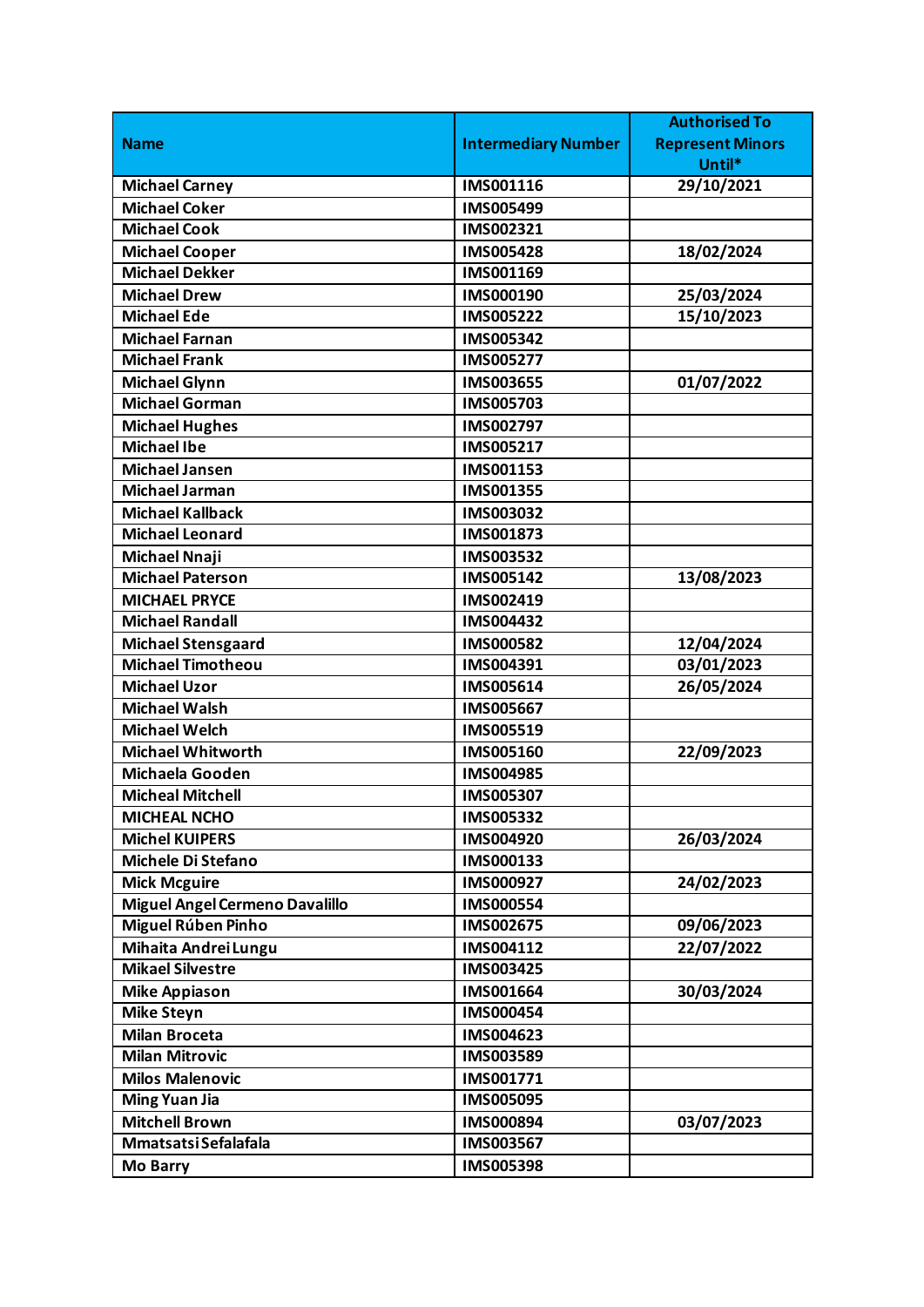|                                |                            | <b>Authorised To</b>    |
|--------------------------------|----------------------------|-------------------------|
| <b>Name</b>                    | <b>Intermediary Number</b> | <b>Represent Minors</b> |
|                                |                            | Until*                  |
| <b>MODUPE OJO</b>              | IMS003296                  |                         |
| moein Mirza Amraji             | <b>IMS005459</b>           |                         |
| <b>Mohamed Cherif</b>          | IMS005176                  | 22/09/2023              |
| Mohamed Fadal Khawaja          | IMS005479                  |                         |
| <b>Mohamed Junior</b>          | IMS001767                  |                         |
| <b>Mohamed Mehroug</b>         | IMS005674                  |                         |
| <b>Mohamed Sadio</b>           | IMS001589                  |                         |
| <b>Mohammad Din</b>            | IMS005504                  |                         |
| <b>Mohammed Ali</b>            | IMS005194                  | 25/09/2023              |
| <b>Mohammed Ali Rubie</b>      | IMS001015                  |                         |
| <b>MOHAMMED AL-NOMAIRI</b>     | IMS004503                  |                         |
| <b>Mohammed Naheem</b>         | <b>IMS005077</b>           |                         |
| Mohd Hizwan Salmizi Mohd Azmi  | IMS004493                  |                         |
| Mohsen Pourbakhtiari           | IMS004685                  |                         |
| <b>Mohsen Salimi Tari</b>      | IMS001685                  | 01/07/2022              |
| <b>Mokhtar Lahouazi</b>        | <b>IMS004545</b>           |                         |
| <b>Mommainais Bokoto</b>       | <b>IMS004780</b>           |                         |
| <b>Monsur Alese</b>            | IMS005693                  |                         |
| <b>Mouhameth Djite</b>         | IMS004013                  |                         |
| <b>Mounia Talbi</b>            | IMS004438                  | 23/09/2022              |
| <b>Mounir SIDHOUM</b>          | IMS001869                  |                         |
| <b>Moussanaby Conte</b>        | IMS005377                  | 30/12/2023              |
| <b>Moussa Ndiaye</b>           | IMS000480                  | 03/06/2023              |
| <b>Moussa Sissoko</b>          | IMS002872                  |                         |
| Moustapha Kamara               | IMS005126                  |                         |
| Mucait Alp Giray Burlukkara    | IMS004470                  |                         |
| <b>Muhammad Junaid Shareef</b> | IMS005139                  | 07/09/2023              |
| <b>Muhammad Mukhtar</b>        | IMS002752                  |                         |
| <b>Muhammad Rahman</b>         | IMS002387                  | 20/09/2022              |
| <b>Muideen Lawal</b>           | IMS004882                  | 15/06/2023              |
| <b>Murray Stewart</b>          | IMS005118                  |                         |
| <b>Murray Walker</b>           | IMS004395                  | 06/08/2022              |
| <b>Musa Konneh</b>             | <b>IMS005506</b>           | 22/03/2024              |
| Mustafa Ben Kouider            | IMS004419                  |                         |
| <b>Mustafa Mehmood</b>         | IMS000290                  |                         |
| Mustapha Nakhli                | IMS005616                  |                         |
| <b>Mykel Parrott</b>           | IMS005069                  | 18/08/2023              |
| <b>Nabil Sahli</b>             | IMS005045                  |                         |
| <b>Nadine Althea Clarke</b>    | IMS005611                  |                         |
| <b>Nahom Tesfazion</b>         | IMS004066                  |                         |
| naim serbouh                   | IMS005020                  | 04/08/2023              |
| Najia Salik                    | IMS005563                  |                         |
| Najib El Kihel                 | IMS005331                  | 08/01/2024              |
| Nana Oheneba Amoako-Boateng    | IMS005311                  |                         |
| <b>Nana Sechere</b>            | IMS000960                  |                         |
| Nancy Juanita Ash              | IMS002500                  | 11/02/2023              |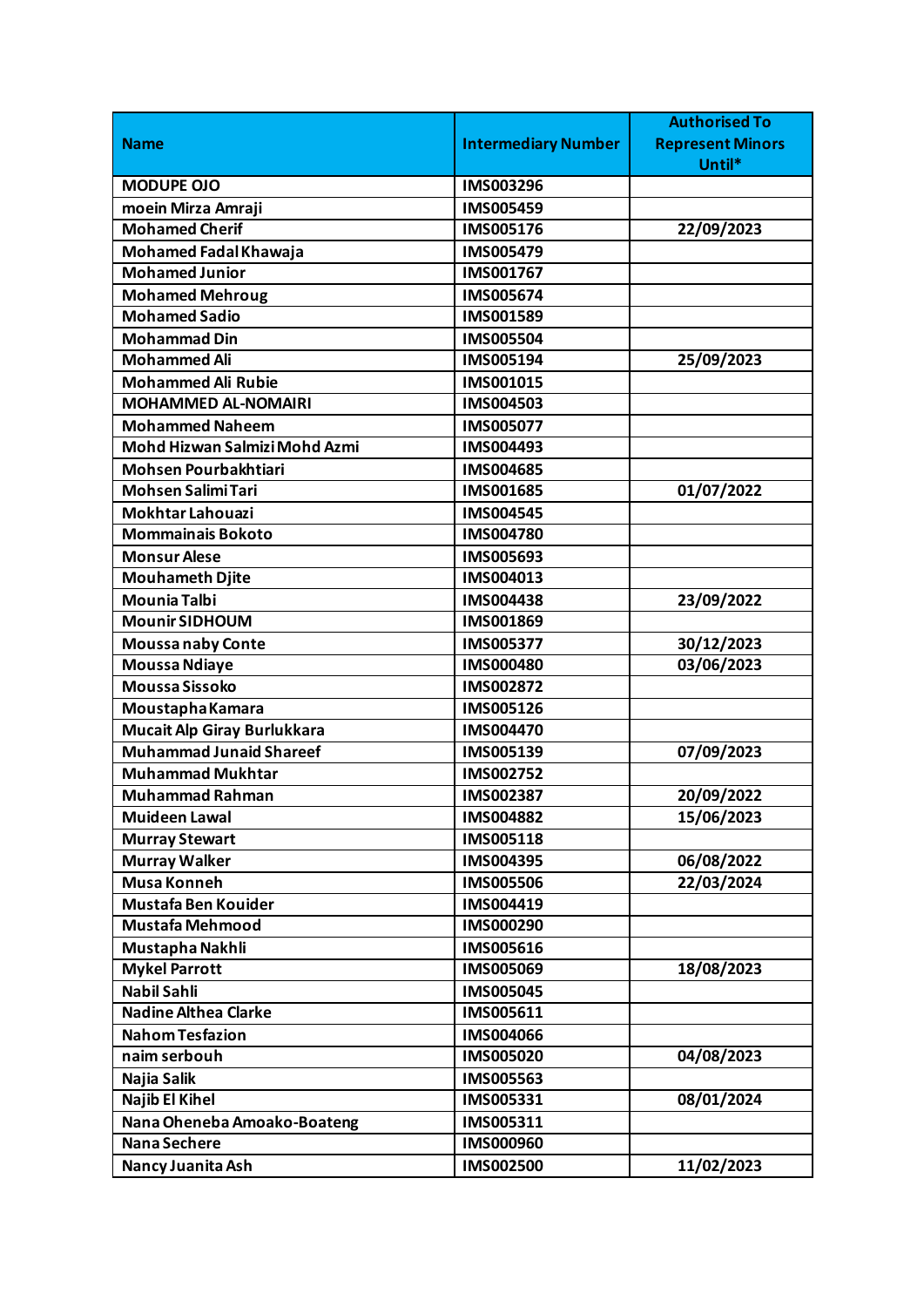|                              |                            | <b>Authorised To</b>    |
|------------------------------|----------------------------|-------------------------|
| <b>Name</b>                  | <b>Intermediary Number</b> | <b>Represent Minors</b> |
|                              |                            | Until*                  |
| <b>Naoufal El Abbassi</b>    | <b>IMS000686</b>           |                         |
| Nareg Keucheyan              | IMS002366                  |                         |
| <b>Naser Capric</b>          | IMS005684                  |                         |
| <b>Nasser Guellai</b>        | IMS003166                  |                         |
| Nasser Sabbagh               | IMS003170                  | 31/01/2022              |
| <b>Natasha Davies</b>        | IMS005090                  |                         |
| Nathalie Le Besque           | IMS005700                  |                         |
| <b>Nathan Campbell-Welch</b> | IMS005052                  | 24/07/2023              |
| <b>Nathan Fontaine</b>       | IMS005130                  |                         |
| <b>Nathan Rooney</b>         | <b>IMS003708</b>           | 27/09/2021              |
| <b>Nathan Tipa</b>           | <b>IMS005686</b>           | 22/06/2024              |
| <b>Nathaniel Howell</b>      | <b>IMS004508</b>           |                         |
| <b>Navdeep Singh</b>         | IMS005163                  | 22/09/2023              |
| <b>Nazir Hussain Sarodia</b> | IMS005112                  | 03/09/2023              |
| <b>Ndiawar Ba</b>            | IMS005179                  |                         |
| Ndubuisi Peter Egwuagu       | IMS004540                  | 05/12/2022              |
| <b>Neal Trotman</b>          | IMS002282                  | 03/06/2023              |
| <b>Neale McDermott</b>       | IMS003693                  | 23/11/2021              |
| <b>Nedzad Mehdic</b>         | IMS002469                  |                         |
| <b>Neil Arora</b>            | IMS005149                  | 25/08/2023              |
| <b>Neil Bailey</b>           | IMS003421                  | 15/05/2022              |
| <b>Neil Cousins</b>          | IMS002217                  | 14/08/2022              |
| <b>Neil Crosby</b>           | IMS002013                  | 25/02/2023              |
| <b>Neil Fewings</b>          | IMS000214                  | 11/01/2022              |
| <b>Neil Gandolfi</b>         | IMS005140                  | 11/01/2024              |
| <b>Neil Mason</b>            | IMS000792                  | 03/01/2023              |
| <b>Neil Rodford</b>          | IMS004671                  |                         |
| <b>Neil Sang</b>             | IMS000989                  | 05/06/2022              |
| <b>Neil Saxton</b>           | IMS000983                  | 18/03/2023              |
| Neil Sybenga                 | IMS000772                  | 02/06/2024              |
| <b>Neil Thompson</b>         | IMS004674                  |                         |
| <b>Neil Weeks</b>            | IMS003936                  | 23/04/2024              |
| <b>Neil Wilson</b>           | IMS004723                  | 23/03/2023              |
| <b>Nelson Dias Santos</b>    | IMS005532                  | 07/04/2024              |
| <b>Nelson Ntumba</b>         | IMS004362                  |                         |
| <b>NESSIM ZEGGAIE</b>        | IMS005490                  | 11/03/2024              |
| Ngozi Nwanokwu               | IMS003317                  |                         |
| <b>Niall McLoughlin</b>      | IMS002348                  |                         |
| <b>Niara Diallo</b>          | IMS005027                  | 17/08/2023              |
| <b>Nicholas Andrews</b>      | IMS003334                  | 22/03/2024              |
| Nicholas Bianchi             | IMS003618                  |                         |
| <b>Nicholas Cassidy</b>      | IMS001928                  | 02/05/2022              |
| <b>Nicholas Martin</b>       | IMS005183                  |                         |
| <b>Nicholas Robinson</b>     | IMS000268                  | 10/07/2022              |
| <b>Nicholas Rubery</b>       | IMS000034                  | 16/04/2024              |
| <b>Nick Clement</b>          | IMS005656                  |                         |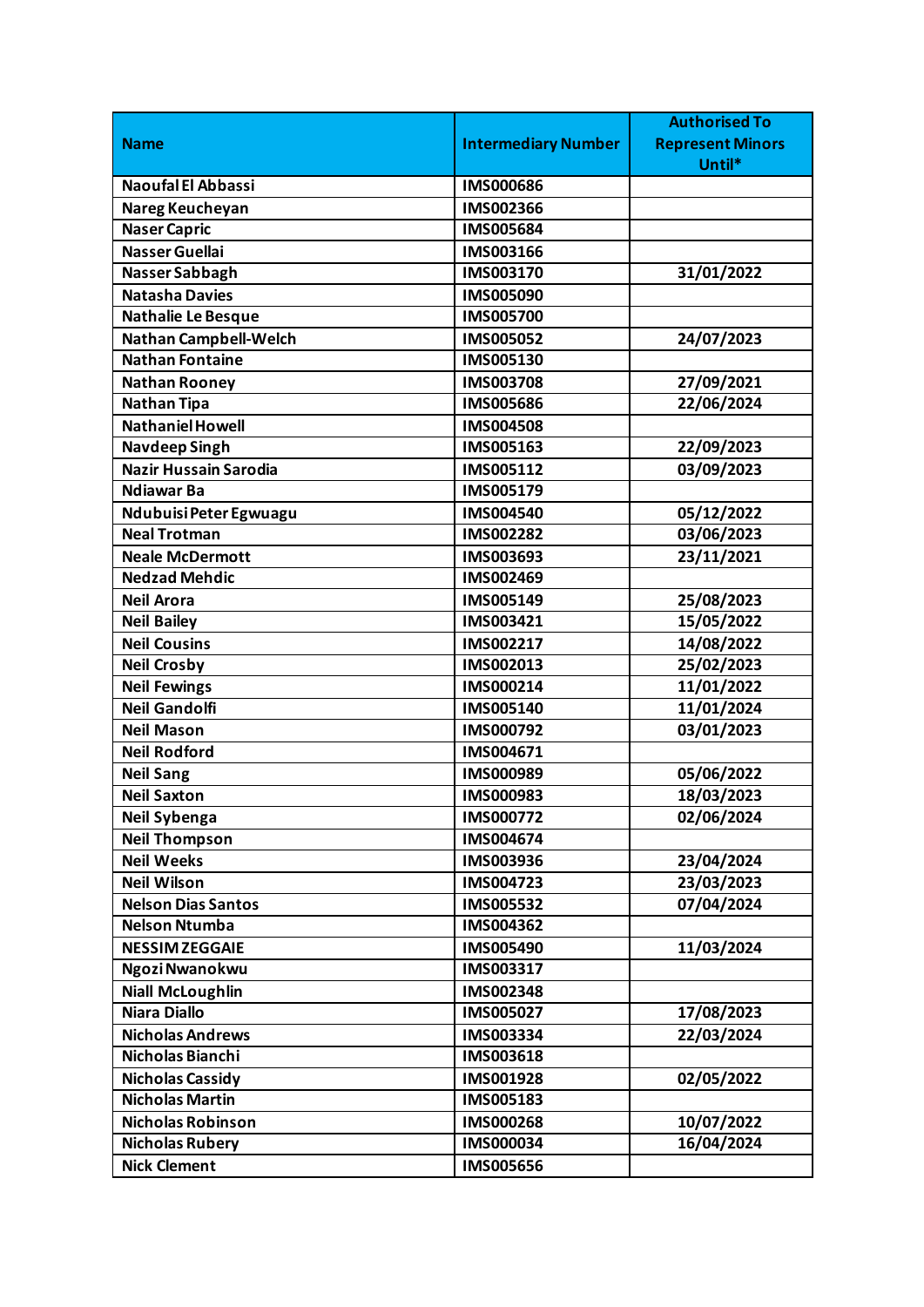| <b>Intermediary Number</b><br><b>Represent Minors</b><br><b>Name</b><br>Until*<br><b>Nick Marshall</b><br>IMS001318<br>IMS005041<br>22/09/2023<br><b>Nick Summers</b><br>16/07/2024<br><b>Nicky Loughran</b><br>IMS000835<br>Nicky O'connell<br>26/02/2024<br><b>IMS000248</b><br>Nicola Giuliani<br>02/05/2022<br>IMS000261<br><b>Nicola Howson</b><br>IMS004201<br>Nicolas Deumirdjian<br><b>IMS005444</b><br><b>Nicolas Onisse</b><br>IMS001149<br>Nicolo Arcuri Junior<br>IMS002226<br><b>Nigel Bridge</b><br>IMS003714<br><b>Nigel James</b><br>IMS003989<br>Niki Disaga<br>27/07/2023<br>IMS004997<br>Nikki Vuksan<br>IMS002682<br>Nikola Franco<br>IMS004609<br>17/02/2023<br>Nikola Sutovic<br>IMS004518<br><b>Nikolaos Ferikidis</b><br>IMS004303<br>02/12/2023<br><b>Nils Christiansen</b><br>IMS004310<br>Nimeshkumar Jani<br><b>IMS005178</b><br>Nnaemeka Okwara<br><b>IMS005275</b><br>06/08/2022<br><b>Noel Blake</b><br>IMS002031<br>11/05/2024<br>Nojan Bedroud<br>IMS000716<br><b>Norberto Recasens</b><br><b>IMS005455</b><br>IMS001812<br>Norman Capuozzo<br><b>Nuno Cabrita</b><br>IMS005523<br>29/03/2024<br><b>Nuno Tavares</b><br><b>IMS004944</b><br><b>Nur Ahmed</b><br>IMS002291<br>Nwabueze Amiaka<br>IMS002319<br><b>Oguzhan Guclu</b><br>IMS003964<br><b>Ohimai Longe</b><br>IMS004426<br>29/10/2022<br>Ojore Oka<br>IMS000206<br>Ola Ogunjobi<br>20/05/2024<br>IMS005620<br><b>Oladayo Omowale</b><br>IMS000436<br><b>Oladele Salami</b><br>IMS000959<br><b>Oladipo Sanyaolu</b><br>IMS004791<br><b>Olafur Gardarsson</b><br>IMS000584<br>29/01/2023<br>Olajumoke Yusuf<br>27/03/2023<br>IMS004746<br>Olalekan Oyinlola<br>IMS001434<br>Olayinka Eke-o-lere<br>IMS005657<br>olayiwola oyelowo<br>IMS004982<br>Oleh Velykykh<br>IMS005599<br>Olga Krupski<br>IMS004113<br>30/04/2022<br>22/04/2024<br><b>Oliver Henry</b><br>IMS001563<br><b>Oliver Hill</b><br>29/05/2022<br>IMS003178<br><b>Oliver Mattis</b><br>IMS004516<br><b>OLIVER MENNS</b><br>IMS005524<br><b>Oliver Noah</b><br>IMS002379 |  | <b>Authorised To</b> |
|----------------------------------------------------------------------------------------------------------------------------------------------------------------------------------------------------------------------------------------------------------------------------------------------------------------------------------------------------------------------------------------------------------------------------------------------------------------------------------------------------------------------------------------------------------------------------------------------------------------------------------------------------------------------------------------------------------------------------------------------------------------------------------------------------------------------------------------------------------------------------------------------------------------------------------------------------------------------------------------------------------------------------------------------------------------------------------------------------------------------------------------------------------------------------------------------------------------------------------------------------------------------------------------------------------------------------------------------------------------------------------------------------------------------------------------------------------------------------------------------------------------------------------------------------------------------------------------------------------------------------------------------------------------------------------------------------------------------------------------------------------------------------------------------------------------------------------------------------------------------------------------------------------------------------------------------------------------------------------------------------------------------------------|--|----------------------|
|                                                                                                                                                                                                                                                                                                                                                                                                                                                                                                                                                                                                                                                                                                                                                                                                                                                                                                                                                                                                                                                                                                                                                                                                                                                                                                                                                                                                                                                                                                                                                                                                                                                                                                                                                                                                                                                                                                                                                                                                                                  |  |                      |
|                                                                                                                                                                                                                                                                                                                                                                                                                                                                                                                                                                                                                                                                                                                                                                                                                                                                                                                                                                                                                                                                                                                                                                                                                                                                                                                                                                                                                                                                                                                                                                                                                                                                                                                                                                                                                                                                                                                                                                                                                                  |  |                      |
|                                                                                                                                                                                                                                                                                                                                                                                                                                                                                                                                                                                                                                                                                                                                                                                                                                                                                                                                                                                                                                                                                                                                                                                                                                                                                                                                                                                                                                                                                                                                                                                                                                                                                                                                                                                                                                                                                                                                                                                                                                  |  |                      |
|                                                                                                                                                                                                                                                                                                                                                                                                                                                                                                                                                                                                                                                                                                                                                                                                                                                                                                                                                                                                                                                                                                                                                                                                                                                                                                                                                                                                                                                                                                                                                                                                                                                                                                                                                                                                                                                                                                                                                                                                                                  |  |                      |
|                                                                                                                                                                                                                                                                                                                                                                                                                                                                                                                                                                                                                                                                                                                                                                                                                                                                                                                                                                                                                                                                                                                                                                                                                                                                                                                                                                                                                                                                                                                                                                                                                                                                                                                                                                                                                                                                                                                                                                                                                                  |  |                      |
|                                                                                                                                                                                                                                                                                                                                                                                                                                                                                                                                                                                                                                                                                                                                                                                                                                                                                                                                                                                                                                                                                                                                                                                                                                                                                                                                                                                                                                                                                                                                                                                                                                                                                                                                                                                                                                                                                                                                                                                                                                  |  |                      |
|                                                                                                                                                                                                                                                                                                                                                                                                                                                                                                                                                                                                                                                                                                                                                                                                                                                                                                                                                                                                                                                                                                                                                                                                                                                                                                                                                                                                                                                                                                                                                                                                                                                                                                                                                                                                                                                                                                                                                                                                                                  |  |                      |
|                                                                                                                                                                                                                                                                                                                                                                                                                                                                                                                                                                                                                                                                                                                                                                                                                                                                                                                                                                                                                                                                                                                                                                                                                                                                                                                                                                                                                                                                                                                                                                                                                                                                                                                                                                                                                                                                                                                                                                                                                                  |  |                      |
|                                                                                                                                                                                                                                                                                                                                                                                                                                                                                                                                                                                                                                                                                                                                                                                                                                                                                                                                                                                                                                                                                                                                                                                                                                                                                                                                                                                                                                                                                                                                                                                                                                                                                                                                                                                                                                                                                                                                                                                                                                  |  |                      |
|                                                                                                                                                                                                                                                                                                                                                                                                                                                                                                                                                                                                                                                                                                                                                                                                                                                                                                                                                                                                                                                                                                                                                                                                                                                                                                                                                                                                                                                                                                                                                                                                                                                                                                                                                                                                                                                                                                                                                                                                                                  |  |                      |
|                                                                                                                                                                                                                                                                                                                                                                                                                                                                                                                                                                                                                                                                                                                                                                                                                                                                                                                                                                                                                                                                                                                                                                                                                                                                                                                                                                                                                                                                                                                                                                                                                                                                                                                                                                                                                                                                                                                                                                                                                                  |  |                      |
|                                                                                                                                                                                                                                                                                                                                                                                                                                                                                                                                                                                                                                                                                                                                                                                                                                                                                                                                                                                                                                                                                                                                                                                                                                                                                                                                                                                                                                                                                                                                                                                                                                                                                                                                                                                                                                                                                                                                                                                                                                  |  |                      |
|                                                                                                                                                                                                                                                                                                                                                                                                                                                                                                                                                                                                                                                                                                                                                                                                                                                                                                                                                                                                                                                                                                                                                                                                                                                                                                                                                                                                                                                                                                                                                                                                                                                                                                                                                                                                                                                                                                                                                                                                                                  |  |                      |
|                                                                                                                                                                                                                                                                                                                                                                                                                                                                                                                                                                                                                                                                                                                                                                                                                                                                                                                                                                                                                                                                                                                                                                                                                                                                                                                                                                                                                                                                                                                                                                                                                                                                                                                                                                                                                                                                                                                                                                                                                                  |  |                      |
|                                                                                                                                                                                                                                                                                                                                                                                                                                                                                                                                                                                                                                                                                                                                                                                                                                                                                                                                                                                                                                                                                                                                                                                                                                                                                                                                                                                                                                                                                                                                                                                                                                                                                                                                                                                                                                                                                                                                                                                                                                  |  |                      |
|                                                                                                                                                                                                                                                                                                                                                                                                                                                                                                                                                                                                                                                                                                                                                                                                                                                                                                                                                                                                                                                                                                                                                                                                                                                                                                                                                                                                                                                                                                                                                                                                                                                                                                                                                                                                                                                                                                                                                                                                                                  |  |                      |
|                                                                                                                                                                                                                                                                                                                                                                                                                                                                                                                                                                                                                                                                                                                                                                                                                                                                                                                                                                                                                                                                                                                                                                                                                                                                                                                                                                                                                                                                                                                                                                                                                                                                                                                                                                                                                                                                                                                                                                                                                                  |  |                      |
|                                                                                                                                                                                                                                                                                                                                                                                                                                                                                                                                                                                                                                                                                                                                                                                                                                                                                                                                                                                                                                                                                                                                                                                                                                                                                                                                                                                                                                                                                                                                                                                                                                                                                                                                                                                                                                                                                                                                                                                                                                  |  |                      |
|                                                                                                                                                                                                                                                                                                                                                                                                                                                                                                                                                                                                                                                                                                                                                                                                                                                                                                                                                                                                                                                                                                                                                                                                                                                                                                                                                                                                                                                                                                                                                                                                                                                                                                                                                                                                                                                                                                                                                                                                                                  |  |                      |
|                                                                                                                                                                                                                                                                                                                                                                                                                                                                                                                                                                                                                                                                                                                                                                                                                                                                                                                                                                                                                                                                                                                                                                                                                                                                                                                                                                                                                                                                                                                                                                                                                                                                                                                                                                                                                                                                                                                                                                                                                                  |  |                      |
|                                                                                                                                                                                                                                                                                                                                                                                                                                                                                                                                                                                                                                                                                                                                                                                                                                                                                                                                                                                                                                                                                                                                                                                                                                                                                                                                                                                                                                                                                                                                                                                                                                                                                                                                                                                                                                                                                                                                                                                                                                  |  |                      |
|                                                                                                                                                                                                                                                                                                                                                                                                                                                                                                                                                                                                                                                                                                                                                                                                                                                                                                                                                                                                                                                                                                                                                                                                                                                                                                                                                                                                                                                                                                                                                                                                                                                                                                                                                                                                                                                                                                                                                                                                                                  |  |                      |
|                                                                                                                                                                                                                                                                                                                                                                                                                                                                                                                                                                                                                                                                                                                                                                                                                                                                                                                                                                                                                                                                                                                                                                                                                                                                                                                                                                                                                                                                                                                                                                                                                                                                                                                                                                                                                                                                                                                                                                                                                                  |  |                      |
|                                                                                                                                                                                                                                                                                                                                                                                                                                                                                                                                                                                                                                                                                                                                                                                                                                                                                                                                                                                                                                                                                                                                                                                                                                                                                                                                                                                                                                                                                                                                                                                                                                                                                                                                                                                                                                                                                                                                                                                                                                  |  |                      |
|                                                                                                                                                                                                                                                                                                                                                                                                                                                                                                                                                                                                                                                                                                                                                                                                                                                                                                                                                                                                                                                                                                                                                                                                                                                                                                                                                                                                                                                                                                                                                                                                                                                                                                                                                                                                                                                                                                                                                                                                                                  |  |                      |
|                                                                                                                                                                                                                                                                                                                                                                                                                                                                                                                                                                                                                                                                                                                                                                                                                                                                                                                                                                                                                                                                                                                                                                                                                                                                                                                                                                                                                                                                                                                                                                                                                                                                                                                                                                                                                                                                                                                                                                                                                                  |  |                      |
|                                                                                                                                                                                                                                                                                                                                                                                                                                                                                                                                                                                                                                                                                                                                                                                                                                                                                                                                                                                                                                                                                                                                                                                                                                                                                                                                                                                                                                                                                                                                                                                                                                                                                                                                                                                                                                                                                                                                                                                                                                  |  |                      |
|                                                                                                                                                                                                                                                                                                                                                                                                                                                                                                                                                                                                                                                                                                                                                                                                                                                                                                                                                                                                                                                                                                                                                                                                                                                                                                                                                                                                                                                                                                                                                                                                                                                                                                                                                                                                                                                                                                                                                                                                                                  |  |                      |
|                                                                                                                                                                                                                                                                                                                                                                                                                                                                                                                                                                                                                                                                                                                                                                                                                                                                                                                                                                                                                                                                                                                                                                                                                                                                                                                                                                                                                                                                                                                                                                                                                                                                                                                                                                                                                                                                                                                                                                                                                                  |  |                      |
|                                                                                                                                                                                                                                                                                                                                                                                                                                                                                                                                                                                                                                                                                                                                                                                                                                                                                                                                                                                                                                                                                                                                                                                                                                                                                                                                                                                                                                                                                                                                                                                                                                                                                                                                                                                                                                                                                                                                                                                                                                  |  |                      |
|                                                                                                                                                                                                                                                                                                                                                                                                                                                                                                                                                                                                                                                                                                                                                                                                                                                                                                                                                                                                                                                                                                                                                                                                                                                                                                                                                                                                                                                                                                                                                                                                                                                                                                                                                                                                                                                                                                                                                                                                                                  |  |                      |
|                                                                                                                                                                                                                                                                                                                                                                                                                                                                                                                                                                                                                                                                                                                                                                                                                                                                                                                                                                                                                                                                                                                                                                                                                                                                                                                                                                                                                                                                                                                                                                                                                                                                                                                                                                                                                                                                                                                                                                                                                                  |  |                      |
|                                                                                                                                                                                                                                                                                                                                                                                                                                                                                                                                                                                                                                                                                                                                                                                                                                                                                                                                                                                                                                                                                                                                                                                                                                                                                                                                                                                                                                                                                                                                                                                                                                                                                                                                                                                                                                                                                                                                                                                                                                  |  |                      |
|                                                                                                                                                                                                                                                                                                                                                                                                                                                                                                                                                                                                                                                                                                                                                                                                                                                                                                                                                                                                                                                                                                                                                                                                                                                                                                                                                                                                                                                                                                                                                                                                                                                                                                                                                                                                                                                                                                                                                                                                                                  |  |                      |
|                                                                                                                                                                                                                                                                                                                                                                                                                                                                                                                                                                                                                                                                                                                                                                                                                                                                                                                                                                                                                                                                                                                                                                                                                                                                                                                                                                                                                                                                                                                                                                                                                                                                                                                                                                                                                                                                                                                                                                                                                                  |  |                      |
|                                                                                                                                                                                                                                                                                                                                                                                                                                                                                                                                                                                                                                                                                                                                                                                                                                                                                                                                                                                                                                                                                                                                                                                                                                                                                                                                                                                                                                                                                                                                                                                                                                                                                                                                                                                                                                                                                                                                                                                                                                  |  |                      |
|                                                                                                                                                                                                                                                                                                                                                                                                                                                                                                                                                                                                                                                                                                                                                                                                                                                                                                                                                                                                                                                                                                                                                                                                                                                                                                                                                                                                                                                                                                                                                                                                                                                                                                                                                                                                                                                                                                                                                                                                                                  |  |                      |
|                                                                                                                                                                                                                                                                                                                                                                                                                                                                                                                                                                                                                                                                                                                                                                                                                                                                                                                                                                                                                                                                                                                                                                                                                                                                                                                                                                                                                                                                                                                                                                                                                                                                                                                                                                                                                                                                                                                                                                                                                                  |  |                      |
|                                                                                                                                                                                                                                                                                                                                                                                                                                                                                                                                                                                                                                                                                                                                                                                                                                                                                                                                                                                                                                                                                                                                                                                                                                                                                                                                                                                                                                                                                                                                                                                                                                                                                                                                                                                                                                                                                                                                                                                                                                  |  |                      |
|                                                                                                                                                                                                                                                                                                                                                                                                                                                                                                                                                                                                                                                                                                                                                                                                                                                                                                                                                                                                                                                                                                                                                                                                                                                                                                                                                                                                                                                                                                                                                                                                                                                                                                                                                                                                                                                                                                                                                                                                                                  |  |                      |
|                                                                                                                                                                                                                                                                                                                                                                                                                                                                                                                                                                                                                                                                                                                                                                                                                                                                                                                                                                                                                                                                                                                                                                                                                                                                                                                                                                                                                                                                                                                                                                                                                                                                                                                                                                                                                                                                                                                                                                                                                                  |  |                      |
|                                                                                                                                                                                                                                                                                                                                                                                                                                                                                                                                                                                                                                                                                                                                                                                                                                                                                                                                                                                                                                                                                                                                                                                                                                                                                                                                                                                                                                                                                                                                                                                                                                                                                                                                                                                                                                                                                                                                                                                                                                  |  |                      |
|                                                                                                                                                                                                                                                                                                                                                                                                                                                                                                                                                                                                                                                                                                                                                                                                                                                                                                                                                                                                                                                                                                                                                                                                                                                                                                                                                                                                                                                                                                                                                                                                                                                                                                                                                                                                                                                                                                                                                                                                                                  |  |                      |
|                                                                                                                                                                                                                                                                                                                                                                                                                                                                                                                                                                                                                                                                                                                                                                                                                                                                                                                                                                                                                                                                                                                                                                                                                                                                                                                                                                                                                                                                                                                                                                                                                                                                                                                                                                                                                                                                                                                                                                                                                                  |  |                      |
|                                                                                                                                                                                                                                                                                                                                                                                                                                                                                                                                                                                                                                                                                                                                                                                                                                                                                                                                                                                                                                                                                                                                                                                                                                                                                                                                                                                                                                                                                                                                                                                                                                                                                                                                                                                                                                                                                                                                                                                                                                  |  |                      |
|                                                                                                                                                                                                                                                                                                                                                                                                                                                                                                                                                                                                                                                                                                                                                                                                                                                                                                                                                                                                                                                                                                                                                                                                                                                                                                                                                                                                                                                                                                                                                                                                                                                                                                                                                                                                                                                                                                                                                                                                                                  |  |                      |
|                                                                                                                                                                                                                                                                                                                                                                                                                                                                                                                                                                                                                                                                                                                                                                                                                                                                                                                                                                                                                                                                                                                                                                                                                                                                                                                                                                                                                                                                                                                                                                                                                                                                                                                                                                                                                                                                                                                                                                                                                                  |  |                      |
|                                                                                                                                                                                                                                                                                                                                                                                                                                                                                                                                                                                                                                                                                                                                                                                                                                                                                                                                                                                                                                                                                                                                                                                                                                                                                                                                                                                                                                                                                                                                                                                                                                                                                                                                                                                                                                                                                                                                                                                                                                  |  |                      |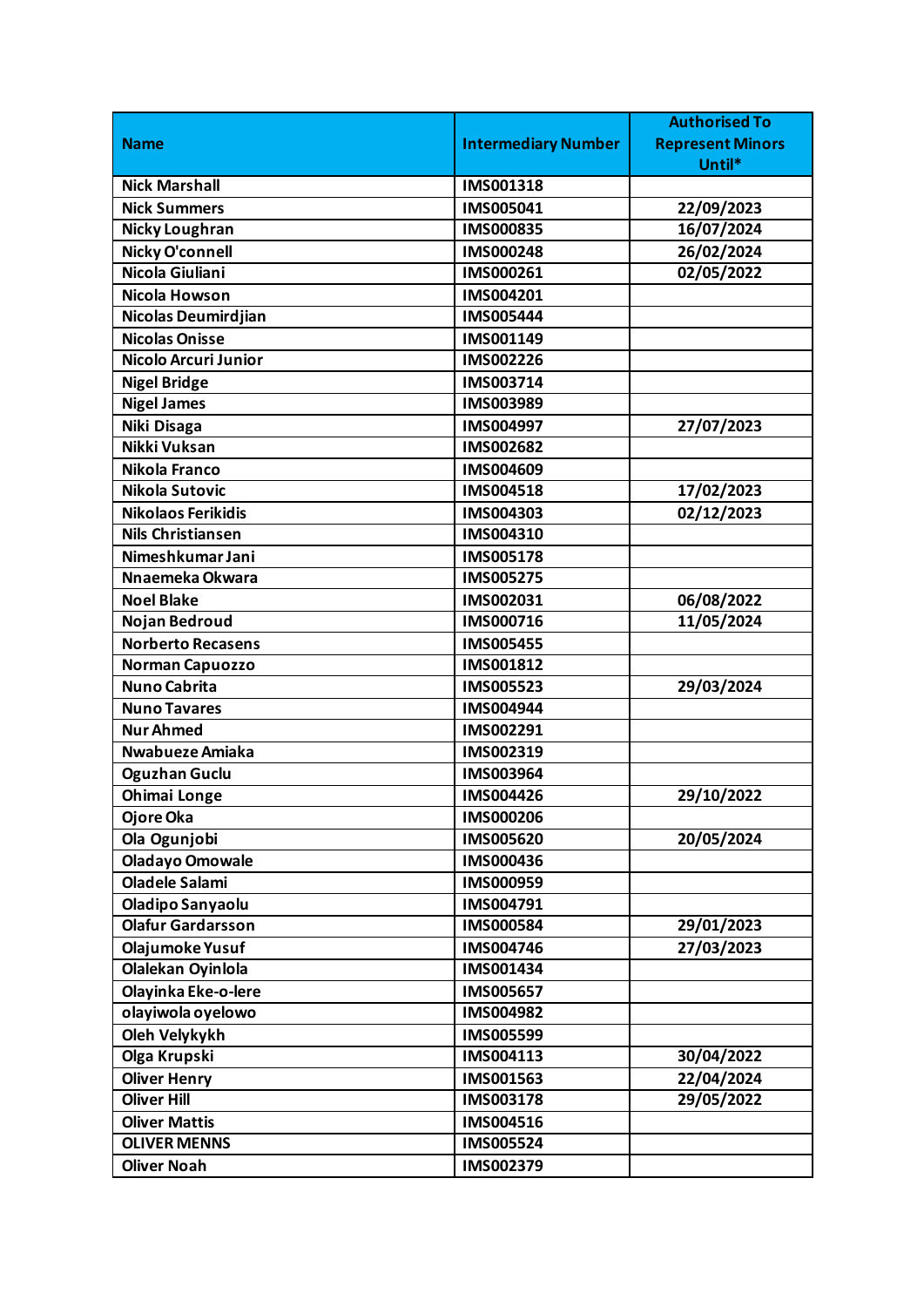|                               |                            | <b>Authorised To</b>    |
|-------------------------------|----------------------------|-------------------------|
| <b>Name</b>                   | <b>Intermediary Number</b> | <b>Represent Minors</b> |
|                               |                            | Until*                  |
| <b>Oliver Weston</b>          | <b>IMS005285</b>           | 17/11/2023              |
| Olivier Aka-Kadjo             | IMS003149                  |                         |
| <b>Olivier NSIABAMFUMU</b>    | IMS003799                  |                         |
| <b>Ololade Esuruoso</b>       | IMS005295                  |                         |
| <b>Olufemi Awodele</b>        | IMS004889                  |                         |
| <b>Olufemi Stephens</b>       | IMS005359                  |                         |
| Olugbenga ANJORIN             | IMS004390                  |                         |
| <b>OLUMIDE OJO</b>            | IMS003294                  |                         |
| Olusegun Jegede               | IMS002423                  | 25/10/2022              |
| Oluwadurotimi Ayodele-Ojo     | IMS002359                  |                         |
| <b>Omar Alonso Poveda</b>     | IMS004165                  | 03/06/2022              |
| <b>Omar Fliou</b>             | IMS005274                  |                         |
| omar lemsagam                 | <b>IMS005745</b>           |                         |
| <b>Omari Williams</b>         | IMS002496                  | 27/09/2021              |
| Ome Omorhirhi                 | <b>IMS005498</b>           | 17/03/2024              |
| <b>Omer Karadag</b>           | IMS004716                  | 01/04/2023              |
| <b>Omer Suzer</b>             | IMS004961                  |                         |
| <b>Omid Arbabamin</b>         | IMS002660                  | 12/12/2021              |
| <b>Onder Acil</b>             | <b>IMS005574</b>           |                         |
| <b>O'Neill Donaldson</b>      | IMS004329                  | 14/10/2022              |
| <b>Onesime Masamba</b>        | IMS003083                  |                         |
| Onur Alkaya                   | IMS004794                  |                         |
| <b>Onur Demir</b>             | IMS003473                  |                         |
| <b>Osama Badri</b>            | IMS005316                  |                         |
| Osaretin Paul Ogieriakhi      | IMS004860                  | 09/06/2023              |
| <b>Oscar Damiani</b>          | IMS000453                  |                         |
| <b>Ose Ebosele</b>            | IMS005181                  | 16/09/2023              |
| <b>Osita Osadebe</b>          | IMS004564                  |                         |
| Osman Khawaja                 | IMS005384                  |                         |
| Osmar lopes cardoso Baltulyte | IMS003311                  |                         |
| <b>Oswaldo Minda</b>          | IMS005541                  |                         |
| <b>Ousmane Ballo</b>          | IMS003051                  |                         |
| <b>Owen Brown</b>             | <b>IMS003804</b>           |                         |
| <b>Pablo Barquero Ramos</b>   | IMS004218                  |                         |
| Pablo Boselli Olivera         | IMS004479                  |                         |
| <b>PABLO SABBAG</b>           | <b>IMS005060</b>           |                         |
| PANAGIOTIS GALARIOTIS         | IMS001381                  |                         |
| Panayiotis Panayiotou         | IMS002015                  |                         |
| Panzeri Gianpaolo             | IMS005471                  | 08/03/2024              |
| Paolo Jean Adrien Urfer       | IMS004959                  |                         |
| Paolo Vernazza                | IMS001285                  | 19/11/2022              |
| <b>Pape Gueye</b>             | IMS003343                  |                         |
| <b>PAPE SAMBA BA</b>          | <b>IMS004998</b>           | 02/09/2023              |
| <b>Parus Nischal</b>          | IMS003415                  | 06/08/2022              |
| <b>Paschalis Tountouris</b>   | IMS005031                  |                         |
| Pasquale Del Pezzo            | IMS005579                  | 29/04/2024              |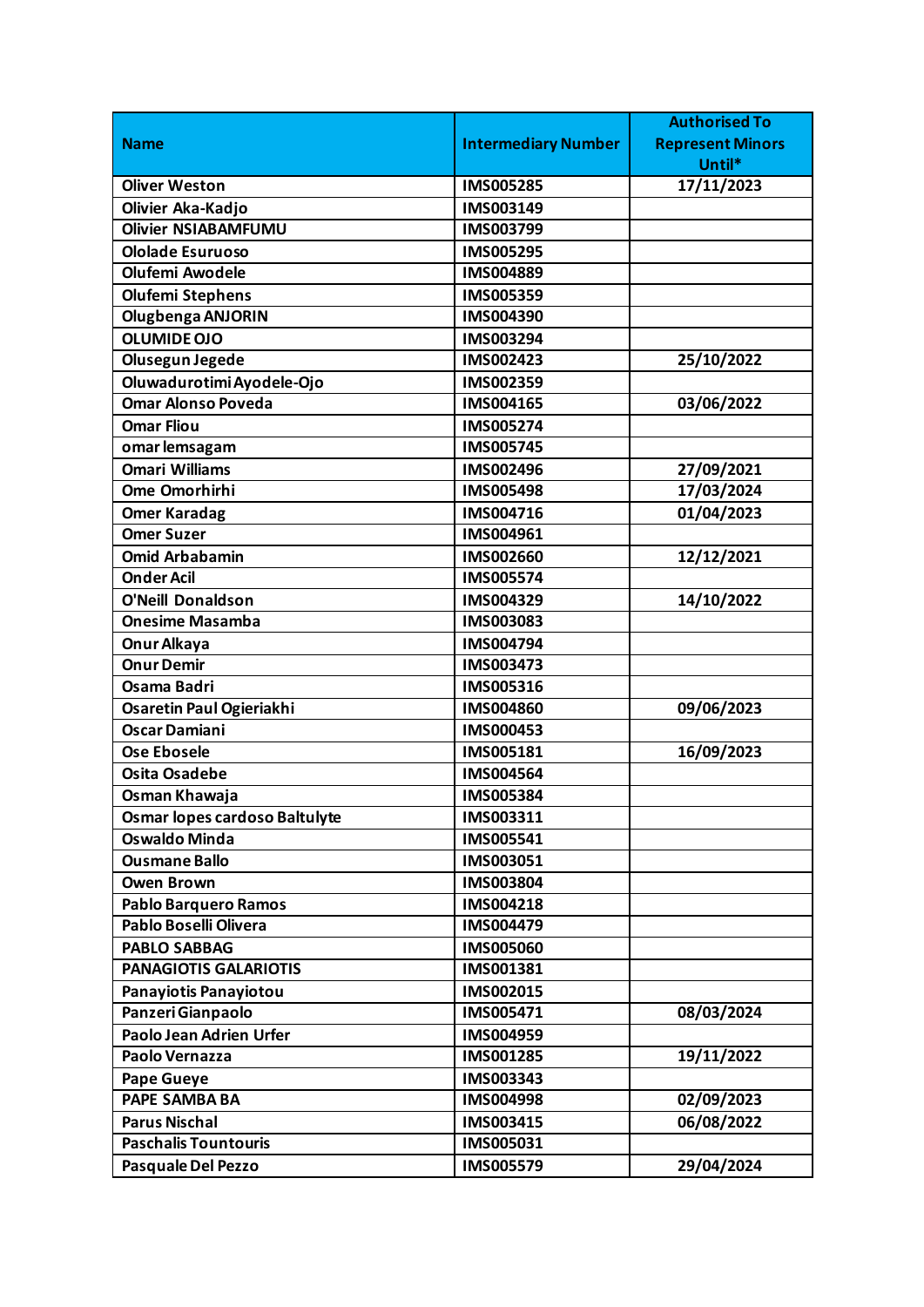|                           |                            | <b>Authorised To</b>    |
|---------------------------|----------------------------|-------------------------|
| <b>Name</b>               | <b>Intermediary Number</b> | <b>Represent Minors</b> |
|                           |                            | Until*                  |
| Pasquale Sensibile        | IMS005369                  |                         |
| <b>Patrick Conliffe</b>   | IMS002222                  | 21/08/2022              |
| patrick de Blainsin       | IMS001962                  |                         |
| <b>Patrick De Koster</b>  | IMS004244                  |                         |
| <b>Patrick Deane</b>      | IMS000641                  | 31/07/2021              |
| <b>Patrick Mccabe</b>     | IMS000093                  |                         |
| <b>Patrick Mendy</b>      | IMS001824                  |                         |
| <b>Patrick Ndiaye</b>     | IMS003095                  |                         |
| <b>Patrick SUFFO</b>      | IMS004498                  |                         |
| <b>Patrick Van Diemen</b> | IMS002119                  |                         |
| <b>Patrick Williams</b>   | IMS005186                  |                         |
| <b>Patrik Bastianelli</b> | IMS000947                  |                         |
| <b>Patty Mbaly</b>        | IMS002996                  |                         |
| <b>Paul Abrams</b>        | IMS005156                  |                         |
| <b>Paul Bielby</b>        | IMS001743                  |                         |
| <b>Paul Bowden</b>        | IMS005144                  |                         |
| <b>Paul Coats</b>         | IMS005409                  | 05/02/2024              |
| <b>Paul Cooper</b>        | IMS003801                  | 24/04/2022              |
| <b>Paul Crockford</b>     | IMS000990                  | 11/05/2024              |
| <b>Paul Darke</b>         | IMS003057                  |                         |
| <b>Paul de Rozarieux</b>  | IMS005492                  |                         |
| <b>Paul Edwards</b>       | IMS001891                  |                         |
| <b>Paul Haigh</b>         | IMS004948                  | 06/07/2023              |
| <b>Paul Hayes</b>         | IMS004987                  | 23/10/2022              |
| <b>Paul Koutsoliakos</b>  | IMS001307                  |                         |
| <b>Paul Latouche</b>      | IMS005370                  |                         |
| <b>Paul Martin</b>        | IMS000212                  | 19/05/2023              |
| <b>Paul Masterton</b>     | IMS000032                  | 15/08/2021              |
| <b>Paul Mchale</b>        | IMS000175                  | 02/03/2024              |
| <b>Paul Mitchell</b>      | IMS002223                  |                         |
| <b>Paul Monaghan</b>      | IMS002699                  | 07/04/2024              |
| <b>Paul Mullaly</b>       | IMS001488                  |                         |
| <b>Paul Nicholls</b>      | <b>IMS000872</b>           |                         |
| <b>PAUL O KEEFE</b>       | IMS005032                  |                         |
| <b>Paul Peschisolido</b>  | IMS002621                  |                         |
| <b>Paul Roberts</b>       | IMS005385                  |                         |
| <b>Paul Robinson</b>      | IMS003718                  | 21/09/2021              |
| <b>Paul Rowley</b>        | IMS005232                  | 30/11/2023              |
| <b>Paul Schianchi</b>     | IMS005065                  |                         |
| <b>Paul Smith</b>         | IMS002281                  |                         |
| <b>Paul Stocks</b>        | IMS004521                  |                         |
| <b>Paul Storer</b>        | IMS004037                  |                         |
| <b>Paul Stretford</b>     | IMS000414                  | 23/11/2021              |
| <b>Paul Tait</b>          | IMS004709                  |                         |
| <b>Paul Warhurst</b>      | IMS001134                  |                         |
| <b>PAULO BARBOSA</b>      | IMS003131                  |                         |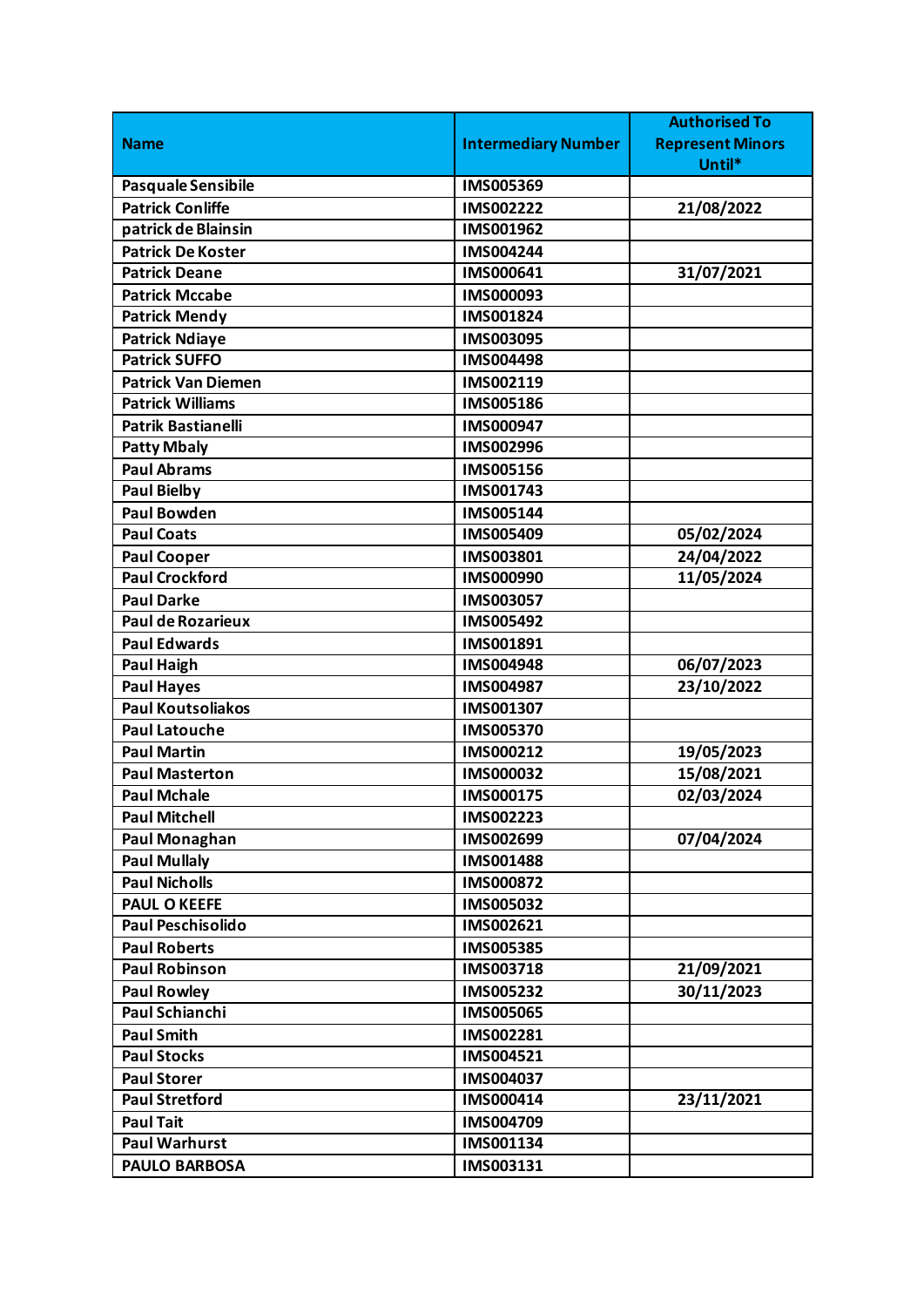|                                     |                            | <b>Authorised To</b>    |
|-------------------------------------|----------------------------|-------------------------|
| <b>Name</b>                         | <b>Intermediary Number</b> | <b>Represent Minors</b> |
|                                     |                            | Until*                  |
| <b>Paulo Fernando Tonietto</b>      | IMS005079                  |                         |
| <b>Paulo Silva</b>                  | IMS002774                  |                         |
| <b>Paulo Veríssimo</b>              | IMS002322                  | 07/04/2024              |
| <b>Pavel Paska</b>                  | IMS001024                  |                         |
| <b>Pavlos Diannis</b>               | IMS002333                  |                         |
| <b>Pedro David Jimenez</b>          | IMS003913                  | 01/10/2023              |
| Pedro Javier Cabareda Pagazautundua | IMS003958                  |                         |
| <b>Pedro Pereira</b>                | IMS002564                  |                         |
| <b>Peer Ohlsen Schneider</b>        | IMS004825                  |                         |
| Perviz Qureshi                      | IMS005407                  | 27/01/2024              |
| <b>Peter Brown</b>                  | IMS004822                  |                         |
| <b>Peter Conning</b>                | IMS000198                  | 04/01/2022              |
| peter cox                           | IMS004157                  |                         |
| <b>Peter Dutton</b>                 | IMS004699                  | 20/04/2024              |
| <b>PETER EJIASI</b>                 | IMS004949                  | 06/07/2023              |
| <b>Peter Fairchild</b>              | IMS003235                  |                         |
| peter finnegan                      | IMS001423                  | 09/10/2021              |
| <b>Peter Huemerlehner</b>           | IMS005293                  |                         |
| <b>Peter McCabe</b>                 | IMS005223                  |                         |
| <b>Peter McIntosh</b>               | IMS001741                  | 26/11/2021              |
| <b>Peter McLean</b>                 | IMS000179                  |                         |
| <b>Peter Nader</b>                  | <b>IMS005038</b>           |                         |
| <b>Peter Rickards</b>               | IMS005132                  | 07/09/2023              |
| <b>PETER SMITH</b>                  | IMS000174                  | 21/03/2022              |
| <b>Peter Stanford</b>               | IMS004718                  |                         |
| <b>Peter Varney</b>                 | IMS004992                  | 21/07/2023              |
| <b>Phil McTaggart</b>               | IMS002884                  | 18/12/2023              |
| <b>Phil Smith</b>                   | IMS000344                  | 29/04/2024              |
| <b>Phil Sproson</b>                 | IMS002054                  |                         |
| PHILIP ERCOLANO                     | IMS002318                  | 30/03/2024              |
| philip hawthorne                    | IMS005094                  |                         |
| <b>Philip Korklin</b>               | <b>IMS000038</b>           | 22/07/2024              |
| <b>Philip Mbah</b>                  | IMS001939                  | 27/01/2023              |
| <b>Philipp Degen</b>                | IMS004328                  |                         |
| Philippe Charles Lucien Christanval | IMS003918                  |                         |
| <b>Philippe Nabe</b>                | IMS003196                  |                         |
| <b>Philippe Piola</b>               | IMS001152                  |                         |
| Philippe Raymond Menguini           | IMS005597                  |                         |
| <b>Philippe SOL</b>                 | IMS001794                  |                         |
| <b>Pierre Aubameyang</b>            | <b>IMS005028</b>           |                         |
| <b>Pierre Carter</b>                | <b>IMS005208</b>           |                         |
| <b>Pierre Frelot</b>                | IMS001205                  |                         |
| <b>Pierre Issa</b>                  | IMS003872                  |                         |
| <b>Pierre Philipp</b>               | IMS005024                  |                         |
| <b>Pierrick ANTONETTI</b>           | IMS005195                  |                         |
| Pinhas Zahavi                       | IMS001243                  |                         |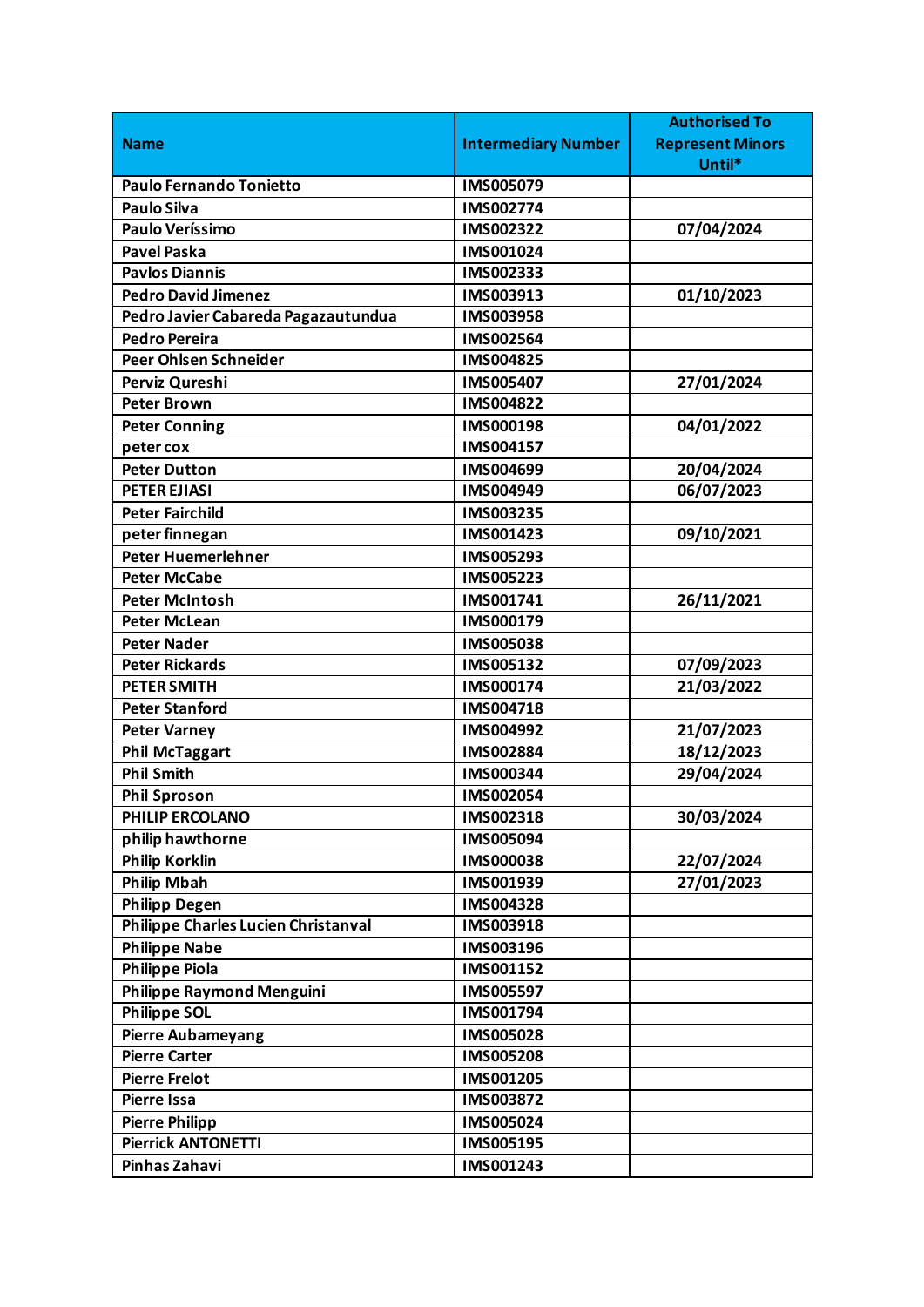|                                            |                            | <b>Authorised To</b>    |
|--------------------------------------------|----------------------------|-------------------------|
| <b>Name</b>                                | <b>Intermediary Number</b> | <b>Represent Minors</b> |
|                                            |                            | Until*                  |
| <b>Plaisir Bahamboula</b>                  | <b>IMS005652</b>           |                         |
| <b>Poul-Erik Petersen</b>                  | IMS004634                  |                         |
| Pounsi William Monkam                      | IMS005297                  | 16/11/2023              |
| precious mcpherson                         | IMS005393                  |                         |
| <b>Predrag Risticvic</b>                   | IMS004871                  |                         |
| <b>Price Awuah</b>                         | IMS005388                  |                         |
| <b>Prince Lamona</b>                       | IMS001616                  |                         |
| <b>Quddus Ashu</b>                         | IMS005235                  |                         |
| Quenton Lennon                             | IMS001678                  | 04/01/2022              |
| <b>Raazik Ussenbai</b>                     | IMS004855                  |                         |
| <b>RABII LAFOUI</b>                        | IMS005744                  |                         |
| rachouane benslimani                       | IMS005577                  |                         |
| Rafaela Pimenta                            | IMS001148                  |                         |
| Ragno Giandomenico                         | IMS004667                  |                         |
| Raj Shah                                   | IMS002813                  | 15/07/2024              |
| Rajdeep Poonian                            | IMS005219                  |                         |
| Rajeeb Guha-Thakurta                       | IMS004144                  |                         |
| <b>Ralph Dua</b>                           | IMS002579                  |                         |
| ramazan dag                                | <b>IMS005066</b>           |                         |
| Ramin Eslami Movaghar                      | IMS005346                  |                         |
| raphael cabaraux                           | IMS005598                  | 11/05/2024              |
| <b>Rashid Uddin</b>                        | IMS001722                  |                         |
| Raul Pais da Costa                         | IMS002532                  |                         |
| rauna Fallahi                              | IMS005717                  |                         |
| Ravindranath Salvador Kanhai               | <b>IMS004786</b>           |                         |
| <b>Raymond Hassey</b>                      | IMS000801                  |                         |
| <b>Razi Hassan</b>                         | IMS005678                  |                         |
| <b>Recep Dogukan Cetin</b>                 | <b>IMS005580</b>           |                         |
| <b>Redjon Mehmeti</b>                      | IMS005345                  | 29/12/2023              |
| <b>Reece Jones</b>                         | IMS005070                  | 06/04/2024              |
| <b>Reece Land</b>                          | IMS003133                  |                         |
| Reece Littlejohn                           | IMS005411                  | 27/01/2024              |
| Reginaldo Pereira                          | IMS005457                  |                         |
| <b>Regis NSIABAMFUMU</b>                   | IMS005182                  |                         |
| <b>Remejo Mclean-Thorne</b>                | IMS003486                  |                         |
| <b>Remington Cherin</b>                    | IMS003265                  |                         |
| <b>Remus Stan</b>                          | IMS004082                  |                         |
| <b>Remy Monadian</b>                       | IMS005257                  |                         |
| <b>Renaldo Sutherland</b>                  | IMS003307                  |                         |
| <b>Renato Martinez</b>                     | IMS002932                  |                         |
| <b>Renato Velasco</b>                      | IMS003593                  |                         |
| <b>RENAULT Simon</b>                       | IMS005364                  | 13/01/2024              |
| René Lieberam                              | IMS004092                  |                         |
|                                            |                            |                         |
| <b>Rens Meijer</b><br><b>Reuben Hazell</b> | IMS002434                  |                         |
|                                            | IMS004263                  | 13/04/2024              |
| Reza Fazeli                                | IMS003442                  |                         |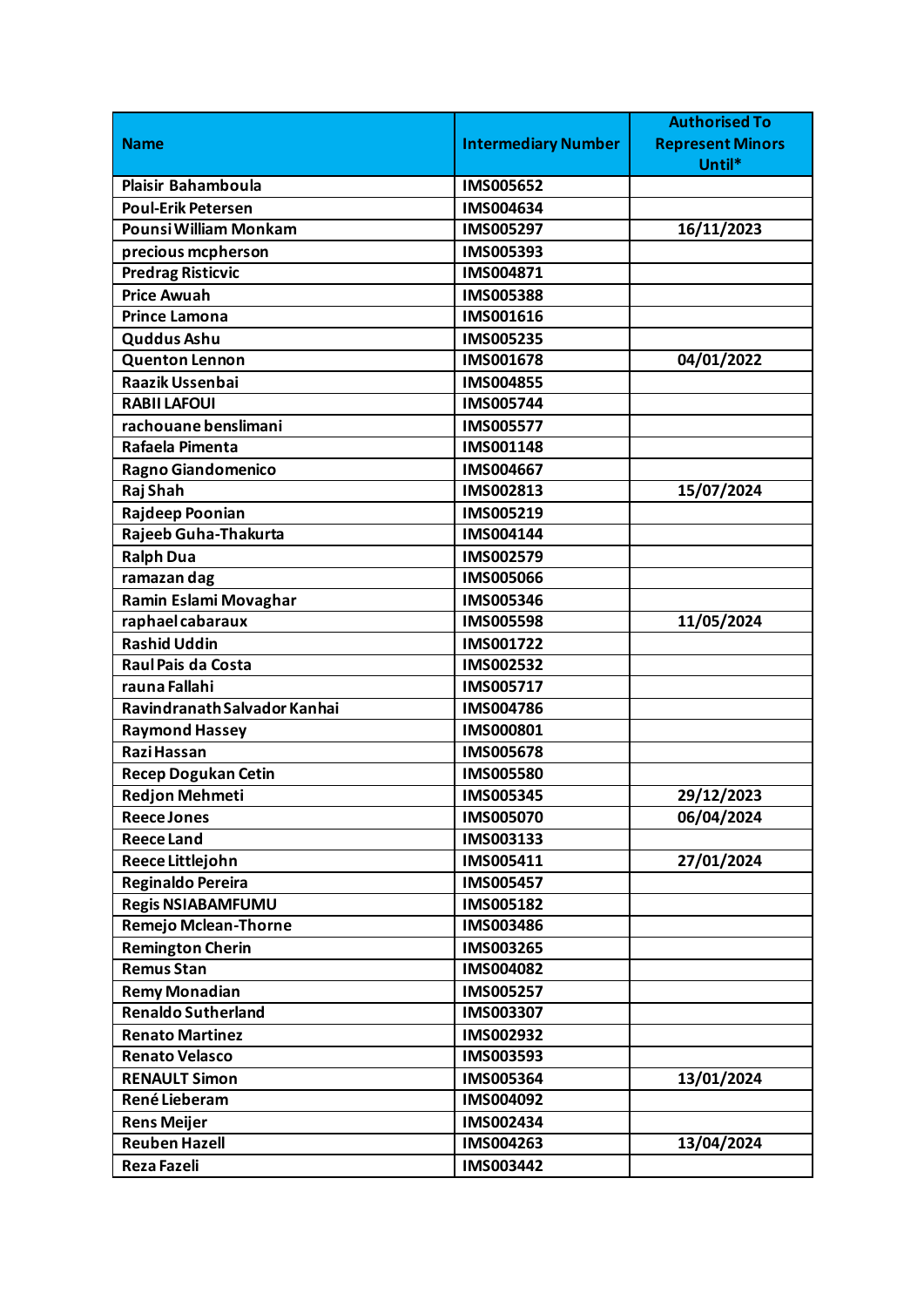|                              |                            | <b>Authorised To</b>    |
|------------------------------|----------------------------|-------------------------|
| <b>Name</b>                  | <b>Intermediary Number</b> | <b>Represent Minors</b> |
|                              |                            | Until*                  |
| <b>Rhydian Thomas</b>        | IMS000178                  | 17/05/2024              |
| <b>Rhys Williams</b>         | <b>IMS000826</b>           | 20/05/2024              |
| <b>Riad Djellab</b>          | IMS004968                  | 08/01/2024              |
| <b>Ricardo Alberto Ortiz</b> | IMS005539                  |                         |
| <b>RICARDO PACHON CHAVES</b> | IMS004011                  |                         |
| <b>Riccardo Bia</b>          | IMS004147                  |                         |
| <b>Riccardo Calleri</b>      | IMS001104                  |                         |
| <b>Riccardo Napolitano</b>   | IMS005549                  | 15/04/2024              |
| <b>Richard Acosta</b>        | IMS002919                  | 02/06/2024              |
| <b>Richard Adu</b>           | <b>IMS000883</b>           | 18/11/2022              |
| <b>Richard Auger</b>         | IMS001236                  |                         |
| richard baxter               | IMS003042                  |                         |
| <b>Richard Brown</b>         | <b>IMS004065</b>           | 03/04/2022              |
| richard cramer               | IMS005049                  |                         |
| <b>Richard Cresswell</b>     | IMS002404                  | 17/06/2024              |
| <b>Richard Des Voeux</b>     | IMS000815                  | 01/06/2024              |
| <b>Richard Glass</b>         | IMS001094                  | 13/08/2021              |
| <b>Richard Gordon</b>        | <b>IMS005265</b>           |                         |
| <b>RICHARD LANGLEY</b>       | IMS003844                  | 19/12/2021              |
| <b>Richard Lee</b>           | <b>IMS005640</b>           | 29/06/2024              |
| <b>Richard Motzkin</b>       | IMS000514                  |                         |
| <b>Richard Pattenden</b>     | IMS000218                  | 04/01/2022              |
| <b>Richard Poxon</b>         | IMS005189                  | 01/10/2023              |
| <b>Richard Simpson</b>       | IMS004385                  | 16/05/2022              |
| <b>Richard Spitzke</b>       | <b>IMS005637</b>           | 13/05/2024              |
| <b>RICHARD TOUNSI FOTSO</b>  | IMS000791                  |                         |
| <b>Richard Trafford</b>      | IMS000018                  |                         |
| <b>Richard Twine</b>         | IMS002269                  |                         |
| <b>Richard Ugoh</b>          | IMS001127                  | 03/01/2023              |
| <b>Richard Walsh</b>         | IMS002548                  |                         |
| <b>Richard Ward</b>          | <b>IMS000086</b>           |                         |
| <b>Richard Webster</b>       | IMS003811                  |                         |
| <b>Richie Whincop</b>        | <b>IMS004208</b>           | 06/06/2022              |
| <b>Richmond Osei</b>         | IMS004824                  |                         |
| <b>Rickardo Wilson-Sandy</b> | IMS005461                  | 26/02/2024              |
| <b>Ricky Joshua</b>          | IMS002433                  |                         |
| <b>Riki Bleau</b>            | IMS004156                  | 20/05/2022              |
| <b>ROANNE DACIEN</b>         | <b>IMS005662</b>           |                         |
| Robbie Bin-luboya            | <b>IMS005537</b>           | 15/04/2024              |
| <b>Robert Burton</b>         | <b>IMS003960</b>           |                         |
| <b>Robert Campbell</b>       | IMS004462                  |                         |
| <b>Robert Codner</b>         | IMS003716                  | 19/12/2022              |
| <b>Robert Filson</b>         | <b>IMS000552</b>           |                         |
| <b>Robert Foster</b>         | IMS004635                  | 02/03/2024              |
| <b>Robert Humphries</b>      | IMS003937                  | 29/01/2022              |
| <b>Robert Jansen</b>         | IMS001154                  |                         |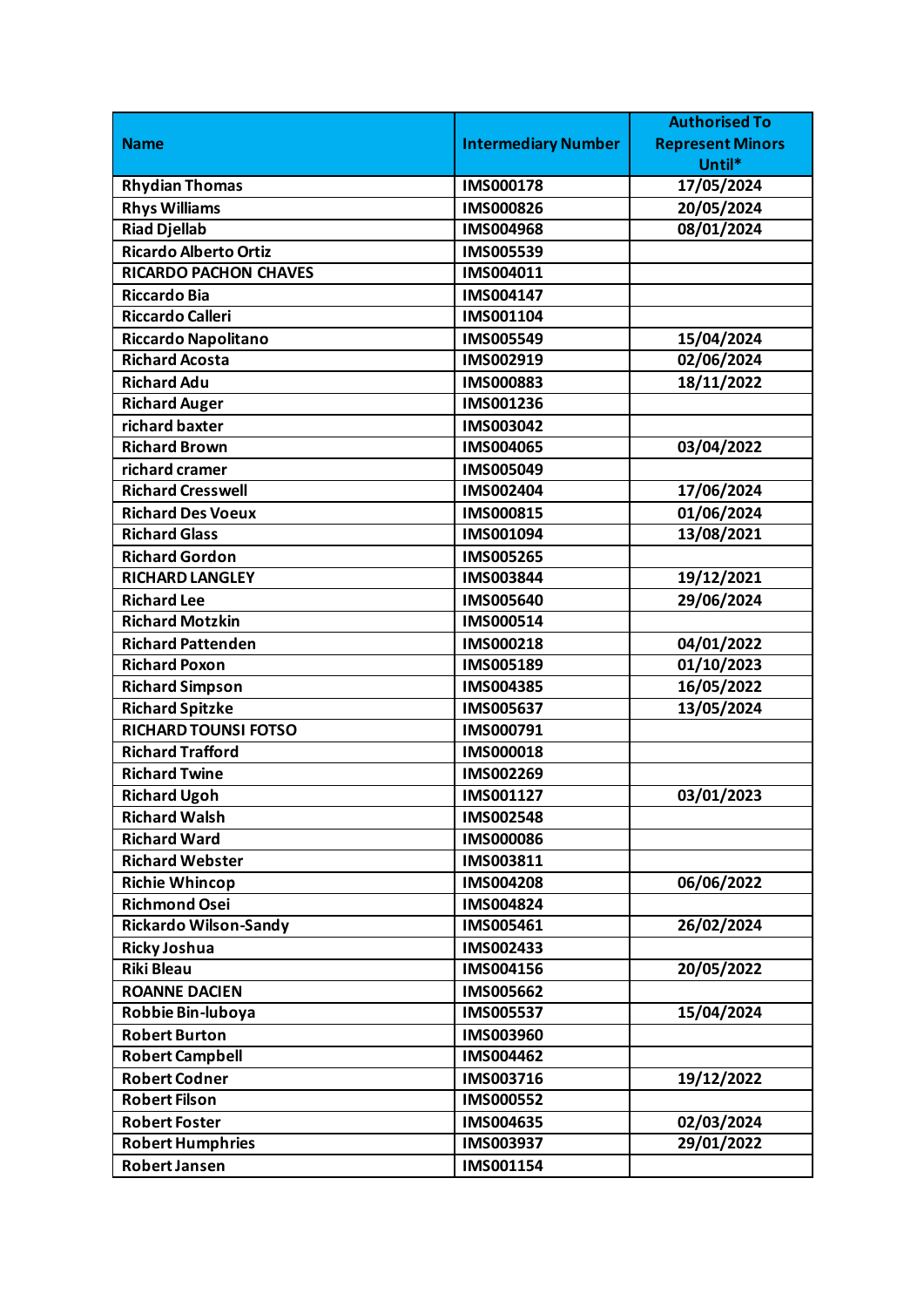|                                 |                            | <b>Authorised To</b>    |
|---------------------------------|----------------------------|-------------------------|
| <b>Name</b>                     | <b>Intermediary Number</b> | <b>Represent Minors</b> |
|                                 |                            | Until*                  |
| <b>Robert Juric</b>             | <b>IMS004806</b>           | 23/03/2023              |
| <b>ROBERT MADURGA DOMINGUEZ</b> | IMS005153                  |                         |
| <b>Robert Matusiewicz</b>       | IMS000276                  |                         |
| <b>Robert Mckee</b>             | IMS004384                  |                         |
| <b>Robert Segal</b>             | IMS000042                  | 17/03/2024              |
| <b>Robert Threlfall</b>         | IMS002510                  |                         |
| <b>Robert Wadsworth</b>         | IMS002162                  |                         |
| <b>Robert Woods</b>             | <b>IMS000827</b>           | 21/02/2023              |
| <b>Roberto Calenda</b>          | IMS000784                  |                         |
| <b>Roberto De Fanti</b>         | IMS000271                  | 31/01/2022              |
| <b>Roberto Massaro</b>          | <b>IMS005547</b>           |                         |
| <b>Roberto Meloni</b>           | IMS005521                  |                         |
| <b>Roberto Pingiori</b>         | IMS005632                  |                         |
| Robertson Sakyi                 | IMS005323                  |                         |
| <b>Robson Santinho</b>          | IMS004771                  | 30/04/2023              |
| <b>Rochild Dzabana</b>          | IMS004336                  | 06/08/2022              |
| Rodney Ekedi Ngando             | IMS003606                  |                         |
| Rodrigo Fernández Lovelle       | IMS002316                  |                         |
| <b>Roger Wittmann</b>           | IMS001332                  |                         |
| <b>Rohan Parmar</b>             | IMS002450                  | 08/12/2023              |
| Rohollah Toopa Esfandiary       | IMS005119                  | 25/08/2023              |
| Rojan Bhandari                  | IMS004415                  | 10/09/2022              |
| <b>Rolf Muller</b>              | IMS002287                  |                         |
| <b>Romel Atkins</b>             | IMS002090                  |                         |
| <b>Ronald Adjei</b>             | IMS003882                  |                         |
| <b>Ronald Rust</b>              | <b>IMS005507</b>           |                         |
| <b>Ronald Waxman</b>            | IMS005394                  |                         |
| ronald zubar                    | IMS005581                  |                         |
| <b>Rory Price</b>               | <b>IMS005254</b>           |                         |
| <b>Roshan Sooriah</b>           | IMS005013                  |                         |
| <b>Ross Dyer</b>                | IMS004984                  |                         |
| <b>Ross Evans</b>               | <b>IMS005728</b>           |                         |
| <b>Ross Johnson</b>             | IMS000379                  | 19/10/2021              |
| <b>Rostand Bowat</b>            | IMS004910                  | 26/06/2023              |
| Rouguyatou Ba                   | IMS005261                  |                         |
| <b>Roy George</b>               | IMS002456                  |                         |
| <b>RUBEN JAVIER COSO RUIZ</b>   | <b>IMS003248</b>           |                         |
| <b>RudiKidd</b>                 | <b>IMS002358</b>           |                         |
| <b>RudiRamos</b>                | IMS004446                  |                         |
| <b>Rudy HANFFOU</b>             | IMS004502                  |                         |
| <b>Rudy Raba</b>                | IMS000817                  |                         |
| <b>Rui Joao Carlos</b>          | IMS004877                  | 15/06/2023              |
| <b>Rui Wang</b>                 | IMS002771                  |                         |
| <b>Rupert Bennett</b>           | IMS004081                  | 26/04/2022              |
| <b>Russell Bamford</b>          | IMS001244                  |                         |
| <b>Russell Beckwith</b>         | IMS001146                  | 04/01/2022              |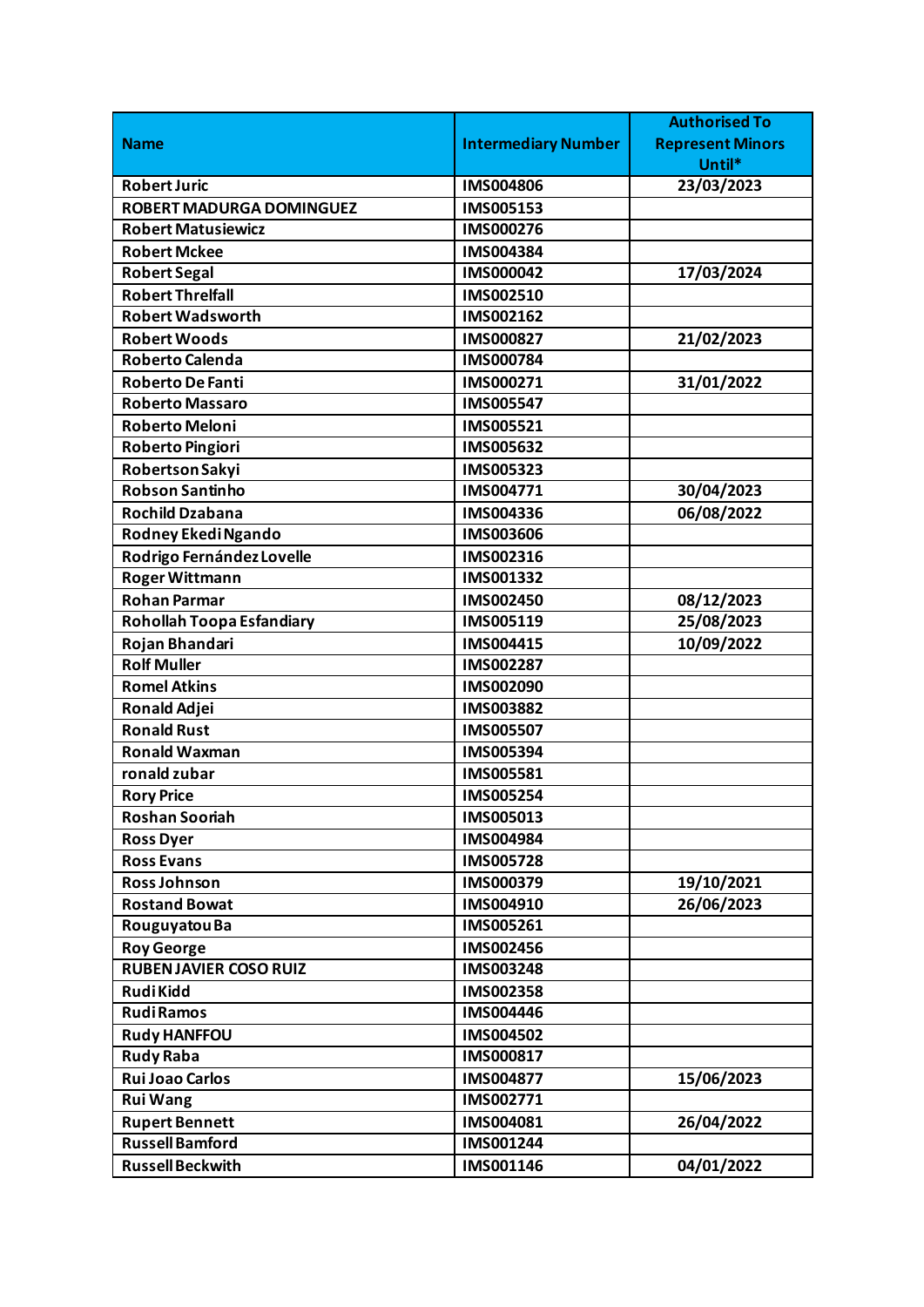|                             |                            | <b>Authorised To</b>    |
|-----------------------------|----------------------------|-------------------------|
| <b>Name</b>                 | <b>Intermediary Number</b> | <b>Represent Minors</b> |
|                             |                            | Until*                  |
| <b>Russell Dutton</b>       | IMS004947                  | 23/07/2023              |
| <b>Russell Peake</b>        | IMS003934                  | 30/01/2022              |
| <b>Ruth Newberry</b>        | IMS005010                  |                         |
| <b>Ryan Brierley</b>        | IMS004885                  | 17/07/2023              |
| <b>Ryan Clipsham</b>        | IMS005677                  |                         |
| <b>Ryan Harper</b>          | IMS003379                  |                         |
| <b>Ryan Lee</b>             | IMS003954                  | 25/01/2022              |
| <b>Ryan Marvin Dempsey</b>  | IMS005633                  |                         |
| <b>Ryan McAdam</b>          | IMS004969                  | 07/09/2023              |
| <b>Ryan Mcmanus</b>         | IMS004927                  |                         |
| <b>Ryan Miller-Charlton</b> | IMS002676                  | 19/09/2022              |
| Ryan O'Leary                | IMS004743                  | 28/08/2023              |
| <b>Ryan Smith</b>           | IMS003979                  | 07/09/2023              |
| <b>Ryo Osawa</b>            | IMS002133                  |                         |
| Safiatou Kouaho             | IMS004990                  | 10/08/2023              |
| <b>Said Haibeh</b>          | IMS001870                  |                         |
| Saide Moussallati           | IMS002360                  |                         |
| <b>Saif Rubie</b>           | IMS001199                  |                         |
| <b>Salih Besim</b>          | <b>IMS005575</b>           |                         |
| Salman Khanzada             | IMS001877                  |                         |
| Salu Olamide Daranijoh      | IMS000170                  | 12/06/2022              |
| Salum Jobe                  | IMS003599                  |                         |
| <b>Salvador Sanchez</b>     | IMS001504                  |                         |
| <b>Sam Bowen</b>            | IMS004646                  |                         |
| <b>Sam Bush</b>             | IMS002503                  |                         |
| sam daniels                 | IMS003156                  |                         |
| <b>Sam Duffy</b>            | <b>IMS005004</b>           |                         |
| <b>Sam Kennedy</b>          | IMS000945                  |                         |
| <b>Sam Mcgrath</b>          | <b>IMS005470</b>           |                         |
| Samantha Kane               | IMS005322                  |                         |
| Samia Cho                   | IMS004748                  | 16/07/2023              |
| Samuel Amponsah             | IMS003066                  |                         |
| samuel Balogun              | IMS005400                  |                         |
| <b>Samuel Clewes</b>        | IMS001577                  | 08/02/2022              |
| <b>SAMUELJOEL ATOLAGBE</b>  | IMS002862                  |                         |
| Samuel Quina                | IMS003594                  |                         |
| <b>Samuel Rush</b>          | IMS004578                  |                         |
| Samuel Stapleton            | IMS000016                  | 13/09/2021              |
| <b>Samuel Westley</b>       | IMS003744                  | 15/02/2022              |
| <b>Samuel Winstanley</b>    | <b>IMS000066</b>           | 23/04/2024              |
| Samuel Yeboah               | IMS004790                  |                         |
| <b>SANDRO STEMPERINI</b>    | IMS003527                  |                         |
| Sante Pellegrini            | IMS003275                  |                         |
| Santiago Baraibar           | IMS001207                  |                         |
| Santiago Kolk               | IMS003583                  |                         |
| Santiago Liotta             | IMS001811                  |                         |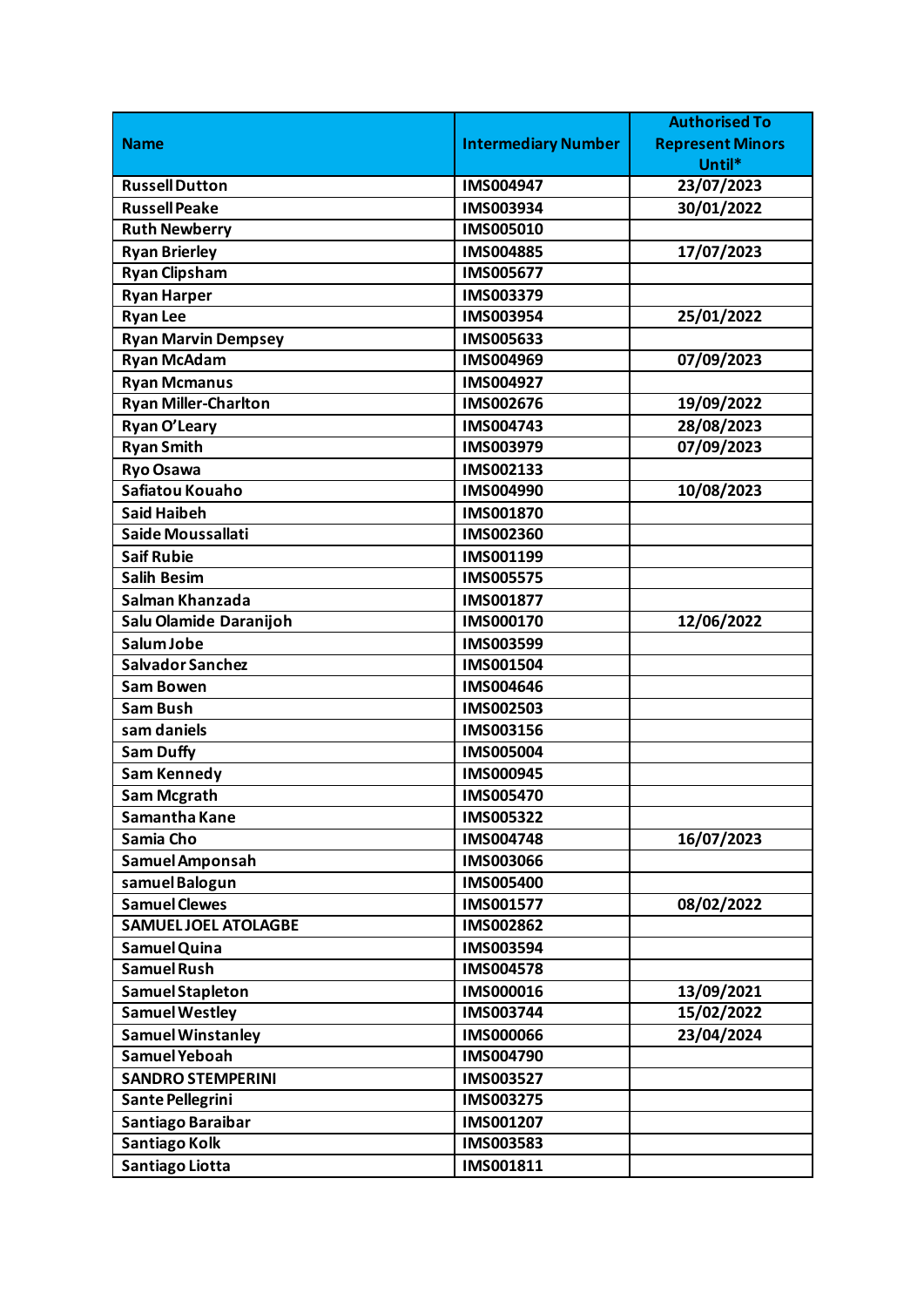|                            |                            | <b>Authorised To</b>    |
|----------------------------|----------------------------|-------------------------|
| <b>Name</b>                | <b>Intermediary Number</b> | <b>Represent Minors</b> |
|                            |                            | Until*                  |
| Saqib Ilyas                | IMS003452                  |                         |
| <b>Sarah Willock</b>       | IMS005729                  |                         |
| <b>Sascha Beumer</b>       | IMS003810                  |                         |
| <b>Sascha Breese</b>       | IMS003298                  |                         |
| Sascha Empacher            | IMS002618                  |                         |
| Satnaam Panesar            | IMS003371                  | 10/09/2022              |
| Saul Otobo                 | IMS002476                  | 09/08/2021              |
| <b>Saul Roberts</b>        | <b>IMS005503</b>           |                         |
| <b>Scott Barron</b>        | IMS005113                  | 29/06/2024              |
| <b>Scott Carslaw</b>       | IMS005683                  |                         |
| <b>Scott Doyle</b>         | IMS004607                  |                         |
| <b>Scott Fisher</b>        | IMS001131                  |                         |
| <b>Scott Howlett</b>       | IMS004025                  | 21/03/2022              |
| <b>Scott Levy</b>          | <b>IMS005350</b>           |                         |
| <b>Scott Mclaughlin</b>    | IMS001780                  |                         |
| <b>Scott Michaels</b>      | IMS004302                  |                         |
| <b>Scott Murdoch</b>       | IMS005643                  |                         |
| Scott O'Donoghue           | IMS000124                  | 26/11/2021              |
| <b>Scott Rowe</b>          | IMS004615                  | 03/06/2024              |
| <b>Scott Smith</b>         | <b>IMS000986</b>           | 14/08/2022              |
| <b>Sean Davis</b>          | IMS003055                  | 16/11/2023              |
| <b>Sean Henry</b>          | <b>IMS005025</b>           |                         |
| <b>Sean Hill</b>           | IMS005249                  |                         |
| <b>Sean McDaid</b>         | IMS000984                  | 03/01/2022              |
| <b>Sean Pereira</b>        | <b>IMS000236</b>           |                         |
| <b>Sean Rice</b>           | IMS004773                  |                         |
| Sean Robba                 | IMS005512                  |                         |
| <b>Seb Campbell</b>        | <b>IMS005438</b>           | 24/02/2024              |
| <b>Sebastian Beierling</b> | IMS003607                  |                         |
| <b>Sebastian Kronester</b> | IMS005289                  | 02/12/2023              |
| Sebastián Taborda          | IMS004590                  |                         |
| <b>Sebastien Boisseau</b>  | <b>IMS000524</b>           |                         |
| <b>Sebastien Carole</b>    | IMS000952                  |                         |
| <b>Sebastien Casenaz</b>   | IMS004622                  |                         |
| Sefa Atay                  | <b>IMS005040</b>           | 25/01/2024              |
| <b>Seibanu GARY</b>        | IMS003864                  | 04/05/2024              |
| <b>Sekou Traore</b>        | IMS001676                  |                         |
| Selorm Senaya              | <b>IMS005466</b>           |                         |
| <b>Semih Usta</b>          | IMS002903                  |                         |
| Senol Tosun                | <b>IMS003208</b>           |                         |
| <b>Seraino Dalgliesh</b>   | IMS004188                  | 02/09/2023              |
| Serdar Dagli               | IMS005141                  |                         |
| <b>Serge Daniel Boga</b>   | IMS001983                  |                         |
| Serge Feckoua              | IMS001511                  |                         |
| <b>SERGE TOZLIKIAN</b>     | IMS001487                  |                         |
| Sergei Gudaev              | IMS004055                  |                         |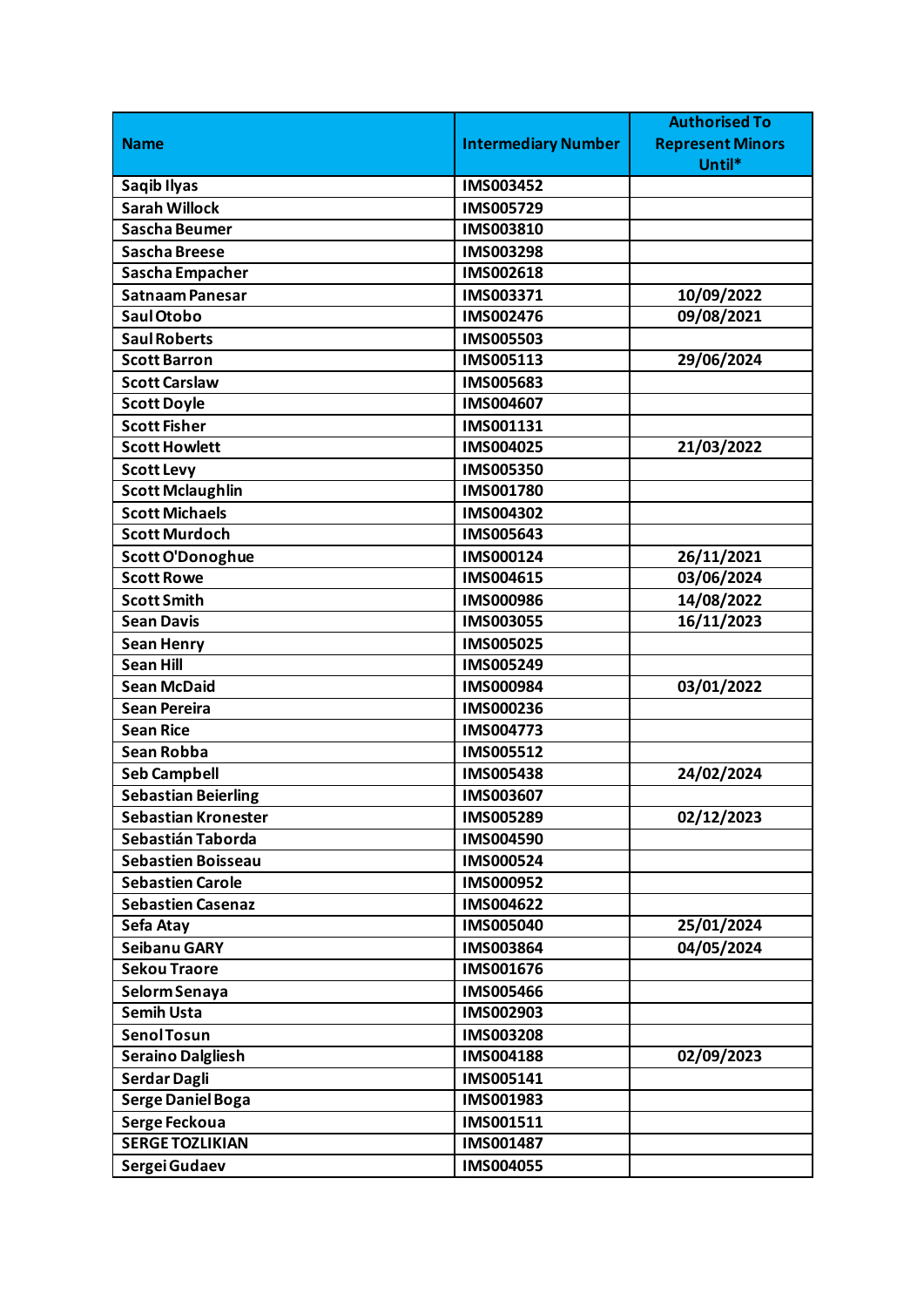|                                 |                            | <b>Authorised To</b>    |
|---------------------------------|----------------------------|-------------------------|
| <b>Name</b>                     | <b>Intermediary Number</b> | <b>Represent Minors</b> |
|                                 |                            | Until*                  |
| Sergio Berti                    | <b>IMS000598</b>           |                         |
| Sergio Di FOLCO                 | IMS005450                  | 27/04/2024              |
| <b>Sergio Garcia</b>            | IMS001419                  |                         |
| <b>Sery Severin Bohui</b>       | IMS003423                  |                         |
| Seyedramtin Borhanisabzevar     | IMS004894                  | 15/06/2023              |
| shaheen chamzer                 | IMS005726                  |                         |
| <b>SHAHRAD NAZEMI</b>           | IMS001868                  |                         |
| <b>Shane Buchanan</b>           | IMS001760                  | 16/09/2023              |
| <b>Shane Palmer</b>             | IMS003249                  |                         |
| <b>Shaun Berry</b>              | IMS003999                  |                         |
| <b>Shaun Harris</b>             | IMS004673                  | 07/02/2023              |
| <b>Shaun Higgins</b>            | IMS004182                  |                         |
| shazad yaqoob                   | IMS001571                  | 03/10/2022              |
| sheliza manji                   | IMS004008                  |                         |
| <b>Sheriff Olujide</b>          | IMS005114                  |                         |
| <b>Sherwin Hendricks</b>        | <b>IMS005256</b>           |                         |
| Shoji Nishimata                 | IMS004341                  |                         |
| <b>Shree Usher</b>              | IMS001981                  | 19/09/2022              |
| <b>Siegfried Lens</b>           | IMS002757                  |                         |
| Silvio Pagliari                 | IMS002313                  |                         |
| <b>Simon Bayliff</b>            | IMS000052                  | 07/06/2024              |
| <b>Simon Conning</b>            | <b>IMS000044</b>           | 16/08/2021              |
| <b>Simon Durban</b>             | IMS005501                  |                         |
| <b>Simon Durno</b>              | IMS004580                  | 18/03/2023              |
| <b>Simon Ireland</b>            | <b>IMS004442</b>           | 09/10/2022              |
| <b>Simon Kennedy</b>            | IMS000316                  |                         |
| <b>Simon MARK Rankine</b>       | IMS000856                  | 22/04/2023              |
| <b>Simon Marsh</b>              | <b>IMS000688</b>           |                         |
| <b>Simon Miotto</b>             | <b>IMS000805</b>           |                         |
| <b>Simon Misiak Friis</b>       | IMS003587                  |                         |
| <b>Simon Oliveira</b>           | IMS004414                  | 24/01/2023              |
| <b>Simon Stainrod</b>           | IMS002102                  |                         |
| <b>Simon Wilson</b>             | IMS002045                  |                         |
| Simona Constantin               | IMS003134                  |                         |
| <b>SIMONE FARINA</b>            | IMS005538                  | 22/06/2024              |
| Simone Rondanini                | IMS004848                  |                         |
| Siyi Chen                       | IMS005483                  |                         |
| <b>Skylet Andrew</b>            | IMS000854                  |                         |
| <b>Slimane Aziz</b>             | IMS004529                  | 27/11/2022              |
| Sohail Termezi                  | IMS005732                  | 15/07/2024              |
| sola adewumi                    | IMS004418                  |                         |
| <b>Soren Lerby</b>              | IMS000616                  |                         |
| <b>Soufian El Haouass</b>       | IMS003132                  | 25/09/2023              |
| <b>Spencer Downey</b>           | IMS000695                  |                         |
| <b>Spiridon Papavlasopoulos</b> | IMS004928                  |                         |
| <b>Stacey Rodwell</b>           | IMS001374                  |                         |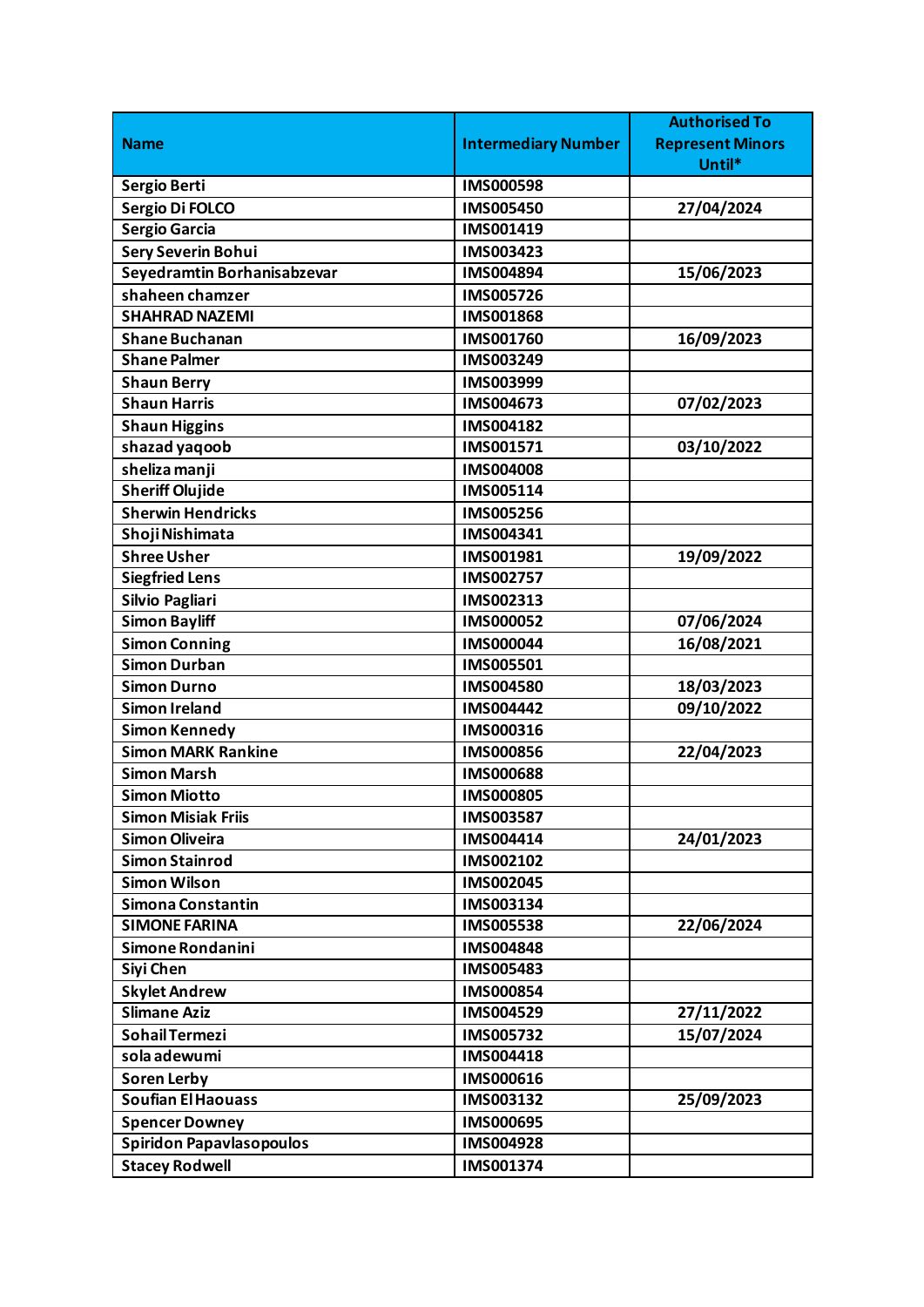|                                |                            | <b>Authorised To</b>    |
|--------------------------------|----------------------------|-------------------------|
| <b>Name</b>                    | <b>Intermediary Number</b> | <b>Represent Minors</b> |
|                                |                            | Until*                  |
| <b>Stacy Lewis</b>             | IMS005053                  | 18/08/2023              |
| <b>Stefan Poleon</b>           | IMS001979                  | 30/03/2024              |
| <b>Stefano Castelnovo</b>      | <b>IMS005365</b>           |                         |
| <b>Stefano Fossati</b>         | <b>IMS005484</b>           |                         |
| <b>Stefano Lucatello</b>       | IMS005062                  |                         |
| <b>Stefano Mascagni</b>        | IMS004779                  | 22/04/2023              |
| stefano mauri                  | <b>IMS005007</b>           |                         |
| Stefano Saporetti              | IMS005531                  |                         |
| <b>Steffen Asal</b>            | IMS001392                  |                         |
| <b>Steinar Dietz</b>           | IMS000484                  |                         |
| <b>STEN CHRISTENSEN</b>        | IMS003221                  |                         |
| <b>Stephan Kallass</b>         | IMS001073                  |                         |
| <b>Stephane CANARD</b>         | IMS003268                  |                         |
| <b>Stéphane FOSTAN</b>         | IMS002350                  |                         |
| Stephanie Molina y Vedia       | IMS003127                  |                         |
| <b>Stephen Ashfield</b>        | IMS000274                  |                         |
| <b>Stephen Ayodele Makinwa</b> | <b>IMS002968</b>           |                         |
| <b>Stephen Boardman</b>        | IMS004361                  |                         |
| <b>Stephen Carr</b>            | <b>IMS005445</b>           |                         |
| <b>Stephen Dagger</b>          | IMS002824                  |                         |
| <b>Stephen Davies</b>          | IMS005395                  |                         |
| <b>Stephen Fenning</b>         | IMS003308                  |                         |
| <b>Stephen Fox</b>             | <b>IMS000648</b>           | 07/01/2022              |
| <b>Stephen Hall</b>            | IMS003368                  | 23/11/2021              |
| <b>Stephen Hanglan</b>         | IMS003846                  |                         |
| <b>Stephen Harrison</b>        | IMS000073                  | 15/06/2023              |
| <b>Stephen Horner</b>          | IMS000442                  | 26/11/2021              |
| <b>STEPHEN HUNT</b>            | IMS002498                  |                         |
| <b>Stephen James Hughes</b>    | IMS000789                  |                         |
| <b>Stephen Kamsika</b>         | IMS004215                  |                         |
| <b>Stephen Lawrence</b>        | IMS002638                  |                         |
| <b>Stephen Mcbride</b>         | IMS001412                  |                         |
| <b>Stephen Morris</b>          | IMS001007                  | 02/01/2022              |
| stephen whelan                 | IMS001072                  | 22/08/2022              |
| <b>Stephen Wood</b>            | IMS003369                  | 04/01/2022              |
| <b>Steve Blatherwick</b>       | IMS000310                  | 29/01/2022              |
| <b>Steve Kutner</b>            | IMS000390                  |                         |
| <b>Steve Plant</b>             | IMS001666                  | 22/07/2022              |
| <b>Steve Sabatier</b>          | IMS005276                  | 10/11/2023              |
| <b>Steve Sharpe</b>            | <b>IMS005437</b>           | 21/06/2024              |
| <b>Steve Wood</b>              | <b>IMS000228</b>           | 23/09/2022              |
| <b>Steven Bray</b>             | <b>IMS005456</b>           |                         |
| <b>Steven Chester</b>          | <b>IMS005240</b>           |                         |
| <b>Steven Denos</b>            | <b>IMS000058</b>           | 24/03/2024              |
| <b>Steven Gray</b>             | IMS005421                  |                         |
| <b>Steven Hart</b>             | IMS005613                  |                         |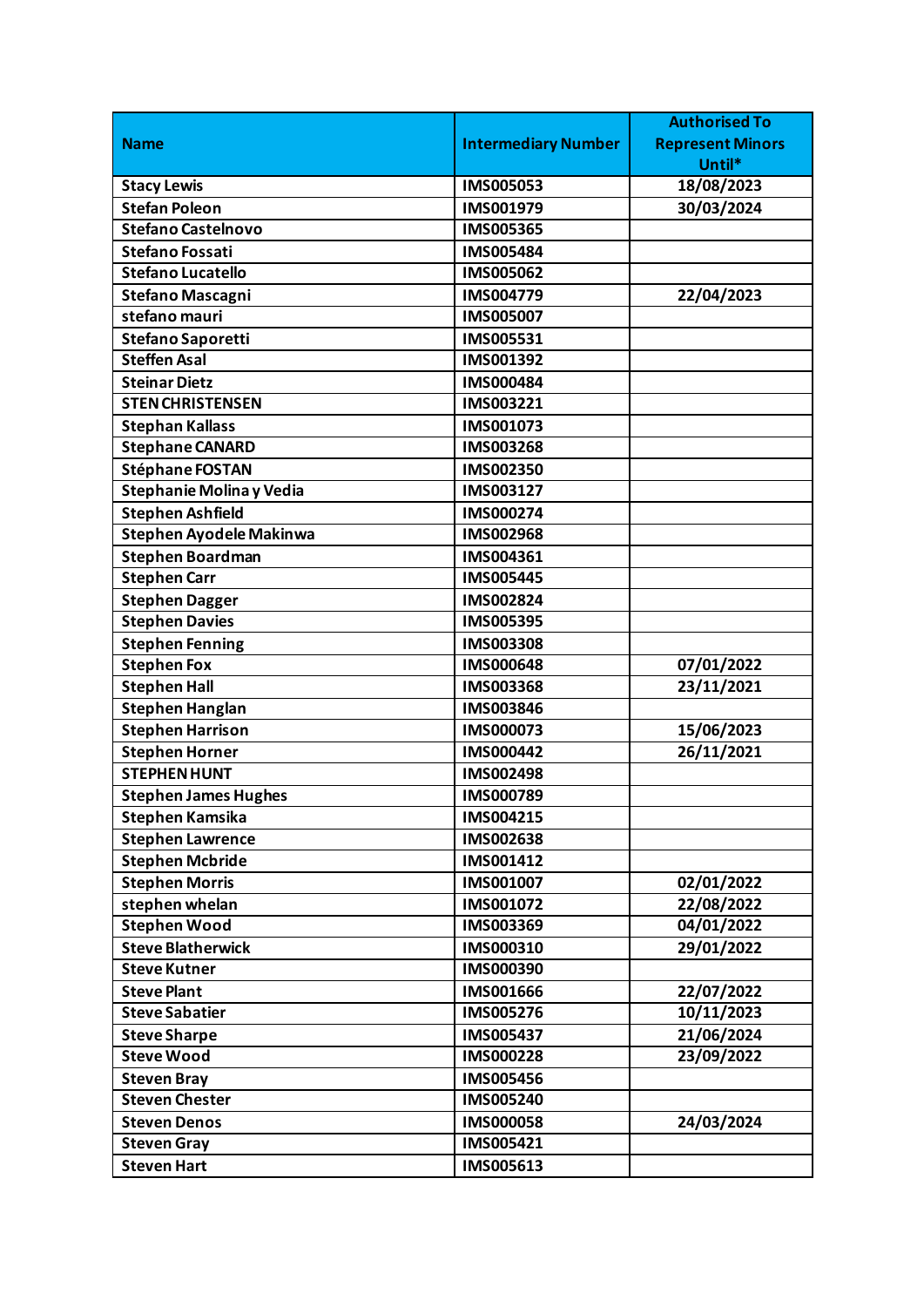|                                 |                            | <b>Authorised To</b>    |
|---------------------------------|----------------------------|-------------------------|
| <b>Name</b>                     | <b>Intermediary Number</b> | <b>Represent Minors</b> |
|                                 |                            | Until*                  |
| <b>Steven Howson</b>            | <b>IMS004556</b>           | 19/12/2022              |
| <b>Steven Irwin</b>             | <b>IMS005168</b>           |                         |
| <b>Steven Kabba</b>             | IMS002228                  | 09/08/2021              |
| <b>Steven Kapeluschnik</b>      | IMS001785                  |                         |
| <b>Steven Miller</b>            | IMS005014                  |                         |
| <b>Steven Spencer</b>           | IMS001346                  | 11/02/2023              |
| <b>Steven Whiston</b>           | IMS001451                  |                         |
| <b>Steven Wisdom</b>            | IMS004016                  | 18/03/2022              |
| <b>Stewart Smolarek</b>         | IMS005172                  |                         |
| <b>Stijn Francis</b>            | IMS001229                  |                         |
| <b>Stiliyan Petrov</b>          | IMS005629                  |                         |
| <b>Stoian Rafailov</b>          | IMS005212                  |                         |
| <b>Struan Marshall</b>          | IMS000382                  | 08/01/2022              |
| <b>Stuart Coke</b>              | IMS002981                  |                         |
| <b>Stuart Henry</b>             | IMS005313                  |                         |
| <b>Stuart McDonald</b>          | IMS005724                  |                         |
| <b>Stuart Peters</b>            | IMS000328                  |                         |
| <b>Stuart Peters</b>            | IMS005279                  |                         |
| <b>Stuart Richardson</b>        | <b>IMS000822</b>           |                         |
| <b>Stylianos Vradelis</b>       | IMS000933                  |                         |
| <b>SUE RADLEY</b>               | IMS003771                  |                         |
| <b>Sufiel Abdelkader Mohand</b> | IMS005697                  |                         |
| supo Awe                        | IMS004430                  |                         |
| <b>Susana Gomez Enguix</b>      | <b>IMS005085</b>           |                         |
| <b>Svetozar Pavlovic</b>        | <b>IMS001048</b>           |                         |
| <b>Sylvain Chavanon</b>         | IMS003277                  |                         |
| Sylvani Doho                    | IMS000404                  | 22/07/2022              |
| <b>Taiwo Olosunde</b>           | IMS001827                  |                         |
| Tajudeen Oyedeji                | IMS003894                  | 19/12/2021              |
| <b>Tam Hanley</b>               | IMS005694                  |                         |
| <b>Tamas Byrne</b>              | <b>IMS000208</b>           | 08/08/2021              |
| <b>Tanoh Ehouman</b>            | IMS001700                  |                         |
| tarek ouertani                  | <b>IMS005202</b>           | 25/09/2023              |
| <b>Tarik Colaylete Aldelbi</b>  | <b>IMS005386</b>           |                         |
| <b>Tarun Kharbanda</b>          | IMS005136                  |                         |
| <b>Taylor Barnard</b>           | IMS005318                  |                         |
| <b>Teddy alves</b>              | IMS005107                  | 03/09/2023              |
| <b>Teemu Turunen</b>            | IMS001376                  |                         |
| <b>Terence Franka</b>           | <b>IMS005605</b>           |                         |
| <b>Terry Adams</b>              | IMS001092                  |                         |
| <b>Terry Yankyera</b>           | <b>IMS005387</b>           |                         |
| <b>Theo Roebbers</b>            | IMS005709                  |                         |
| <b>Theresa Samba</b>            | IMS003110                  | 20/08/2021              |
| <b>Thies Bliemeister</b>        | IMS001532                  |                         |
| <b>THOMAS ALGERI</b>            | IMS004128                  | 16/04/2022              |
| <b>Thomas Andersson</b>         | <b>IMS005698</b>           |                         |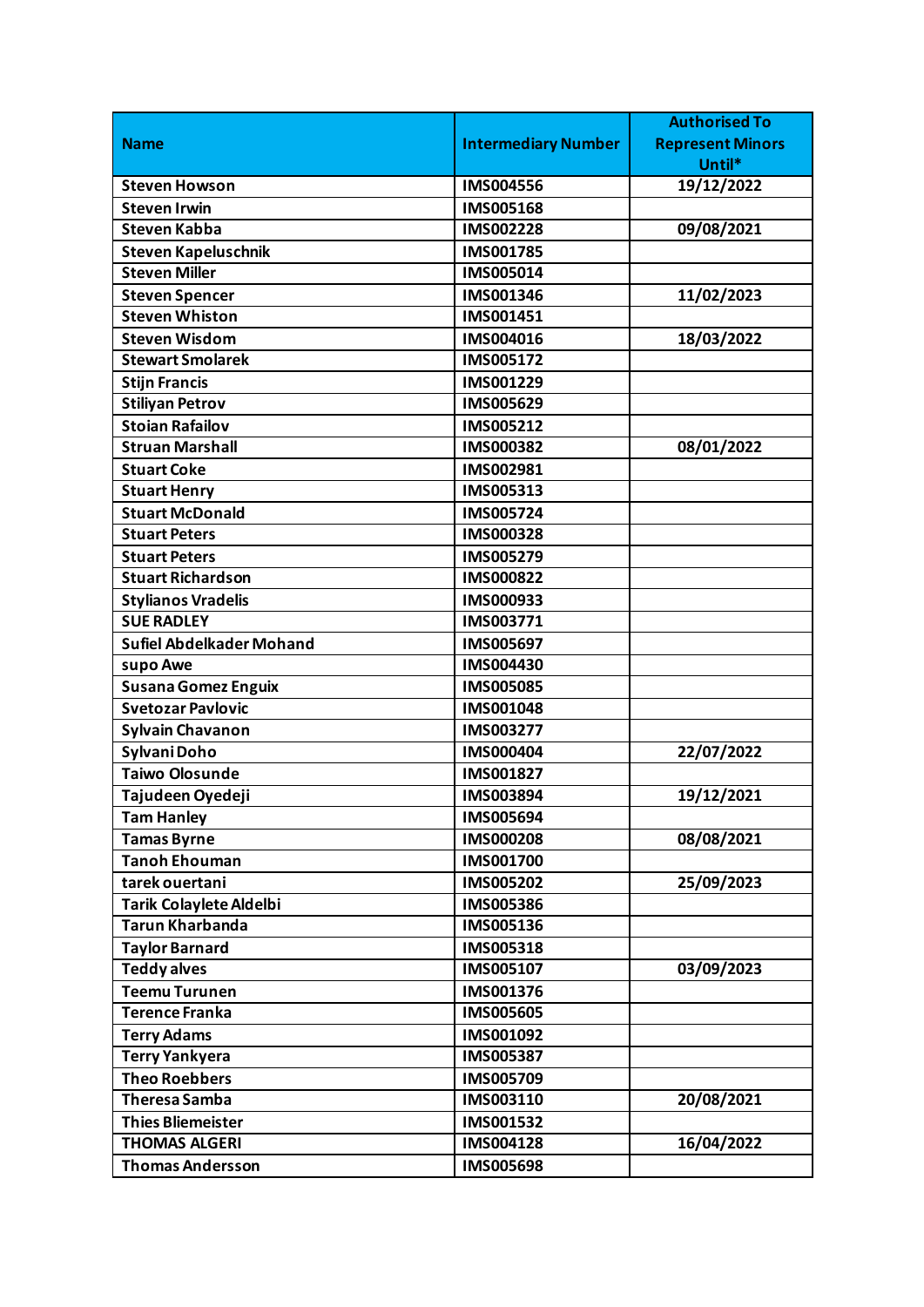|                                   |                            | <b>Authorised To</b>    |
|-----------------------------------|----------------------------|-------------------------|
| <b>Name</b>                       | <b>Intermediary Number</b> | <b>Represent Minors</b> |
|                                   |                            | Until*                  |
| <b>Thomas Bohm</b>                | IMS002254                  |                         |
| <b>Thomas Boyo</b>                | IMS001039                  | 08/04/2024              |
| <b>Thomas Carek</b>               | <b>IMS005268</b>           | 10/02/2024              |
| <b>Thomas Crabbe</b>              | IMS001854                  |                         |
| thomas evans                      | IMS001046                  |                         |
| <b>Thomas Forster</b>             | IMS005296                  | 09/11/2023              |
| <b>Thomas Fowler</b>              | IMS005303                  |                         |
| <b>Thomas Gillis</b>              | IMS004739                  |                         |
| <b>Thomas Keane</b>               | IMS001224                  |                         |
| <b>Thomas Palmer</b>              | IMS002555                  | 26/06/2023              |
| <b>Thomas Soden</b>               | <b>IMS000448</b>           | 22/04/2024              |
| <b>Thomas Watts</b>               | IMS005233                  |                         |
| <b>Thomas Weston</b>              | <b>IMS004428</b>           | 26/05/2023              |
| <b>Thomas Wood</b>                | IMS004064                  | 30/04/2022              |
| <b>Thorsten Wirth</b>             | IMS000630                  |                         |
| <b>Thyago Fernandes de Moraes</b> | <b>IMS005638</b>           |                         |
| <b>Tiago Mendes</b>               | IMS004473                  | 21/02/2023              |
| <b>Tibor Pataky</b>               | IMS003898                  | 29/01/2022              |
| <b>Tim Olawale</b>                | <b>IMS005570</b>           |                         |
| <b>Tim Plumptre</b>               | IMS005280                  |                         |
| <b>Tim Pole</b>                   | IMS003713                  | 19/10/2021              |
| <b>Tim Vrouwe</b>                 | IMS001544                  | 14/08/2023              |
| <b>Tim Webb</b>                   | IMS000262                  |                         |
| Timi Adeyanju                     | IMS004887                  | 14/08/2023              |
| <b>Timothy Lopez De Arroyabe</b>  | IMS003388                  |                         |
| <b>Timothy Teixeira</b>           | IMS004322                  |                         |
| Tobi Adebomi                      | <b>IMS002608</b>           |                         |
| <b>Tobi Alabi</b>                 | IMS002740                  |                         |
| <b>Tobias Redhe</b>               | IMS005324                  |                         |
| <b>Tom Davies</b>                 | IMS003747                  | 15/03/2024              |
| Tom Langwiesner                   | IMS005054                  |                         |
| <b>Tom Shaughnessy</b>            | IMS001396                  |                         |
| <b>Tom Swan</b>                   | <b>IMS004605</b>           | 17/01/2023              |
| <b>Tomasz Jaworski</b>            | IMS000336                  |                         |
| <b>Tomasz Magdziarz</b>           | IMS005138                  |                         |
| <b>Tommy Langley</b>              | IMS000995                  |                         |
| <b>Tony Appiah</b>                | IMS000330                  | 22/11/2021              |
| <b>Tony Ibitola</b>               | IMS003680                  |                         |
| <b>Tony mount</b>                 | IMS005741                  |                         |
| <b>Tony O Connor</b>              | IMS003376                  |                         |
| <b>Tony Paraschou</b>             | IMS000176                  | 13/05/2022              |
| <b>Tony Sharkey</b>               | IMS000024                  |                         |
| <b>Tore Pedersen</b>              | IMS000839                  | 24/10/2021              |
| <b>TRAORE ABOUBAKAR</b>           | IMS004311                  |                         |
| <b>Trevaughn Terrelonge</b>       | IMS005425                  |                         |
| <b>Trevor Smith</b>               | IMS005221                  |                         |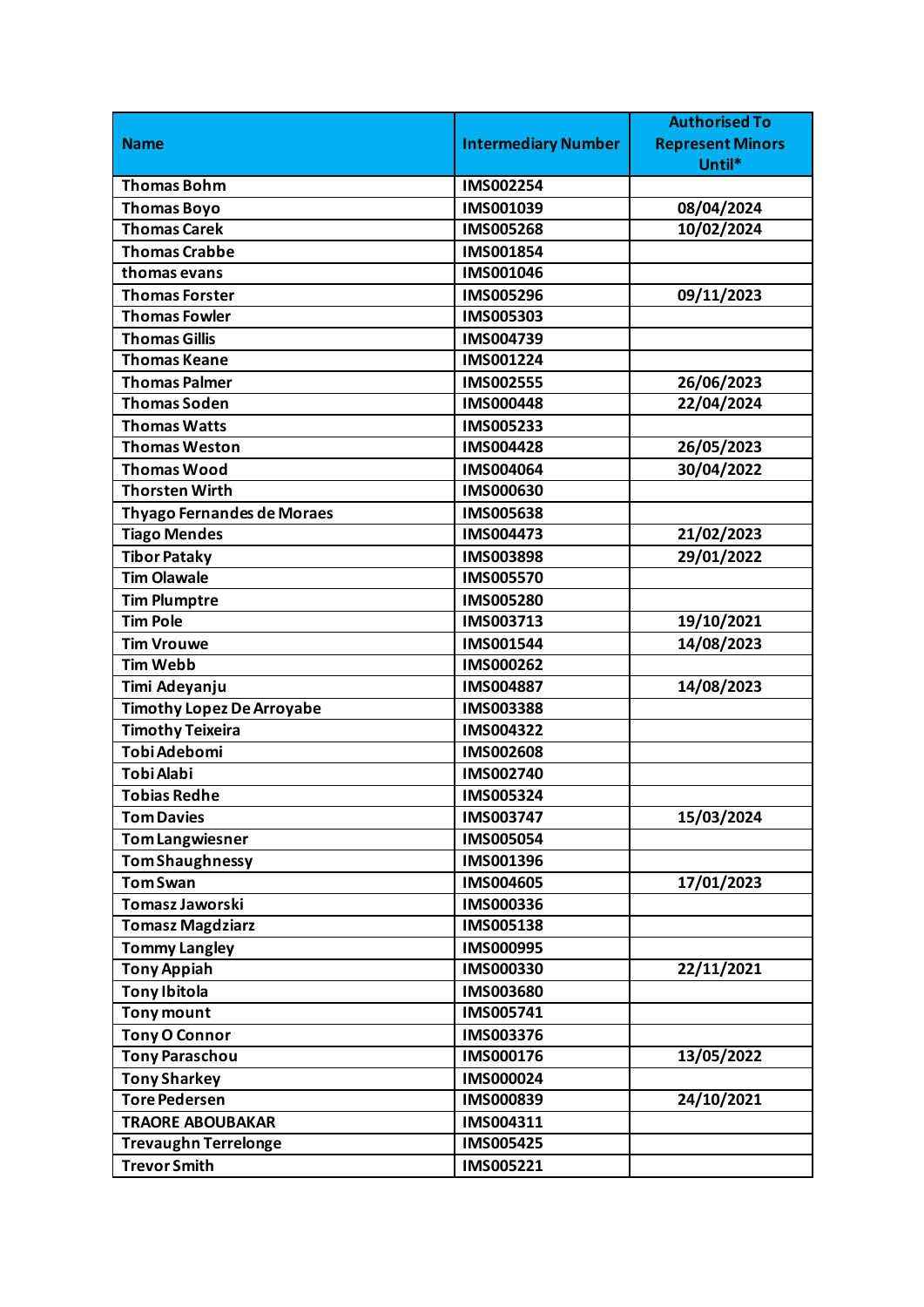|                                     |                            | <b>Authorised To</b>    |
|-------------------------------------|----------------------------|-------------------------|
| <b>Name</b>                         | <b>Intermediary Number</b> | <b>Represent Minors</b> |
|                                     |                            | Until*                  |
| <b>Trevor Twamley</b>               | <b>IMS005584</b>           |                         |
| <b>Troy Brown</b>                   | IMS005059                  | 02/12/2023              |
| <b>TULLIO TINTI</b>                 | <b>IMS002588</b>           |                         |
| Tumilara Ajibewa                    | IMS004759                  | 15/06/2023              |
| <b>Tyree Clarke</b>                 | IMS005413                  | 27/01/2024              |
| <b>Tyrone Thompson</b>              | <b>IMS001708</b>           |                         |
| <b>Uben Gray</b>                    | IMS001968                  | 12/12/2022              |
| Uche Emmanuel Agbamuche             | IMS005467                  | 05/07/2024              |
| <b>Udo Onwere</b>                   | IMS004135                  |                         |
| Ugo Egenamba                        | IMS001977                  | 01/09/2023              |
| Ugo Silva Oliveira Rita             | IMS003011                  |                         |
| <b>Ulisses Santos</b>               | IMS001227                  |                         |
| <b>Ulrich calaber</b>               | IMS001665                  |                         |
| <b>Ulrich Ferber</b>                | IMS003499                  |                         |
| <b>Umberto Riva</b>                 | IMS000944                  |                         |
| Uyioghosa Ogbomoide                 | <b>IMS003188</b>           |                         |
| <b>Vadim Vasilyev</b>               | IMS005315                  | 08/12/2023              |
| <b>Valdir Cardoso</b>               | IMS002298                  |                         |
| <b>Valentine Eze</b>                | IMS005082                  |                         |
| valerie estager                     | IMS005333                  |                         |
| <b>Valerio Giuffrida</b>            | IMS003833                  |                         |
| Varun Malhotra                      | IMS001415                  | 15/04/2024              |
| <b>Vasco Morelli</b>                | IMS003352                  |                         |
| <b>Vasileios Panagiotakis</b>       | <b>IMS005355</b>           |                         |
| Vasili Barbis                       | IMS002640                  | 29/01/2024              |
| <b>VICENTE FORES LLACER</b>         | IMS002575                  |                         |
| <b>Vicente Manuel Montes Flores</b> | IMS005707                  |                         |
| Victor Joseph Rebeiz                | IMS001140                  |                         |
| <b>Victor Wilson</b>                | IMS001265                  |                         |
| <b>Vidagany Damian</b>              | IMS005063                  |                         |
| vijay varsani test                  | <b>IMS005588</b>           |                         |
| Vincent O'keefe                     | IMS000532                  |                         |
| <b>Vincenzo Cavaliere</b>           | IMS001263                  |                         |
| <b>Vinzie Zuill</b>                 | <b>IMS003305</b>           | 09/06/2024              |
| <b>Vishaal Gohil</b>                | IMS002606                  | 27/05/2024              |
| <b>VISHAL KHATRI</b>                | IMS001574                  |                         |
| Vito Antonio Arseni                 | IMS003561                  |                         |
| <b>Vitor Martins</b>                | IMS001411                  |                         |
| Vittorio Edoardo Oggianu            | IMS005162                  | 22/09/2023              |
| <b>Vsevolod Badko</b>               | IMS004865                  | 15/06/2023              |
| Wagner Silva Ferreira               | <b>IMS005560</b>           | 20/04/2024              |
| wale ojelabi                        | IMS005417                  | 10/02/2024              |
| <b>Walid Mohamed</b>                | IMS003107                  | 20/05/2024              |
| <b>Walid Rechache</b>               | IMS004907                  |                         |
| <b>Walid Tayeb Bouzid</b>           | <b>IMS000546</b>           |                         |
| <b>WANDA SOLANGE NARA</b>           | IMS005692                  |                         |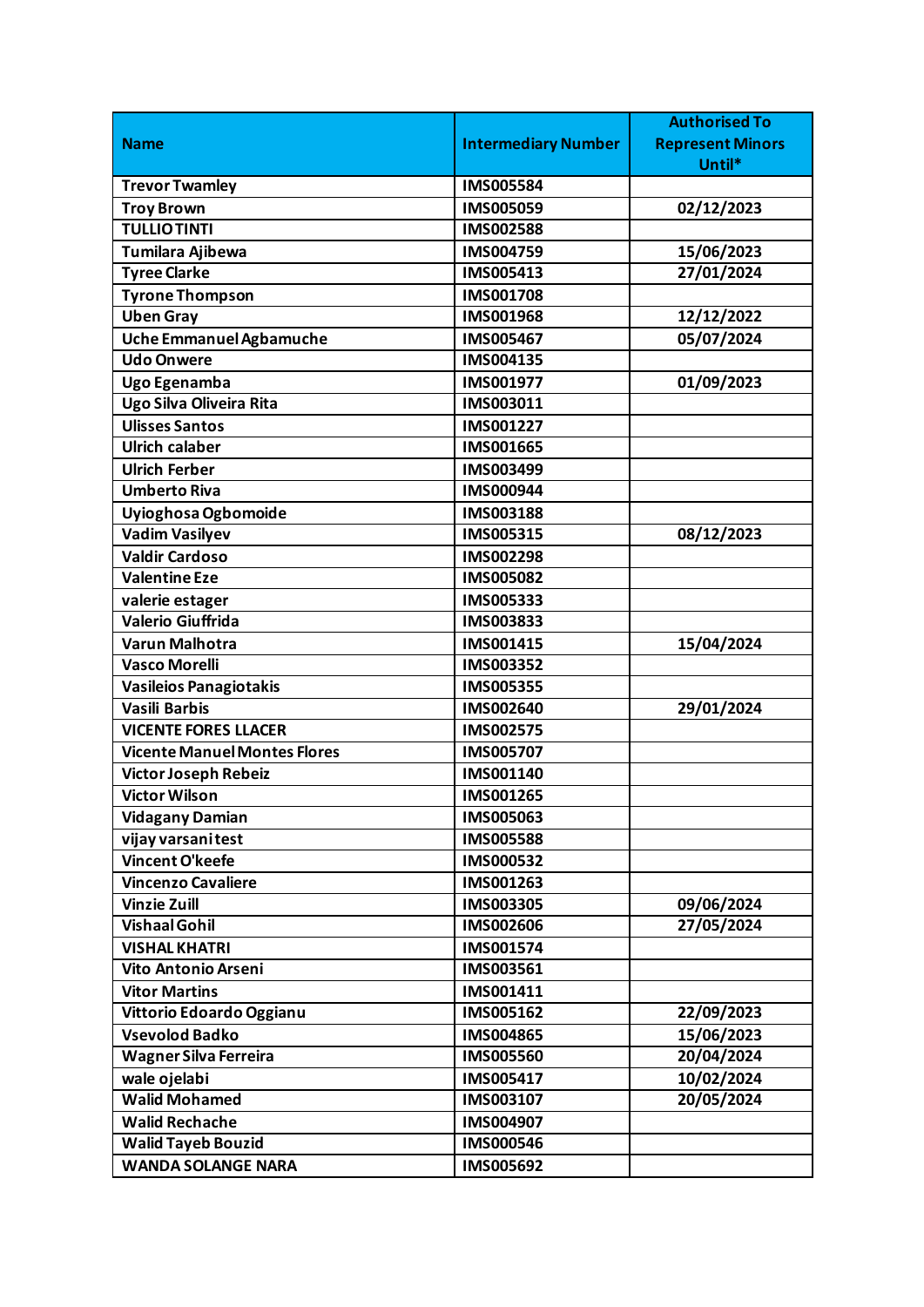|                                        |                            | <b>Authorised To</b>    |
|----------------------------------------|----------------------------|-------------------------|
| <b>Name</b>                            | <b>Intermediary Number</b> | <b>Represent Minors</b> |
|                                        |                            | Until*                  |
| <b>Warren Askew</b>                    | IMS005373                  |                         |
| <b>Warren Jeggo</b>                    | IMS004559                  | 24/12/2022              |
| warren thompson                        | <b>IMS004688</b>           |                         |
| <b>Warsame Egal</b>                    | IMS000896                  |                         |
| <b>Warwick Horton</b>                  | IMS000166                  | 07/06/2024              |
| <b>Wayne Henderson</b>                 | IMS001620                  | 20/01/2024              |
| <b>Wayne McGuinness</b>                | <b>IMS005055</b>           |                         |
| Wayne Welbeck                          | IMS001045                  | 13/05/2022              |
| <b>Wesley Saunders</b>                 | IMS000318                  |                         |
| <b>Whellington Fabiano Santacroce</b>  | IMS005518                  | 29/03/2024              |
| <b>Will Sherling</b>                   | IMS000623                  |                         |
| <b>Will Stokes</b>                     | IMS005092                  |                         |
| <b>William Beck</b>                    | IMS005105                  | 03/09/2023              |
| <b>William Buckley</b>                 | IMS004981                  | 22/07/2023              |
| <b>William Darwin</b>                  | IMS003386                  | 04/05/2024              |
| <b>William Davies</b>                  | IMS003677                  |                         |
| <b>WILLIAM D'AVILA DIT DABELA</b>      | IMS002760                  |                         |
| <b>William Debrah</b>                  | IMS004012                  | 03/09/2023              |
| <b>William Flood</b>                   | IMS004038                  | 01/04/2022              |
| <b>William Musa</b>                    | <b>IMS005505</b>           | 14/06/2024              |
| <b>William Pethybridge</b>             | IMS002065                  |                         |
| <b>WILLIAM SALTHOUSE</b>               | IMS000092                  |                         |
| <b>William Thornton</b>                | IMS003735                  |                         |
| <b>William-Thomas O'Donovan</b>        | <b>IMS005078</b>           | 04/03/2023              |
| willy moupoupa                         | IMS004724                  |                         |
| <b>Willz Aderele</b>                   | IMS002475                  | 08/04/2023              |
| <b>Wilson Pitarch</b>                  | IMS005627                  |                         |
| <b>Woong JungSon</b>                   | IMS005159                  |                         |
| Xabier Jon De Beristain Humphrey       | IMS002260                  | 28/10/2022              |
| <b>Xiang Gao</b>                       | <b>IMS000458</b>           |                         |
| Yago Rama Lopez                        | IMS001546                  |                         |
| Yakubu Ayegbeni                        | IMS003089                  | 09/11/2023              |
| <b>Yannce Reid</b>                     | <b>IMS000958</b>           | 13/08/2023              |
| <b>Yao Kouame</b>                      | IMS004532                  | 06/11/2022              |
| <b>Yasar Mohamed</b>                   | IMS005330                  | 29/12/2023              |
| <b>YEUNGJOONG LEE</b>                  | IMS000803                  |                         |
| Yobouet Yamni Pascal - Clément ANELONE | IMS001159                  |                         |
| <b>YOUNOUS OUMOURI</b>                 | IMS005572                  | 16/04/2024              |
| youssef moussaid                       | <b>IMS005468</b>           |                         |
| <b>Youssef Sofiane</b>                 | IMS005234                  |                         |
| Youssoufha Savane                      | IMS005192                  | 22/09/2023              |
| <b>Yuri Javier</b>                     | IMS003751                  | 29/10/2021              |
| <b>Yury Zaytsev</b>                    | <b>IMS005647</b>           |                         |
| Yusuke Akiyama                         | IMS003832                  |                         |
| Yusupha Manneh                         | IMS001639                  | 13/04/2024              |
| <b>Yvan Le Mee</b>                     | IMS002300                  |                         |